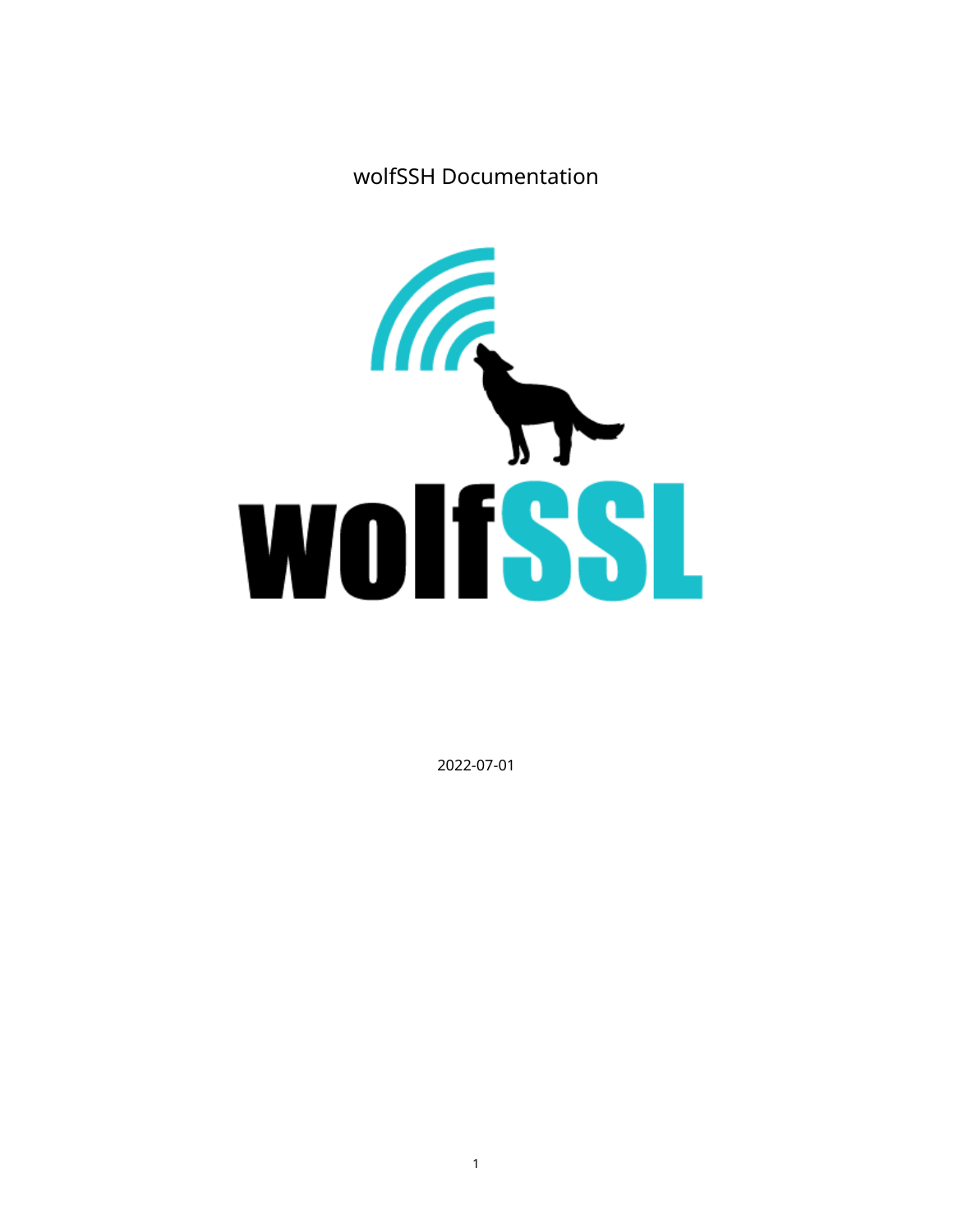# **Contents**

|   |            | 1 Introduction                                                                                                                                                                                                                 | 6      |
|---|------------|--------------------------------------------------------------------------------------------------------------------------------------------------------------------------------------------------------------------------------|--------|
|   | 1.1        |                                                                                                                                                                                                                                | 6      |
|   |            |                                                                                                                                                                                                                                | 6<br>6 |
|   |            |                                                                                                                                                                                                                                |        |
|   |            | 2 Building wolfSSH                                                                                                                                                                                                             | 7      |
|   |            | 2.1 Getting the Source Code edge of contact the contract of the contract of the contract of the contract of the contract of the contract of the contract of the contract of the contract of the contract of the contract of th | 7      |
|   |            |                                                                                                                                                                                                                                | 7      |
|   | 2.3        |                                                                                                                                                                                                                                | 7<br>8 |
|   |            |                                                                                                                                                                                                                                | 8      |
|   | 2.5        |                                                                                                                                                                                                                                | 8      |
|   |            |                                                                                                                                                                                                                                | 9      |
|   |            |                                                                                                                                                                                                                                | 9      |
|   |            |                                                                                                                                                                                                                                |        |
|   |            | 3 Getting Started                                                                                                                                                                                                              | 10     |
|   |            |                                                                                                                                                                                                                                |        |
|   |            |                                                                                                                                                                                                                                |        |
|   |            |                                                                                                                                                                                                                                |        |
|   |            |                                                                                                                                                                                                                                |        |
|   |            |                                                                                                                                                                                                                                |        |
|   |            |                                                                                                                                                                                                                                |        |
|   |            |                                                                                                                                                                                                                                |        |
|   |            | 4 wolfSSH sftpclient                                                                                                                                                                                                           | 13     |
|   |            |                                                                                                                                                                                                                                |        |
|   |            |                                                                                                                                                                                                                                |        |
|   |            |                                                                                                                                                                                                                                |        |
|   |            |                                                                                                                                                                                                                                |        |
|   |            |                                                                                                                                                                                                                                | 15     |
|   |            | 5 Library Design                                                                                                                                                                                                               |        |
|   |            |                                                                                                                                                                                                                                |        |
| 6 |            | wolfSSH User Authentication Callback                                                                                                                                                                                           | 16     |
|   | 6.1        |                                                                                                                                                                                                                                |        |
|   |            |                                                                                                                                                                                                                                |        |
|   |            |                                                                                                                                                                                                                                |        |
|   |            |                                                                                                                                                                                                                                |        |
|   |            |                                                                                                                                                                                                                                |        |
|   |            |                                                                                                                                                                                                                                |        |
|   | 7.1        | <b>7 Callback Function Setup API</b>                                                                                                                                                                                           | 19     |
|   | 7.2        |                                                                                                                                                                                                                                |        |
|   | 7.3        |                                                                                                                                                                                                                                |        |
|   |            | 7.4 Example Echo Server User Authentication (a) and a subset of the state of the state of the state of the state of the state of the state of the state of the state of the state of the state of the state of the state of th |        |
|   |            |                                                                                                                                                                                                                                |        |
| 8 |            | <b>Building and Using wolfSSH SFTP</b>                                                                                                                                                                                         | 20     |
|   | 8.1        |                                                                                                                                                                                                                                |        |
|   | 8.2        |                                                                                                                                                                                                                                |        |
| 9 |            | <b>Port Forwarding</b>                                                                                                                                                                                                         | 21     |
|   | 9.1<br>9.2 |                                                                                                                                                                                                                                |        |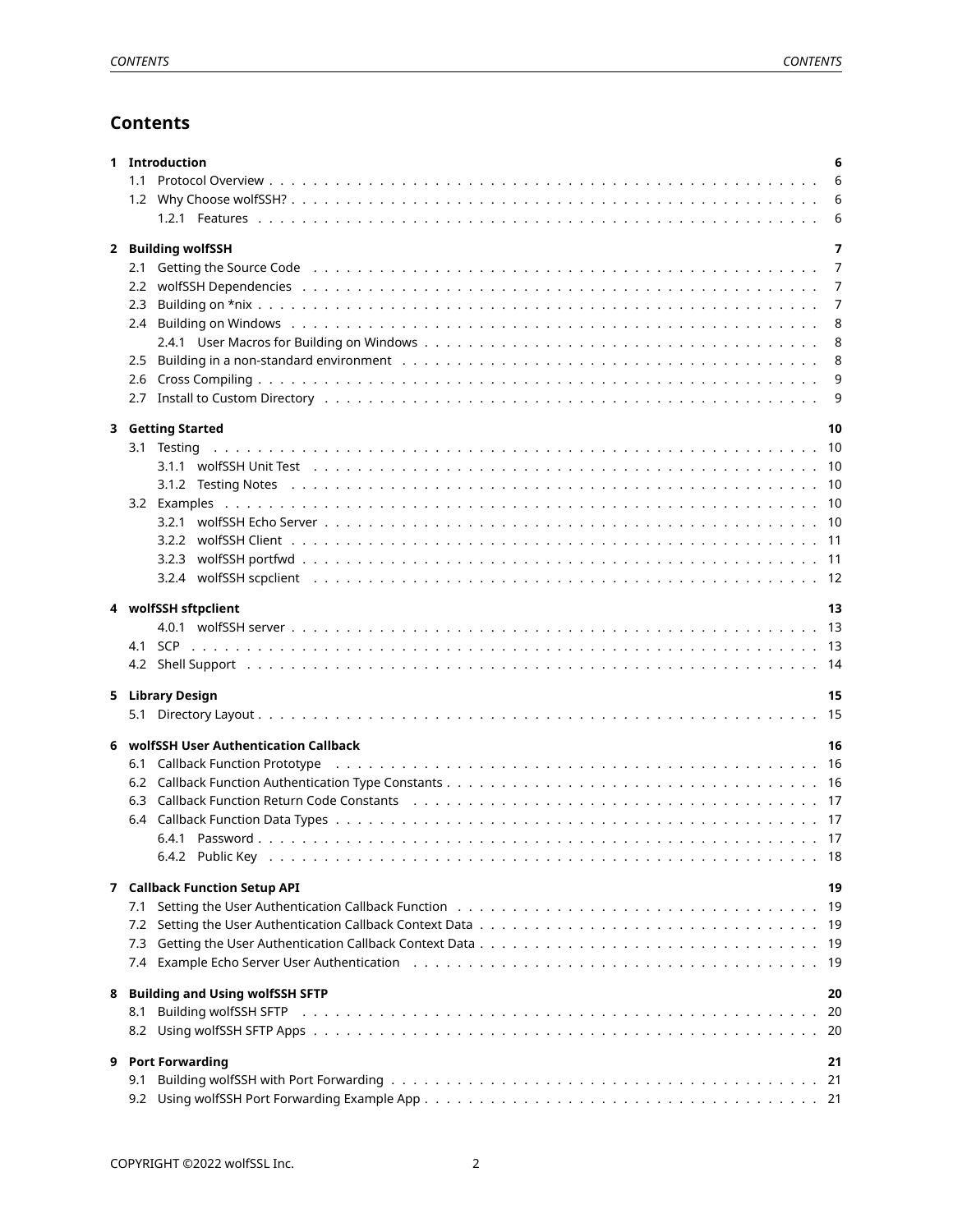| <b>10 Notes and Limitations</b>                                                                                                                                                                                                | 22 |
|--------------------------------------------------------------------------------------------------------------------------------------------------------------------------------------------------------------------------------|----|
| 11 Licensing                                                                                                                                                                                                                   | 23 |
| 11.1 Open Source (assessment of the case of the contract of the contract of the contract of the contract of the contract of the contract of the contract of the contract of the contract of the contract of the contract of th |    |
|                                                                                                                                                                                                                                |    |
|                                                                                                                                                                                                                                |    |
|                                                                                                                                                                                                                                |    |
| <b>12 Support and Consulting</b>                                                                                                                                                                                               | 24 |
|                                                                                                                                                                                                                                |    |
| 12.1.1 Bugs Reports and Support Issues (and all contact of the content of the content of the content of the co                                                                                                                 |    |
|                                                                                                                                                                                                                                |    |
|                                                                                                                                                                                                                                |    |
|                                                                                                                                                                                                                                |    |
|                                                                                                                                                                                                                                |    |
| 13 wolfSSH Updates                                                                                                                                                                                                             | 25 |
|                                                                                                                                                                                                                                |    |
| <b>14 API Reference</b>                                                                                                                                                                                                        | 26 |
|                                                                                                                                                                                                                                |    |
|                                                                                                                                                                                                                                |    |
|                                                                                                                                                                                                                                |    |
|                                                                                                                                                                                                                                |    |
|                                                                                                                                                                                                                                |    |
|                                                                                                                                                                                                                                |    |
|                                                                                                                                                                                                                                |    |
|                                                                                                                                                                                                                                |    |
|                                                                                                                                                                                                                                |    |
|                                                                                                                                                                                                                                |    |
|                                                                                                                                                                                                                                |    |
|                                                                                                                                                                                                                                |    |
|                                                                                                                                                                                                                                |    |
|                                                                                                                                                                                                                                |    |
|                                                                                                                                                                                                                                |    |
|                                                                                                                                                                                                                                |    |
|                                                                                                                                                                                                                                |    |
|                                                                                                                                                                                                                                |    |
|                                                                                                                                                                                                                                |    |
|                                                                                                                                                                                                                                |    |
|                                                                                                                                                                                                                                |    |
|                                                                                                                                                                                                                                |    |
|                                                                                                                                                                                                                                |    |
|                                                                                                                                                                                                                                |    |
|                                                                                                                                                                                                                                |    |
|                                                                                                                                                                                                                                |    |
|                                                                                                                                                                                                                                |    |
|                                                                                                                                                                                                                                |    |
|                                                                                                                                                                                                                                |    |
|                                                                                                                                                                                                                                |    |
|                                                                                                                                                                                                                                |    |
|                                                                                                                                                                                                                                |    |
|                                                                                                                                                                                                                                |    |
|                                                                                                                                                                                                                                |    |
|                                                                                                                                                                                                                                |    |
|                                                                                                                                                                                                                                |    |
|                                                                                                                                                                                                                                |    |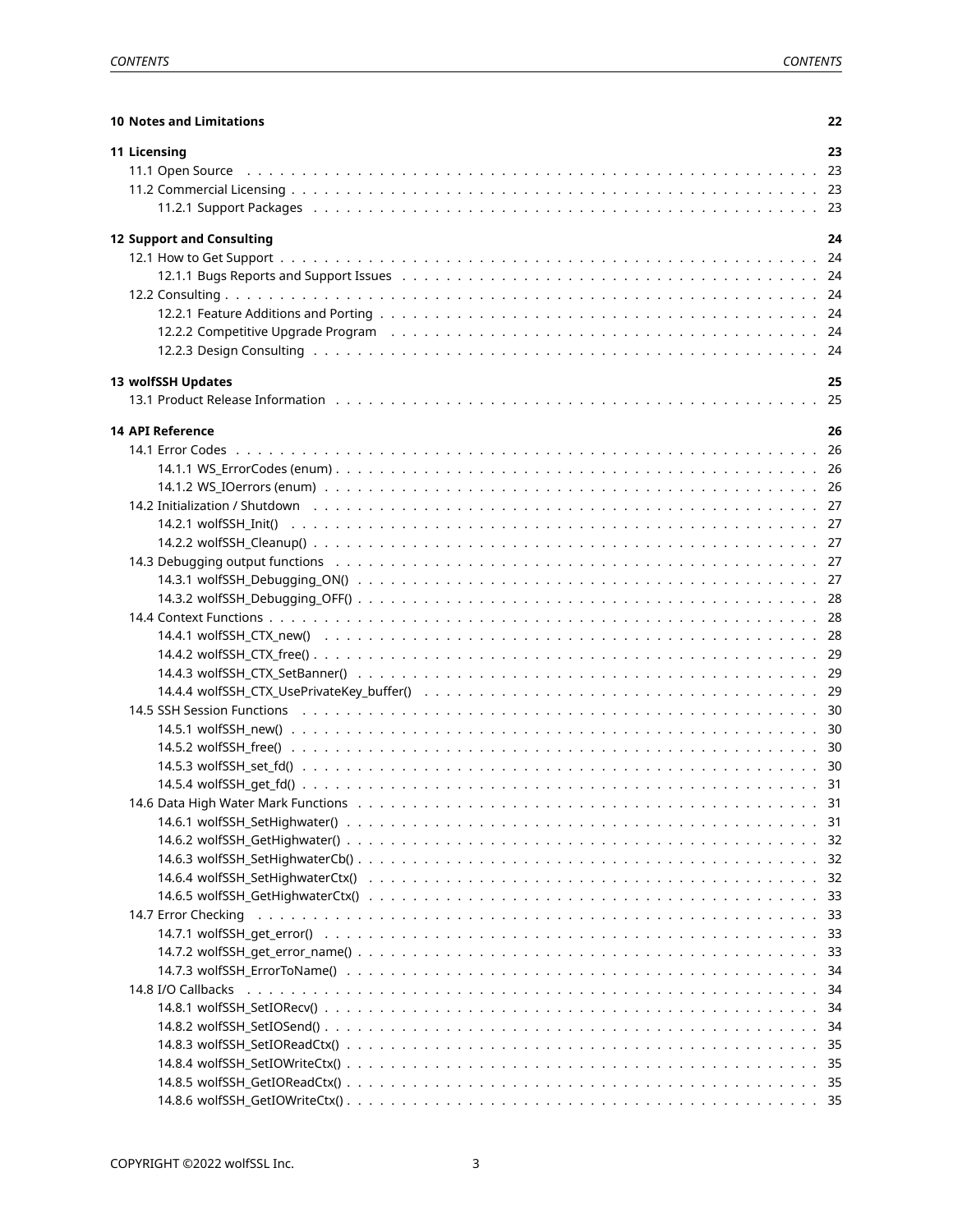| <b>15 wolfSSL SFTP API Reference</b>                                                                                                                                                                                          |  | 46  |
|-------------------------------------------------------------------------------------------------------------------------------------------------------------------------------------------------------------------------------|--|-----|
|                                                                                                                                                                                                                               |  |     |
|                                                                                                                                                                                                                               |  |     |
|                                                                                                                                                                                                                               |  |     |
|                                                                                                                                                                                                                               |  |     |
| 15.2 Protocol Level Functions (all contracts) and the contracts of the contracts of the contracts of the control of the contracts of the contracts of the contracts of the contracts of the contracts of the contracts of the |  |     |
|                                                                                                                                                                                                                               |  |     |
|                                                                                                                                                                                                                               |  |     |
|                                                                                                                                                                                                                               |  |     |
|                                                                                                                                                                                                                               |  |     |
|                                                                                                                                                                                                                               |  | 50  |
|                                                                                                                                                                                                                               |  | 51  |
|                                                                                                                                                                                                                               |  | -52 |
|                                                                                                                                                                                                                               |  | 52  |
|                                                                                                                                                                                                                               |  | 53  |
|                                                                                                                                                                                                                               |  | 53  |
|                                                                                                                                                                                                                               |  | 53  |
|                                                                                                                                                                                                                               |  | 54  |
|                                                                                                                                                                                                                               |  | 55  |
|                                                                                                                                                                                                                               |  | 55  |
|                                                                                                                                                                                                                               |  | -56 |
|                                                                                                                                                                                                                               |  |     |
|                                                                                                                                                                                                                               |  |     |
|                                                                                                                                                                                                                               |  |     |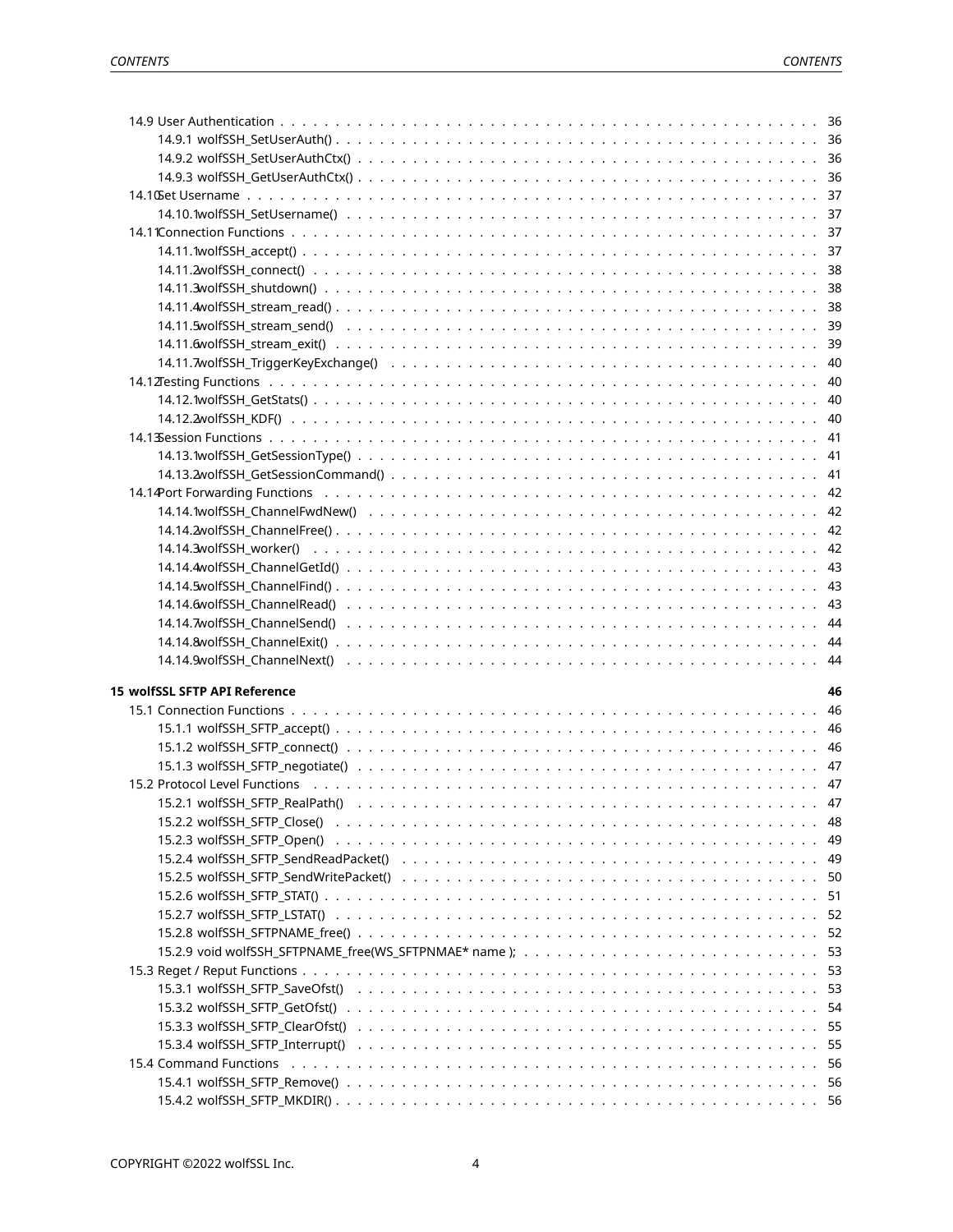<span id="page-4-0"></span>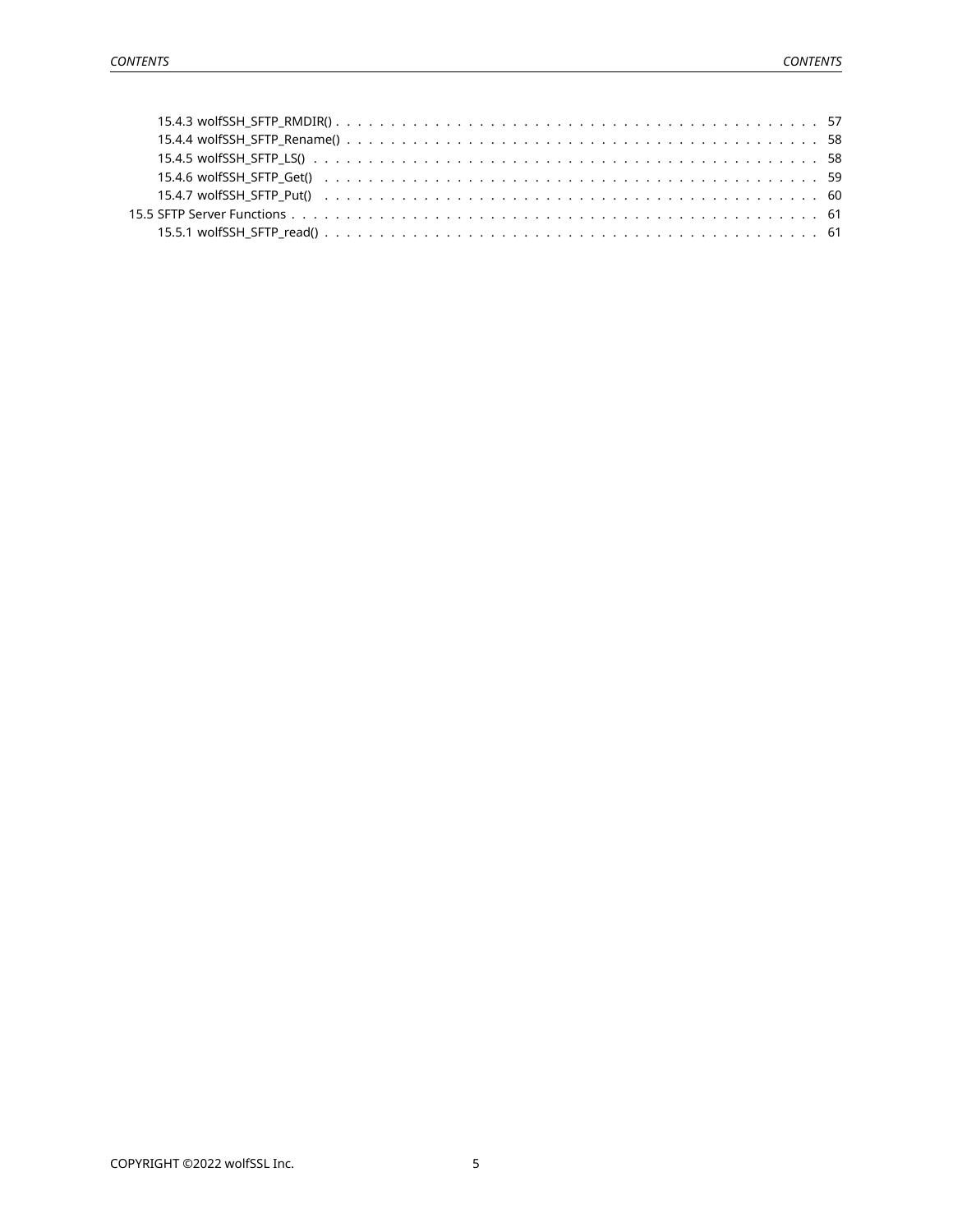# **1 Introduction**

This manual is written as a technical guide to the wolfSSH embedded library. It will explain how to build and get started with wolfSSH, provide an overview of build options, features, support, and much more.

wolfSSH is an implementation of the SSH (Secure Shell) server written in C and uses the wolfCrypt library which is also available from wolfSSL. Furthermore, wolfSSH has been built from the ground up in order for it to have multi-platform use. This implementation is based off of the SSH v2 specification.

# <span id="page-5-0"></span>**1.1 Protocol Overview**

SSH is a layered set of protocols that provide multiplexed streams of data between two peers. Typically, it is used for securing a connection to a shell on the server. However, it is also commonly used to securely copy files between two machines or tunnel the X display protocol.

# <span id="page-5-1"></span>**1.2 Why Choose wolfSSH?**

The wolfSSH library is a lightweight SSHv2 server library written in ANSI C and targeted for embedded, RTOS, and resourceconstrained environments - primarily because of its small size, speed, and feature set. It is commonly used in standard operating environments as well because of its royalty-free pricing and excellent cross platform support. wolfSSH supports the industry standard SSH v2 and offers progressive ciphers such as Poly1305, ChaCha20, NTRU, and SHA-3. wolfSSH is powered by the wolfCrypt library. A version of the wolfCrypt cryptography library has been FIPS 140-2 validated (Certificate #2425). For additional information, visit the wolfCrypt FIPS FAQ or contact fips@wolfssl.com

### <span id="page-5-2"></span>**1.2.1 Features**

- SSH v2.0 (server)
- Minimum footprint size of 33kB
- Runtime memory usage between 1.4 and 2kB, not including a configurable receive buffer
- Multiple Hashing Functions: SHA-1, SHA-2 (SHA-256, SHA-384, SHA-512), BLAKE2b, Poly
- Block, Stream, and Authenticated Ciphers: AES (CBC, CTR, GCM, CCM), Camellia, ChaCha
- Public Key Options: RSA, DH, EDH, NTRU
- ECC Support (ECDH and ECDSA with curves: NISTP256, NISTP384, NISTP
- Curve25519 and Ed
- Client authentication support (RSA key, password)
- Simple API
- PEM and DER certificate support
- Hardware Cryptography Support: Intel AES-NI support, Intel AVX1/2, RDRAND
- RDSEED, Cavium NITROX support, STM32F2/F4 hardware crypto support
- <span id="page-5-3"></span>• Freescale CAU / mmCAU / SEC, Microchip PIC32MZ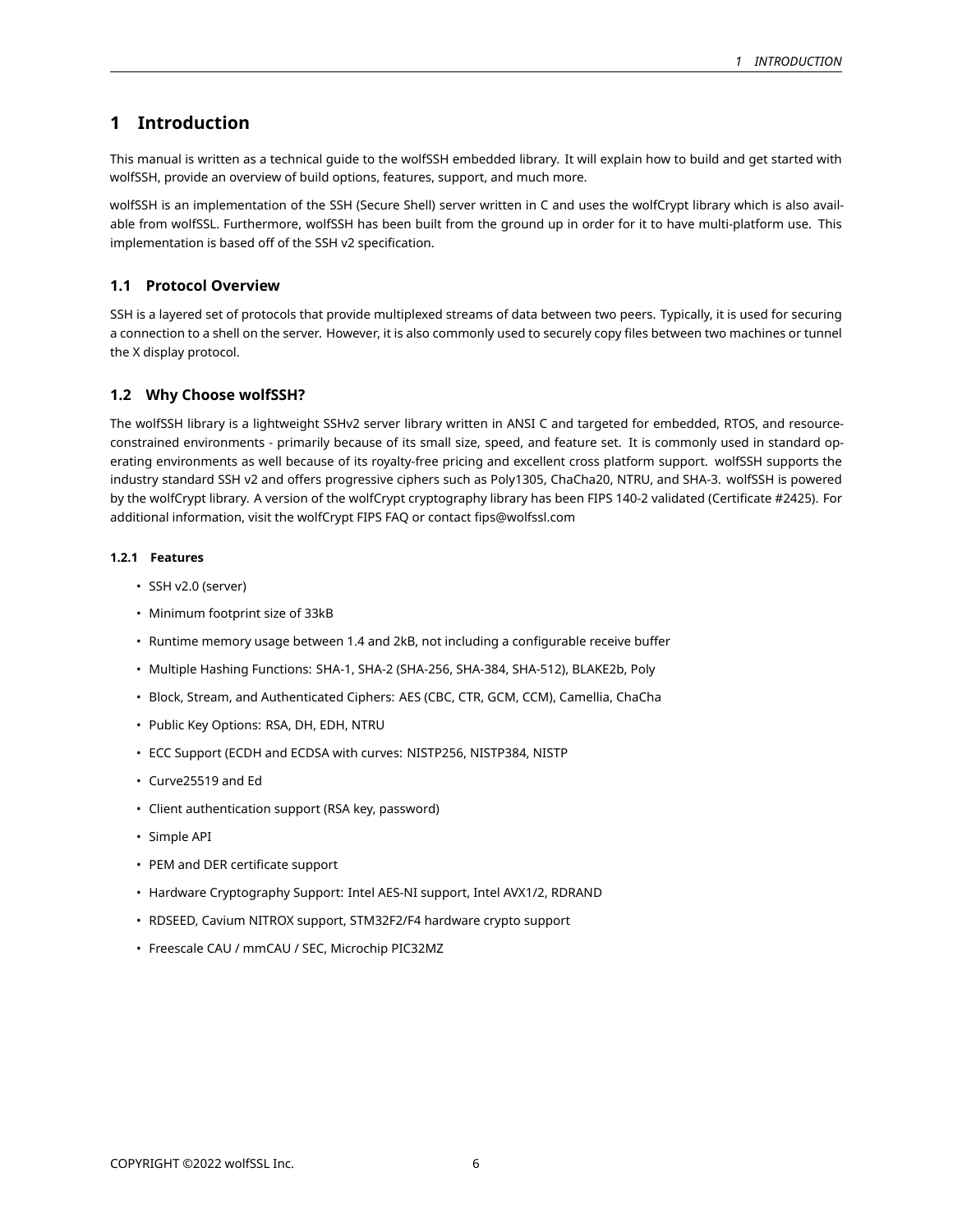# **2 Building wolfSSH**

wolfSSH is written with portability in mind and should generally be easy to build on most systems. If you have difficulty building, please don't hesitate to seek support through our support forums, https://www.wolfssl.com/forums, or contact us directly at support@wolfssl.com.

This section explains how to build wolfSSH on \*nix-like and Windows environments, and provides guidance for building in a non-standard environment. You will find a getting started guide and example in section 3.

When using the autoconf/automake system to build, wolfSSH uses a single Makefile to build all parts and examples of the library, which is both simpler and faster than using Makefiles recursively.

# <span id="page-6-0"></span>**2.1 Getting the Source Code**

The most recent, up to date version can be downloaded from the GitHub website here: https://github.com/wolfSSL/wolfSSH

Either click the "Download ZIP" button or use the following command in your terminal:

<span id="page-6-1"></span>\$ git clone https://github.com/wolfSSL/wolfssh.git

# **2.2 wolfSSH Dependencies**

Since wolfSSH is dependent on wolfCrypt, a configuration of wolfSSL is necessary. wolfSSL can be downloaded here: https://github.com/wolfSSL/wolfssl. The simplest configuration of wolfSSL required for wolfSSH is the default build that can be built from the root directory of wolfSSL with the following commands:

```
$ ./autogen.sh (only if you cloned from GitHub)
```
\$ ./configure --enable-ssh

```
$ make check
```
\$ sudo make install

To use the key generation function in wolfSSH, wolfSSL will need to be configured with keygen:--enable-keygen.

<span id="page-6-2"></span>If the bulk of wolfSSL code isn't desired, wolfSSL can be configured with the crypto only option: --enable-cryptonly.

# **2.3 Building on \*nix**

When building on Linux, *BSD, OS X, Solaris, or other* nix-like environments, use the autoconf system. To build wolfSSH run the following commands:

```
$ ./autogen.sh (only if you cloned from GitHub)
$ ./configure
```
\$ make

```
$ make install
```
You can append build options to the configure command. For a list of available configure options and their purposes run:

```
$ ./configure --help
```
To build wolfSSH run:

\$ make

To ensure that wolfSSH has been built correctly, check to see if all of the tests have passed with:

\$ make check

To install wolfSSH run:

\$ make install

```
COPYRIGHT ©2022 wolfSSL Inc. 7
```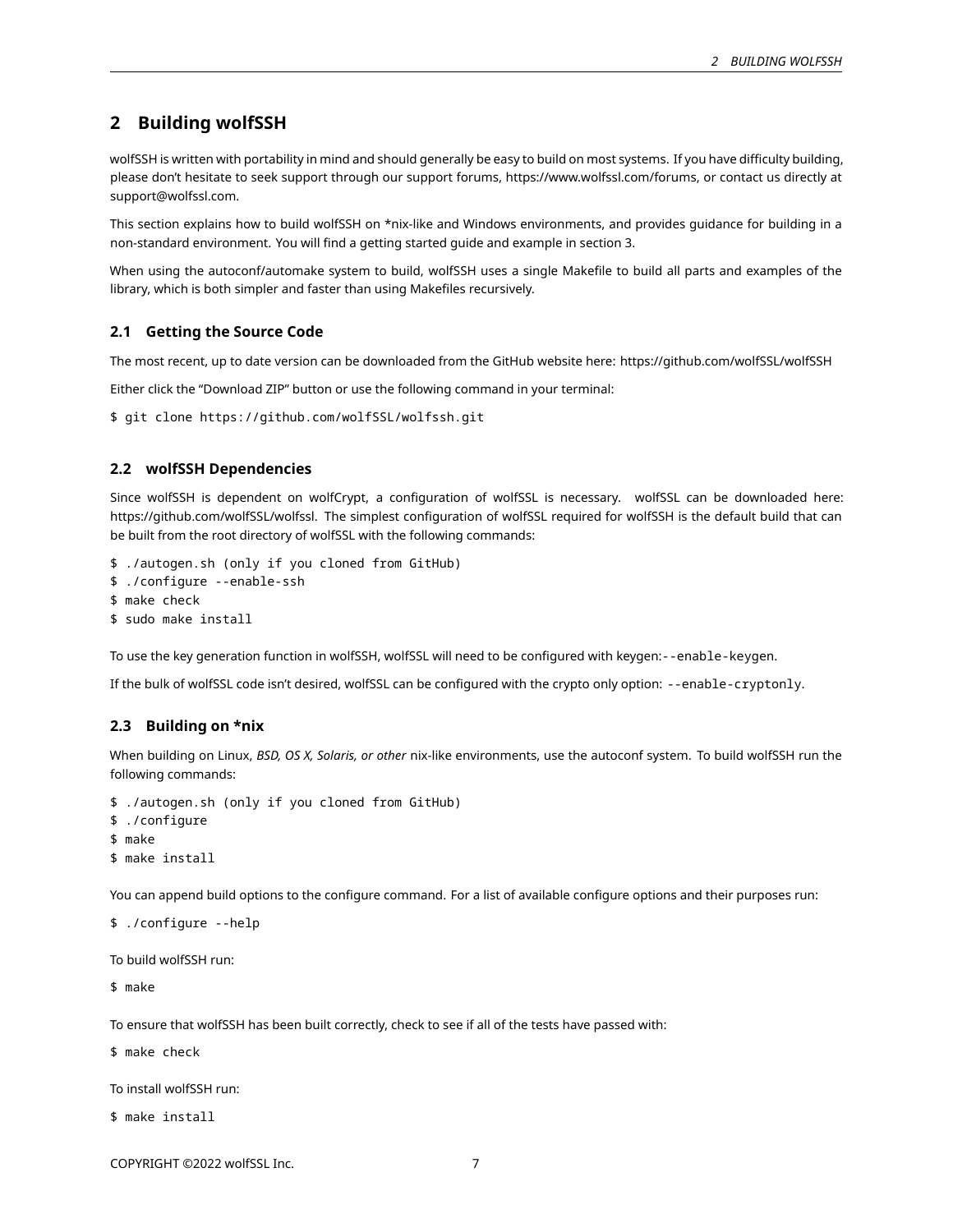You may need superuser privileges to install, in which case run the install with sudo:

\$ sudo make install

If you want to build only the wolfSSH library located in wolfssh/src/ and not the additional items (examples and tests) you can run the following command from the wolfSSH root directory:

<span id="page-7-0"></span>\$ make src/libwolfssh.la

# **2.4 Building on Windows**

The visual studio project file can be found at: https://github.com/wolfSSL/wolfssh/blob/master/ide/winvs/wolfssh.sln

The solution file, 'wolfssh.sln', facilitates building wolfSSH and its example and test programs. The solution provides both Debug and Release builds of Static and Dynamic 32- or 64-bit libraries. The file user\_settings.h should be used in the wolfSSL build to configure it.

This project assumes that the wolfSSH and wolfSSL source directories are installed side-by-side and do not have the version number in their names:

Projects\ wolfssh\ wolfssl\

The file wolfssh\ide\winvs\user\_settings.h contains the settings used to configure wolfSSL with the appropriate settings. This file must be copied from the directory wolfssh\ide\winvs to wolfssl\IDE\WIN. If you change one copy you must change both copies. The option WOLFCRYPT\_ONLY disables the build of the wolfSSL files and only builds the wolfCrypt algorithms. To also keep wolfSSL, delete that option.

# <span id="page-7-1"></span>**2.4.1 User Macros for Building on Windows**

The solution is using user macros to indicate the location of the wolfSSL library and headers. All paths are set to the default build destinations in the wolfssl64 solution. The user macro wolfCryptDir is used as the base path for finding the libraries. It is initially set to  $\ldots\ldots\ldots\text{volfs}$ . And then, for example, the additional include directories value for the API test project is set to \$(wolfCryptDir).

The wolfCryptDir path must be relative to the project files, which are all one directory down

```
wolfssh/wolfssh.vcxproj
unit-test/unit-test.vcxproj
```
The other user macros are the directories where the wolfSSL libraries for the different builds may be found. So the user macro 'wolfCryptDllRelease64' is initially set to:

\$(wolfCryptDir)\x64\DLL Release

This value is used in the debugging environment for the echoserver's 64-bit DLL Release build is set to:

PATH=\$(wolfCryptDllRelease64);%PATH%

<span id="page-7-2"></span>When you run the echoserver from the debugger, it finds the wolfSSL DLL in that directory.

# **2.5 Building in a non-standard environment**

While not officially supported, we try to help users wishing to build wolfSSH in a non-standard environment, particularly with embedded and cross-compiled systems. Below are some notes on getting started with this:

1. The source and header files need to remain in the same directory structure as they are in the wolfSSH download package.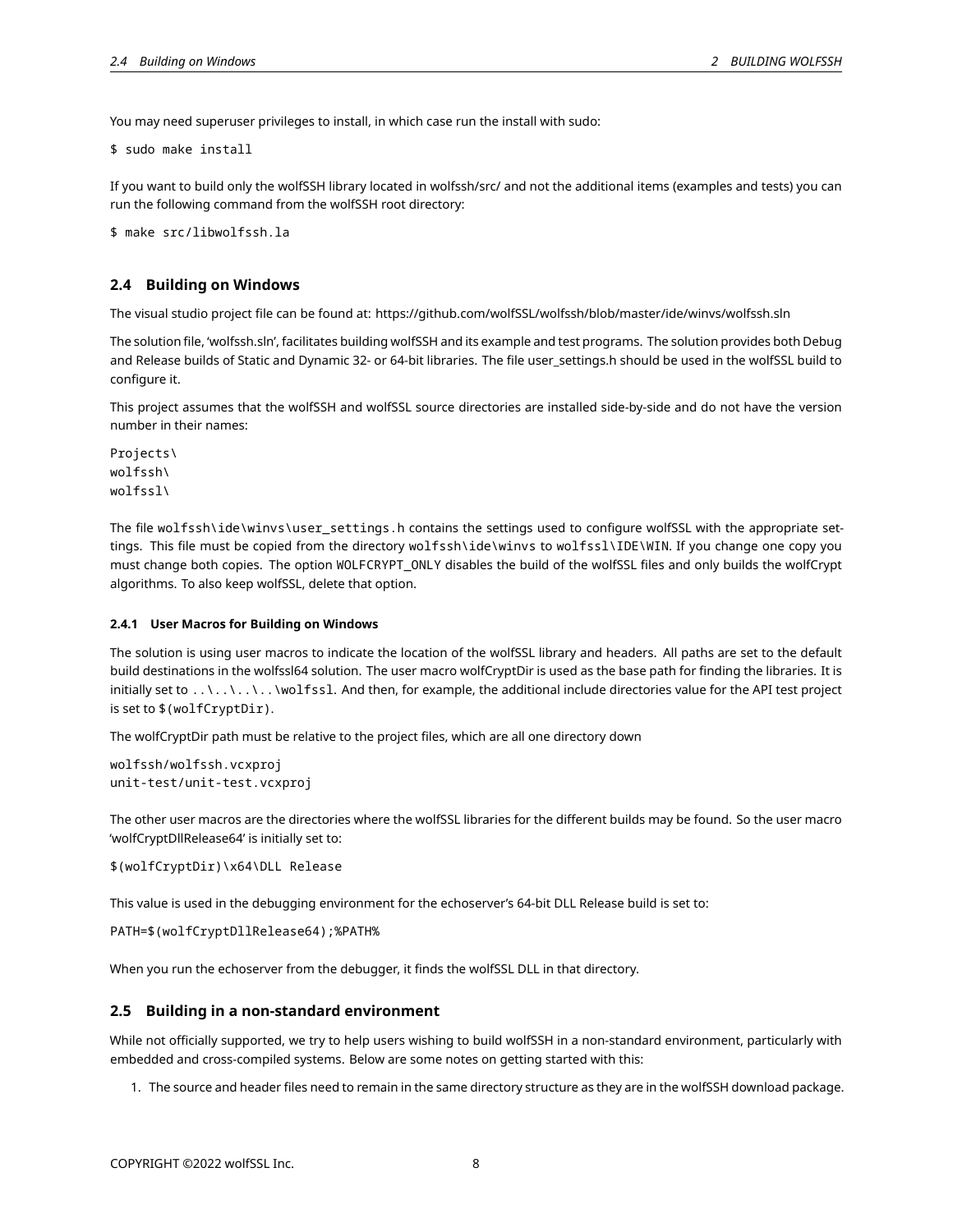- 2. Some build systems will want to explicitly know where the wolfSSH header files are located, so you may need to specify that. They are located in the /wolfssh directory. Typically, you can add the directory to your include path to resolve header problems.
- 3. wolfSSH defaults to a little endian system unless the configure process detects big endian. Since users building in a non-standard environment aren't using the configure process, BIG\_ENDIAN\_ORDER will need to be defined if using a big endian system.
- <span id="page-8-0"></span>4. Try to build the library and let us know if you run into any problems. If you need help, contact us at support@wolfssl.com.

# **2.6 Cross Compiling**

Many users on embedded platforms cross compile for their environment. The easiest way to cross compile the library is to use the configure system. It will generate a Makefile which can then be used to build wolfSSH.

When cross compiling, you'll need to specify the host to configure, such as:

```
$ ./configure --host=arm-linux
```
You may also need to specify the compiler, linker, etc. that you want to use:

```
$ ./configure --host=arm-linux CC=arm-linux-gcc AR=arm-
linux-ar
RANLIB=arm-linux
```
After correctly configuring wolfSSH for cross compilation you should be able to follow standard autoconf practices for building and installing the library:

```
$ make
$ sudo make install
```
<span id="page-8-1"></span>If you have any additional tips or feedback for cross compiling wolfSSH, please let us know at info@wolfssl.com.

# **2.7 Install to Custom Directory**

To setup a custom install directory for wolfSSL use the following:

```
$ ./configure --prefix=~/wolfSSL
$ make
$ make install
```
This will place the library in ~/wolfSSL/lib and the includes in ~/wolfssl/include. To set up a custom install directory for wolfSSH and specify the custom wolfSSL library and include directories use the following:

```
$ ./configure --prefix=~/wolfssh --libdir=~/wolfssl/lib --includedir=~/wolfssl/include
$ make
$ make install
```
<span id="page-8-2"></span>Make sure the paths above match your actual locations.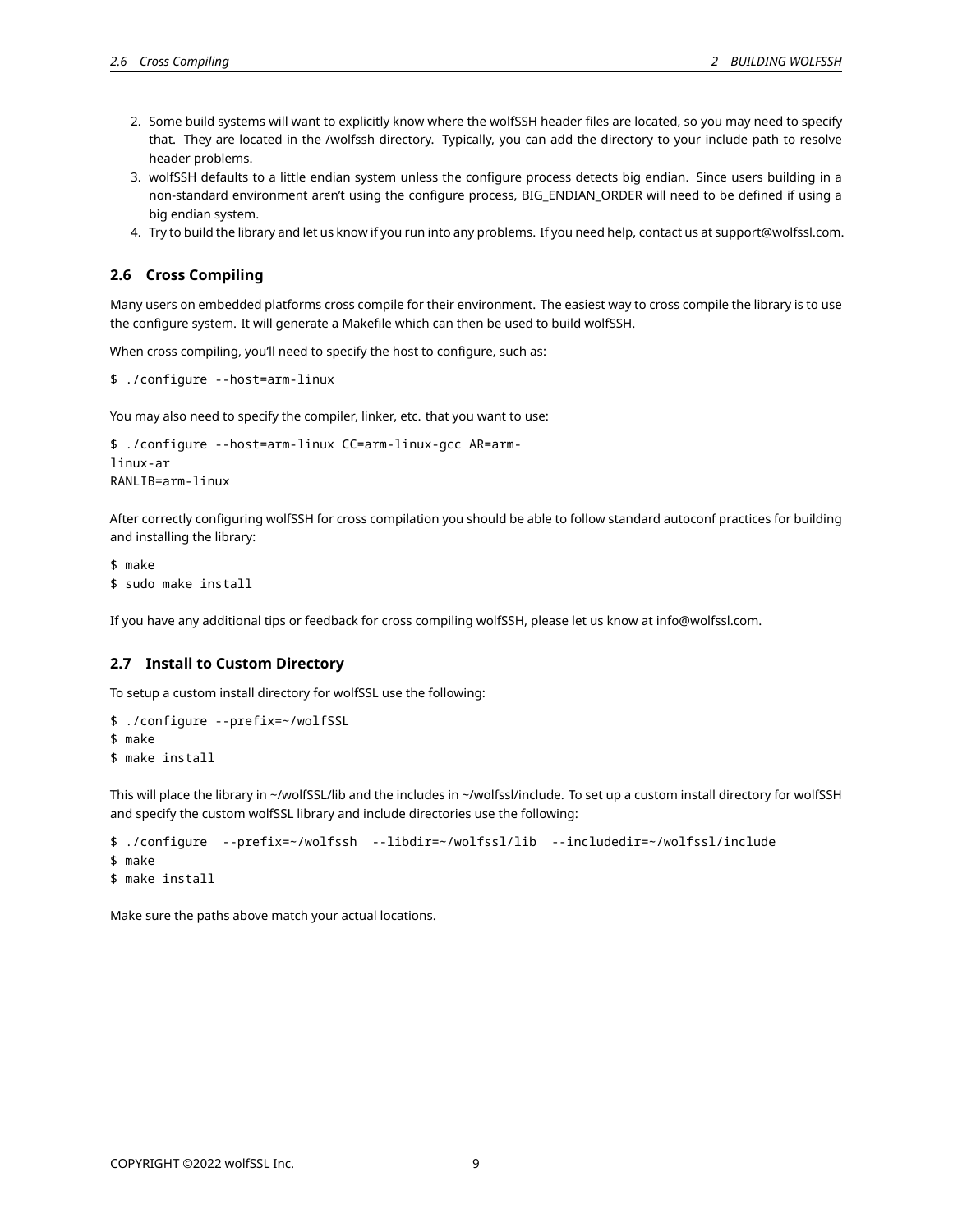# **3 Getting Started**

<span id="page-9-0"></span>After downloading and building wolfSSH, there are some automated test and example programs to show the uses of the library.

# **3.1 Testing**

### <span id="page-9-1"></span>**3.1.1 wolfSSH Unit Test**

The wolfSSH unit test is used to verify the API. Both positive and negative test cases are performed. This test can be run manually and it additionally runs as part of other automated processes such as the make and make check commands.

All examples and tests must be run from the wolfSSH home directory so the test tools can find their certificates and keys.

To run the unit test manually:

\$ ./tests/unit.test

or

```
$ make check (when using autoconf)
```
### <span id="page-9-2"></span>**3.1.2 Testing Notes**

After cloning the repository, be sure to make the testing private keys read- only for the user, otherwise ssh\_client will tell you to do it.

\$ chmod 0600 ./keys/gretel-key-rsa.pem ./keys/hansel-key-rsa.pem \ ./keys/gretel-key-ecc.pem ./keys/hansel-key-ecc.pem

Authentication against the example echoserver can be done with a password or public key. To use a password the command line:

```
$ ssh_client -p 22222 USER@localhost
```
Where the USER and password pairs are:

jill:upthehill jack:fetchapail

To use public key authentication use the command line:

\$ ssh\_client -i ./keys/USER-key-TYPE.pem -p 22222 USER@localhost

Where the *USER* can be gretel or hansel, and TYPE is rsa or ecc.

Keep in mind, the echoserver has several fake accounts in its wsUserAuth callback function. (jack, jill, hansel, and gretel) When the shell support is enabled, those fake accounts will not work. They don't exist in the system's passwd file. The users will authenticate, but the server will err out because they don't exist in the system. You can add your own username to the password or public key list in the echoserver. That account will be logged into a shell started by the echoserver with the privileges of the user running echoserver.

# <span id="page-9-3"></span>**3.2 Examples**

# <span id="page-9-4"></span>**3.2.1 wolfSSH Echo Server**

The echoserver is the workhorse of wolfSSH. It originally only allowed one to authenticate one of the canned account and would repeat the characters typed into it. When enabling shell support, see the later section, it can spawn a user shell. It will need an actual user name on the machine and an updated user authentication callback function to validate the credentials. The echoserver can also handle SCP and SFTP connections. From the terminal run: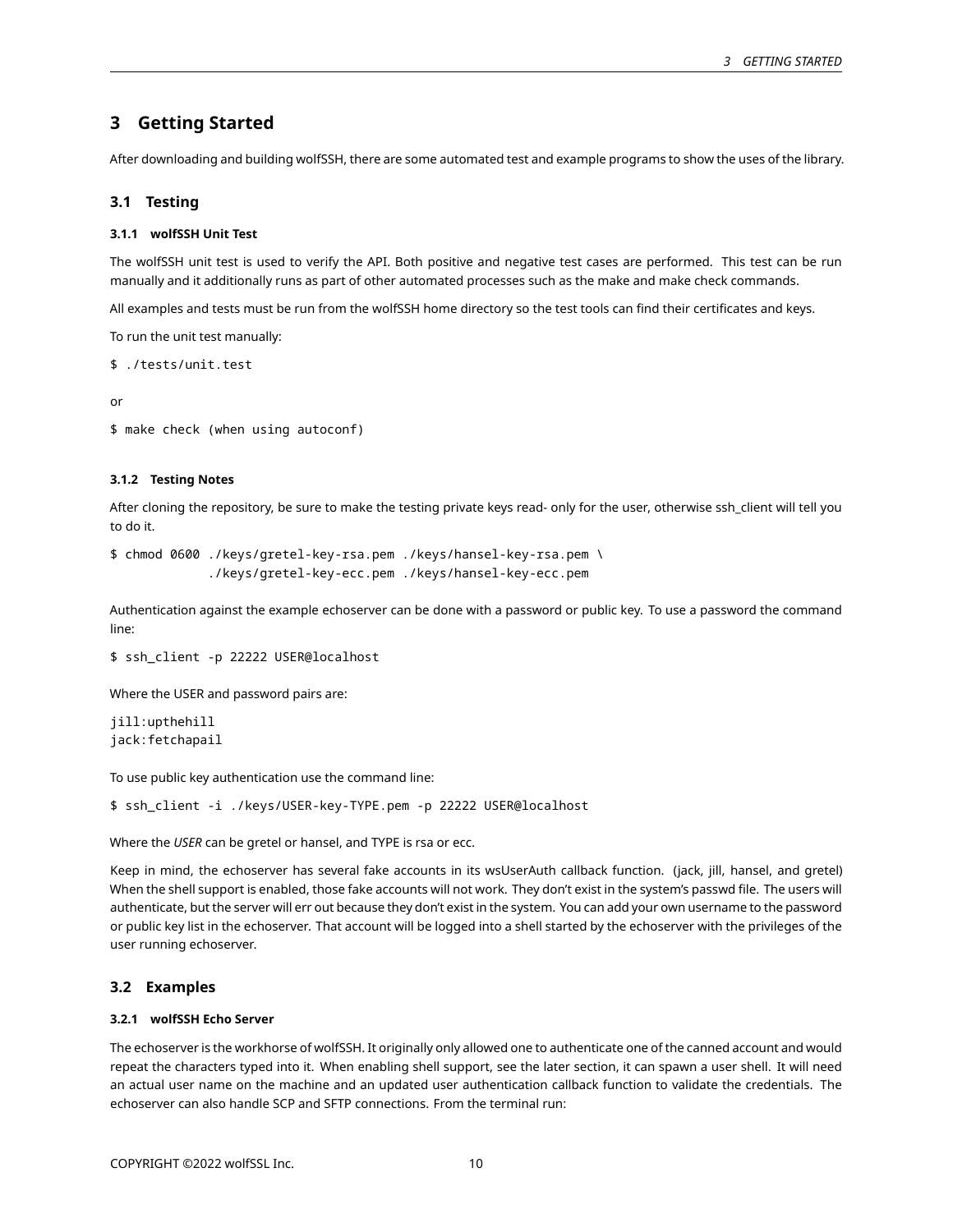\$ ./examples/echoserver/echoserver -f

The option -f enables echo-only mode. From another terminal run:

\$ ssh\_client jill@localhost -p 22222

When prompted for a password, enter "upthehill". The server will send a canned banner to the client:

wolfSSH Example Echo Server

Characters typed into the client will be echoed to the screen by the server. If the characters are echoed twice, the client has local echo enabled. The echo server isn't being a proper terminal so the CR/LF translation will not work as expected.

The following control characters will trigger special actions in the echoserver:

- CTRL-C: Terminate the connection.
- CTRL-E: Print out some session statistics.
- CTRL-F: Trigger a new key exchange.

The echoserver tool accepts the following command line options:

| - 1                  | exit after a single (one) connection        |
|----------------------|---------------------------------------------|
| $-e$                 | expect ECC public key from client           |
| $-E$                 | use ECC private key                         |
| - f                  | echo input                                  |
| $-p$ $\leq$ num $>$  | port to accept on, default 22222            |
| – N                  | use non-blocking sockets                    |
| -d <string></string> | set the home directory for SFTP connections |
| -i <file></file>     | load in a public key to accept from peer    |

# <span id="page-10-0"></span>**3.2.2 wolfSSH Client**

The client establishes a connection to an SSH server. In its simplest mode, it sends the string "Hello, wolfSSH!" to the server, prints the response, and then exits. With the pseudo terminal option, the client will be a real client.

The client tool accepts the following command line options:

|       | -h <host></host>         | host to connect to, default 127.0.0.1                           |
|-------|--------------------------|-----------------------------------------------------------------|
|       | -p <num></num>           | port to connect on, default 22222                               |
|       |                          | -u <username> username to authenticate as (REQUIRED)</username> |
|       | -P <password></password> | password for username, prompted if omitted                      |
| $-e$  |                          | use sample ecc key for user                                     |
|       |                          | -i <filename> filename for the user's private key</filename>    |
|       |                          | -j <filename> filename for the user's public key</filename>     |
| $- x$ |                          | exit after successful connection without doing                  |
|       |                          | read/write                                                      |
| $-N$  |                          | use non-blocking sockets                                        |
| $-t$  |                          | use psuedo terminal                                             |
|       | -c <command/>            | executes remote command and pipe stdin/stdout                   |
| $-a$  |                          | Attempt to use SSH-AGENT                                        |

# <span id="page-10-1"></span>**3.2.3 wolfSSH portfwd**

The portfwd tool establishes a connection to an SSH server and sets up a listener for local port forwarding or requests a listener for remote port forwarding. After a connection, the tool terminates.

The portfwd tool accepts the following command line options: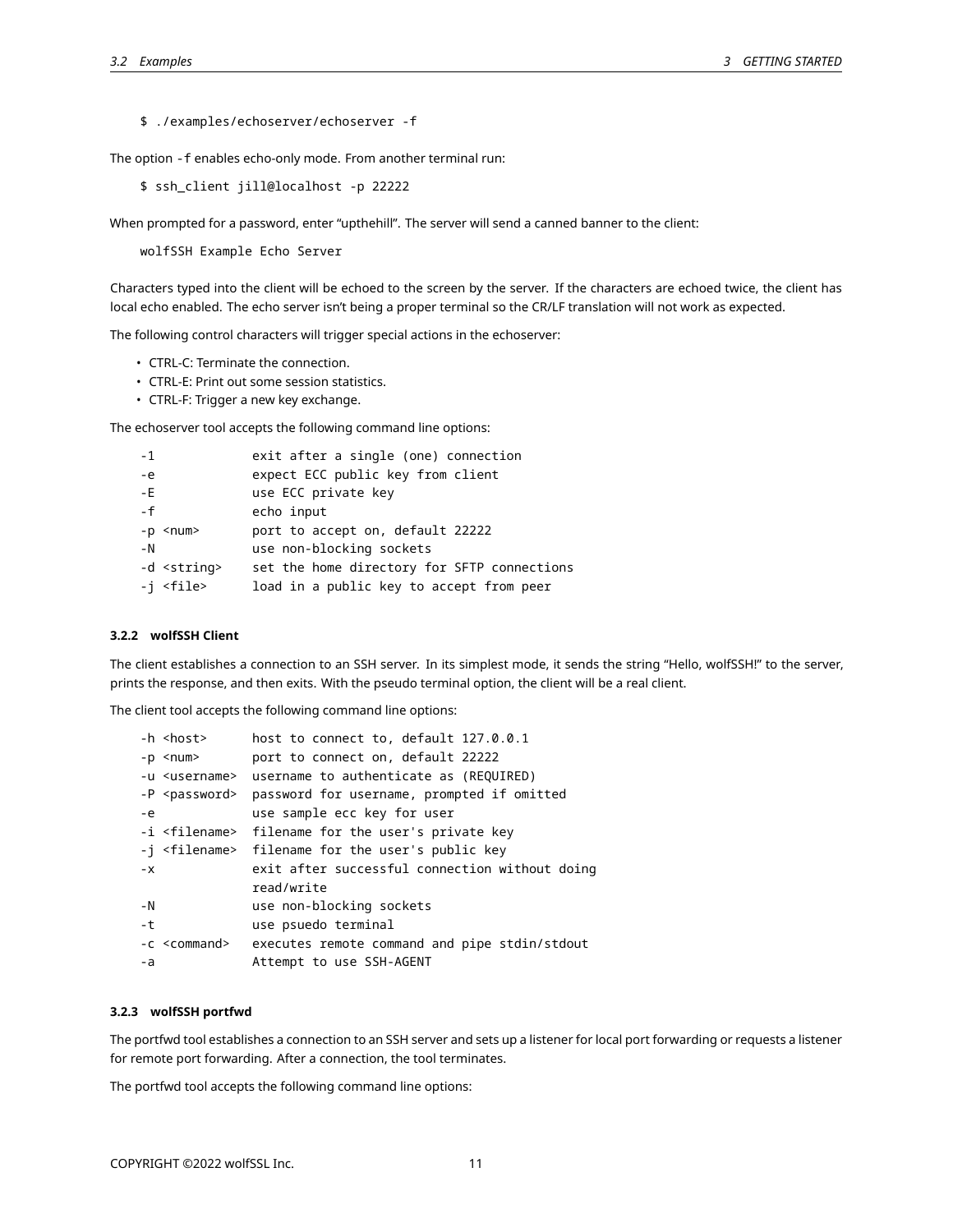-h <host> host to connect to, default 127.0.0.1 -p <num> port to connect on, default 22222 -u <username> username to authenticate as (REQUIRED) -P <password> password for username, prompted if omitted -F <host> host to forward from, default 0.0.0.0 -f <num> host port to forward from (REQUIRED) -T <host> host to forward to, default to host -t <num> port to forward to (REQUIRED)

# <span id="page-11-0"></span>**3.2.4 wolfSSH scpclient**

The scpclient, wolfscp, establishes a connection to an SSH server and copies the specified files from or to the local machine.

The scpclient tool accepts the following command line options:

<span id="page-11-1"></span>

| -H <host></host> | host to connect to, default 127.0.0.1                               |
|------------------|---------------------------------------------------------------------|
| -p <num></num>   | port to connect on, default 22222                                   |
|                  | -u <username> username to authenticate as (REQUIRED)</username>     |
|                  | -P <password> password for username, prompted if omitted</password> |
|                  | -L <from>:<to> copy from local to server</to></from>                |
|                  | -S <from>:<to> copy from server to local</to></from>                |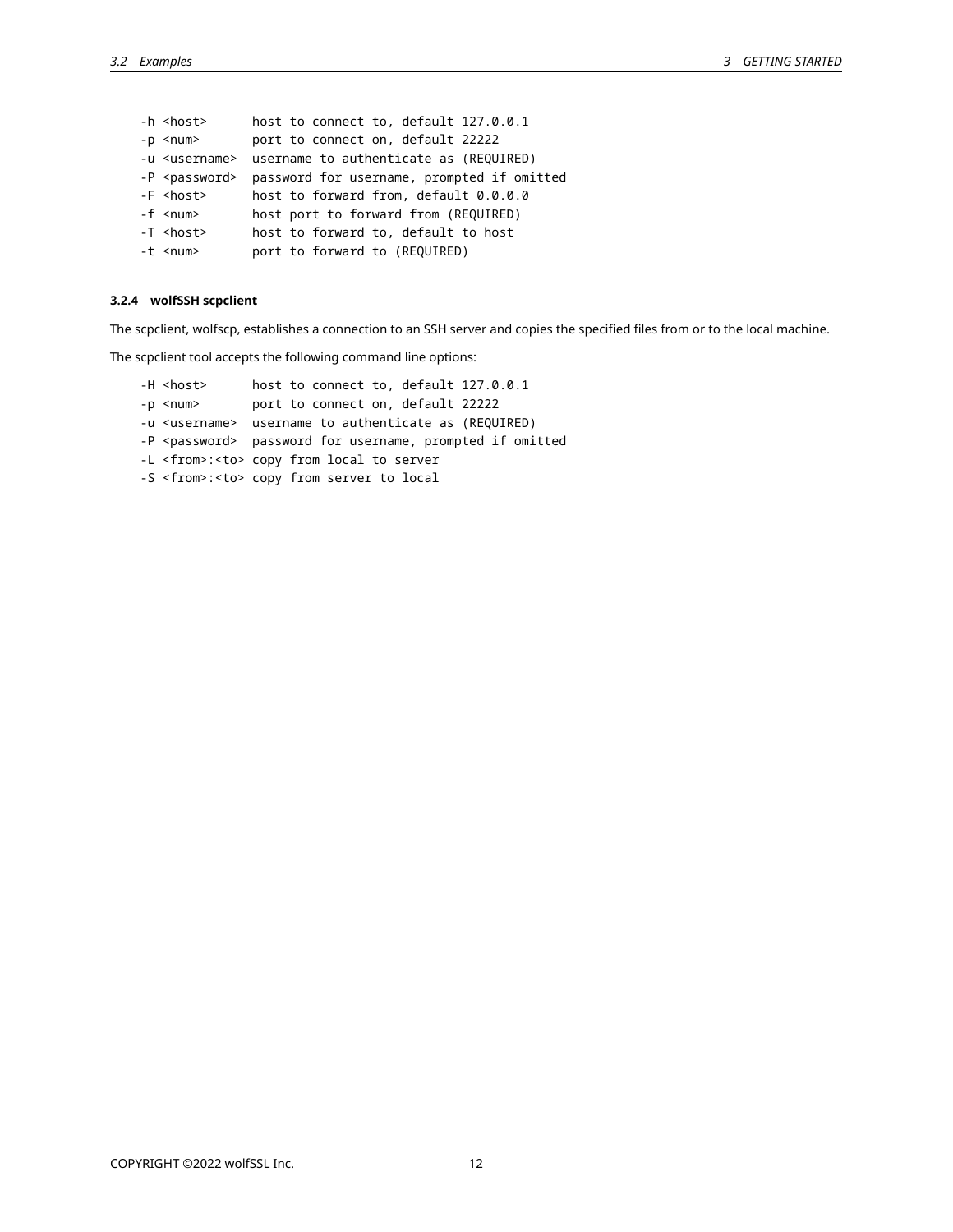# **4 wolfSSH sftpclient**

The sftpclient, wolfsftp, establishes a connection to an SSH server and allows directory navigation, getting and putting files, making and removing directories, etc.

The sftpclient tool accepts the following command line options:

```
-h <host> host to connect to, default 127.0.0.1
-p <num> port to connect on, default 22222
-u <username> username to authenticate as (REQUIRED)
-P <password> password for username, prompted if omitted
-d <path> set the default local path
-N use non blocking sockets
-e use ECC user authentication
-l <filename> local filename
-r <filename> remote filename
-g put local filename as remote filename
-G get remote filename as local filename
```
# <span id="page-12-0"></span>**4.0.1 wolfSSH server**

<span id="page-12-1"></span>This tool is a place holder.

# **4.1 SCP**

wolfSSH includes server-side support for scp, which includes support for both copying files 'to' the server, and copying files 'from' the server. Both single file and recursive directory copy are supported with the default send and receive callbacks.

To compile wolfSSH with scp support, use the --enable-scp build option or define WOLFSSL\_SCP:

\$ ./configure --enable-scp

\$ make

The wolfSSL example server has been set up to accept a single scp request, and is compiled by default when compiling the wolfSSH library. To start the example server, run:

```
$ ./examples/server/server
```
Standard scp commands can be used on the client side. The following are a few examples, where scp represents the ssh client you are using.

To copy a single file TO the server, using the default example user "jill":

\$ scp -P 22222 <local\_file> jill@127.0.0.1:<remote\_path>

To copy the same single file TO the server, but with timestamp and in verbose mode:

\$ scp -v -p -P 22222 <local\_file> jill@127.0.0.1:<remote\_path>

To recursively copy a directory TO the server:

\$ scp -P 22222 -r <local\_dir> jill@127.0.0.1:<remote\_dir>

To copy a single file FROM the server to the local client:

\$ scp -P 22222 jill@127.0.0.1:<remote\_file> <local\_path>

To recursively copy a directory FROM the server to the local client:

<span id="page-12-2"></span>\$ scp -P 22222 -r jill@127.0.0.1:<remote\_dir> <local\_path>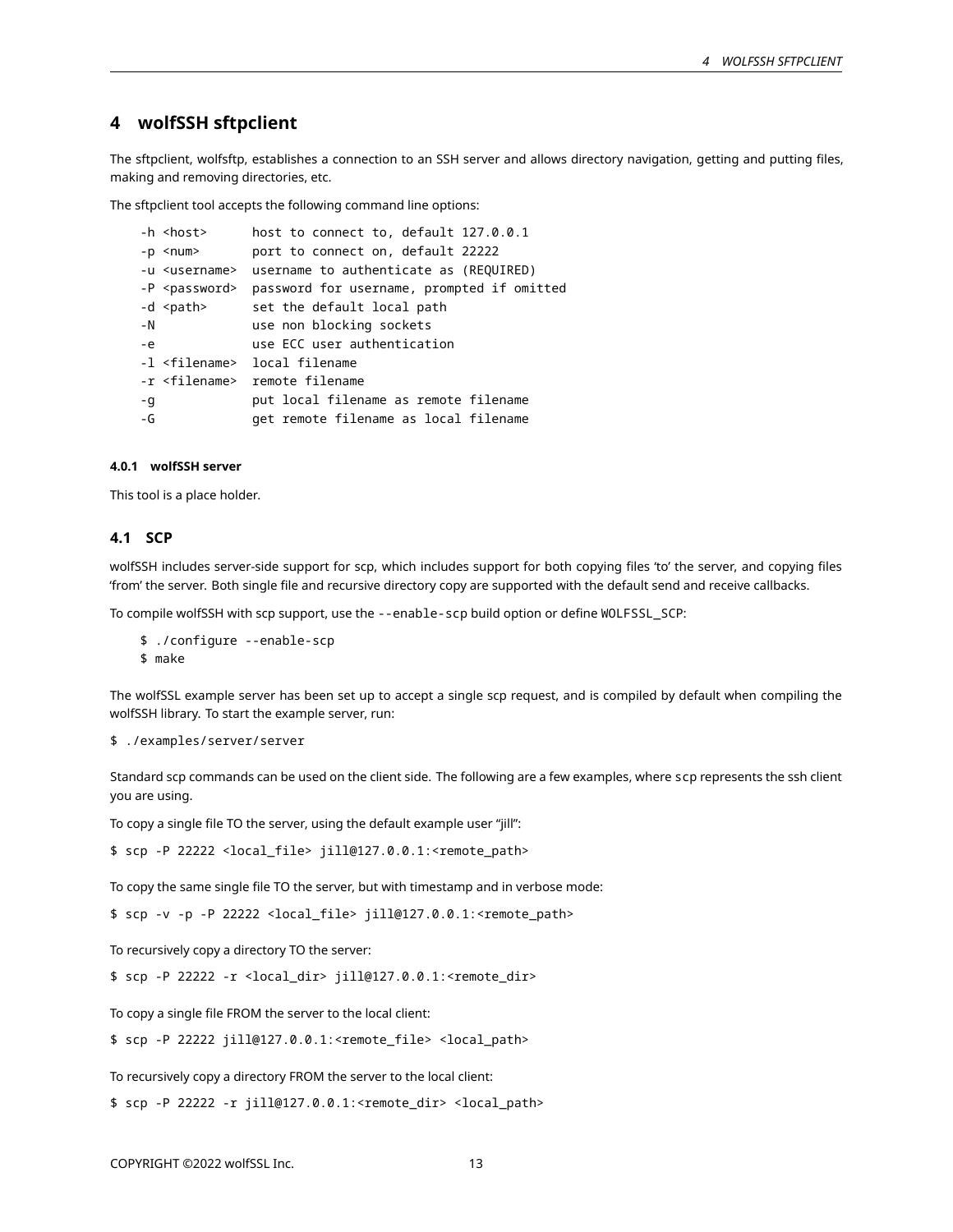# **4.2 Shell Support**

wolfSSH's example echoserver can now fork a shell for the user trying to log in. This currently has only been tested on Linux and macOS. The file echoserver.c must be modified to have the user's credentials in the user authentication callback, or the user authentication callback needs to be changed to verify the provided password.

To compile wolfSSH with shell support, use the –enable-shell build option or define WOLFSSH\_SHELL:

```
$ ./configure --enable-shell
$ make
```
By default, the echoserver will try to start a shell. To use the echo testing behavior, give the echoserver the command line option -f.

```
$ ./examples/echoserver/echoserver -f
```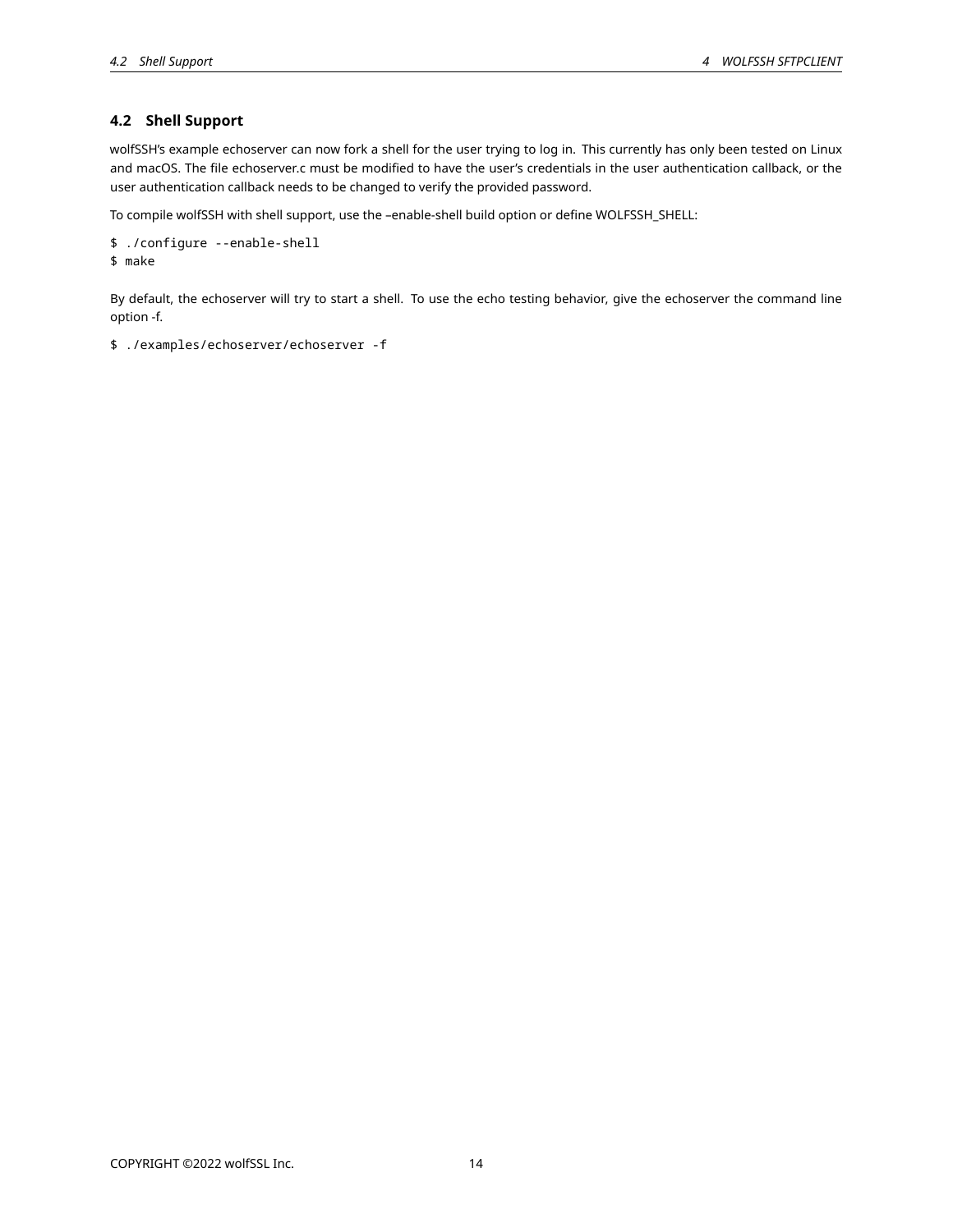# **5 Library Design**

The wolfSSH library is meant to be included directly into an application. The primary use case in mind during development is replacing serial- or telnet-based menus on embedded devices. The library is agnostic to networking using I/O callbacks, but provides callbacks for \*NIX and Windows networking by default as examples. Timing is platform specific and should be provided by the application, functions will be provided to perform actions on timeouts.

# <span id="page-14-0"></span>**5.1 Directory Layout**

The wolfSSH library header files are located in the **wolfssh** directory. The only header required to be included in a source file is **wolfssh/ssh.h**. An example is shown below.

#include <wolfssh/ssh.h>

The wolfSFTP library header file is also included in the wolfssh directory. To call this header file use:

#include <wolfssh/wolfsftp.h>

<span id="page-14-1"></span>All main source files are located in the **src** directory that resides in the root directory.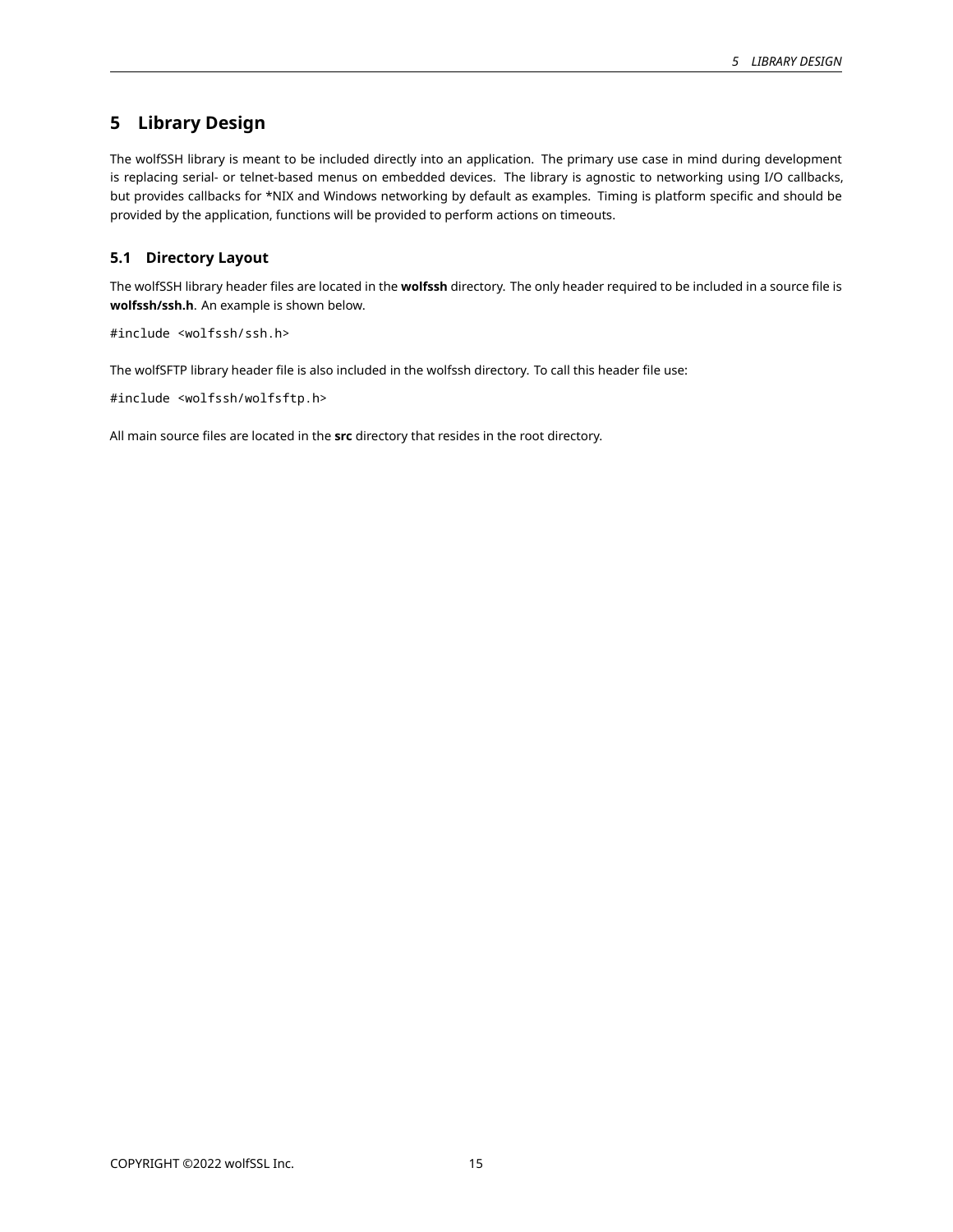# **6 wolfSSH User Authentication Callback**

wolfSSH needs to be able to authenticate users connecting to the server no matter which environment the library is embedded. Lookups may need to be done using passwords or RSA public keys stored in a text file, database, or hard coded into the application.

wolfSSH provides a callback hook that receives the username, either the password or public key provided in the user authentication message and the requested authentication type. The callback function then performs the appropriate lookups and gives a reply. Providing a callback is required.

The callback should return one of several failures or a success. The library will treat all the failures the same except for logging purposes, i.e. return the User Authorization Failure message to the client who will try again.

For password lookups, the plaintext password is given to the callback function. The username and password should be checked and if they match, a success returned. On success, the SSH handshake continues immediately. Password changing is not supported at this time.

For public key lookups, the public key blob from the client is given to the callback function. The public key is checked against the server's list of valid client public keys. If the public key provided matches the known public key for that user. The wolfSSH library performs the actual validation of the user authentication signature following the process described in RFC 4252 §7.

Commonly for public keys, the server stores either the users' public keys as generated by the ssh-keygen utility or stores a fingerprint of the public key. This value for a user is what is compared. The client will provide a signature of the session ID and the user authentication request message using its private key; the server verifies this signature using the public key.

# <span id="page-15-0"></span>**6.1 Callback Function Prototype**

The prototype for the user authentication callback function is:

```
int UserAuthCb(byte authType , const WS_UserAuthData*
authData , void* ctx );
```
This function prototype is of the type:

WS\_CallbackUserAuth

The parameter authType is either:

WOLFSSH\_USERAUTH\_PASSWORD

or

WOLFSSH\_USERAUTH\_PUBLICKEY

The parameter, authData, is a pointer to the authentication data.

See section 5.4 for a description of WS\_UserAuthData

The parameter **ctx** is an application defined context; wolfSSH does nothing with and knows nothing about the data in the context, it only provides the context pointer to the callback function.

# <span id="page-15-1"></span>**6.2 Callback Function Authentication Type Constants**

The following are values passed to the user authentication callback function in the authType parameter. It guides the callback function as to the type of authentication data to check. A system could use either a password or public key for different users.

<span id="page-15-2"></span>WOLFSSH\_USERAUTH\_PASSWORD WOLFSSH\_USERAUTH\_PUBLICKEY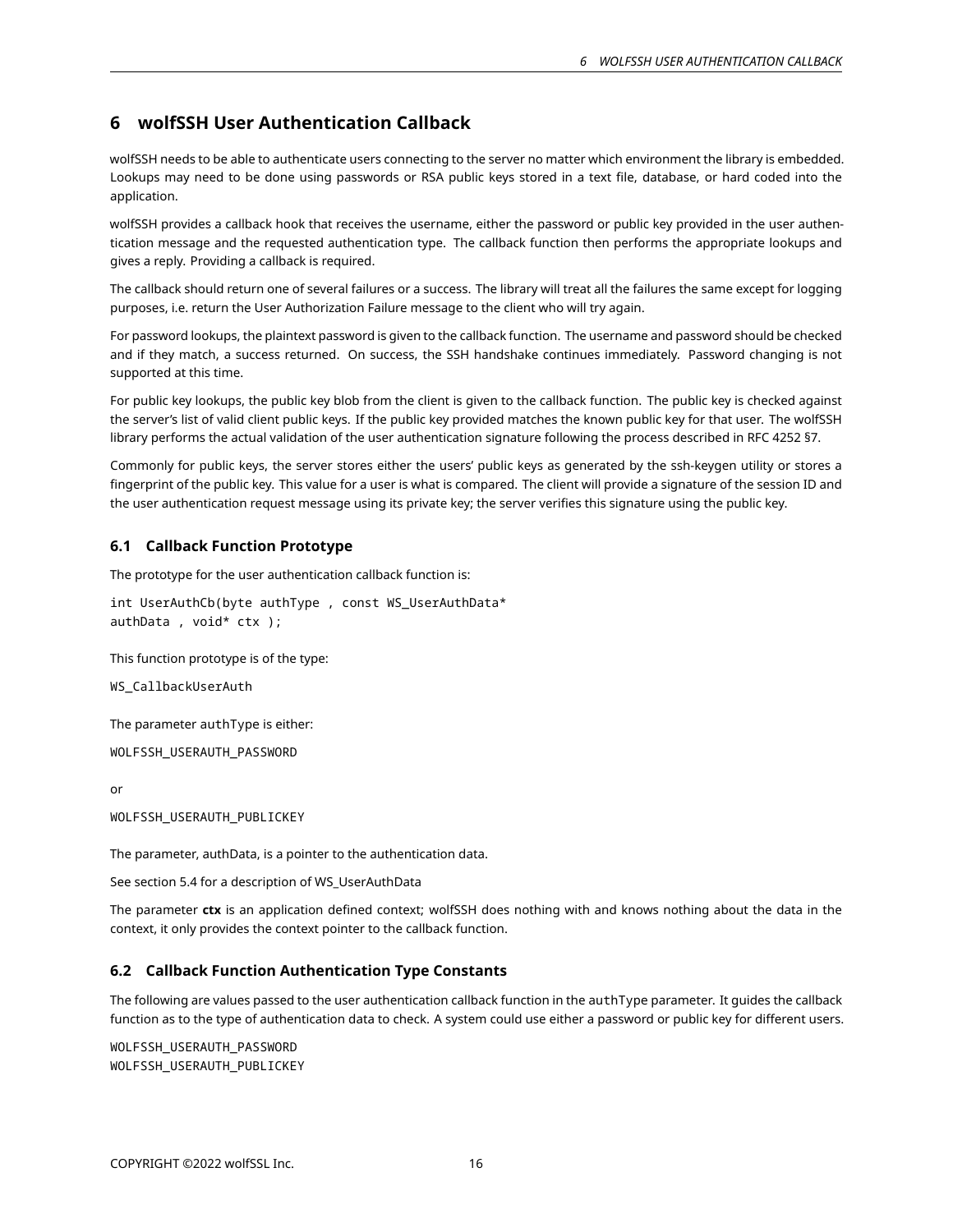# **6.3 Callback Function Return Code Constants**

The following are the return codes the callback function shall return to the library. The failure code indicates that nothing was done and the callback couldn't do any checking.

The invalid codes indicate why the user authentication is being rejected:

invalid username invalid password invalid public key

The library indicates only *success* or *failure* to the client, the specific failure type is only used for logging.

WOLFSSH\_USERAUTH\_SUCCESS WOLFSSH\_USERAUTH\_FAILURE WOLFSSH\_USERAUTH\_INVALID\_USER WOLFSSH\_USERAUTH\_INVALID\_PASSWORD WOLFSSH\_USERAUTH\_INVALID\_PUBLICKEY

# <span id="page-16-0"></span>**6.4 Callback Function Data Types**

The client data is passed to the callback function in a structure called WS\_UserAuthData. It contains pointers to the data in the message. Common fields are in this structure. Method specific fields are in a union of structures in the user authentication data.

```
typedef struct WS_UserAuthData {
    byte authType ;
   byte* username ;
   word32 usernameSz ;
    byte* serviceName ;
    word32 serviceNameSz ; n
    union {
        WS_UserAuthData_Password password ;
        WS_UserAuthData_PublicKey publicKey ;
    } sf;
} WS_UserAuthData;
```
### <span id="page-16-1"></span>**6.4.1 Password**

The username and usernameSz parameters are the username provided by the client and its size in octets.

The passwordand passwordSz fields are the client's password and its size in octets.

While set if provided by the client, the parameters hasNewPassword, newPassword, and newPasswordSz are not used. There is no mechanism to tell the client to change its password at this time.

```
typedef struct WS_UserAuthData_Password {
    uint8_t* password ;
    uint32_t passwordSz ;
    uint8_t hasNewPasword ;
    uint8_t* newPassword ;
    uint32_t newPasswordSz ;
} WS_UserAuthData_Password;
```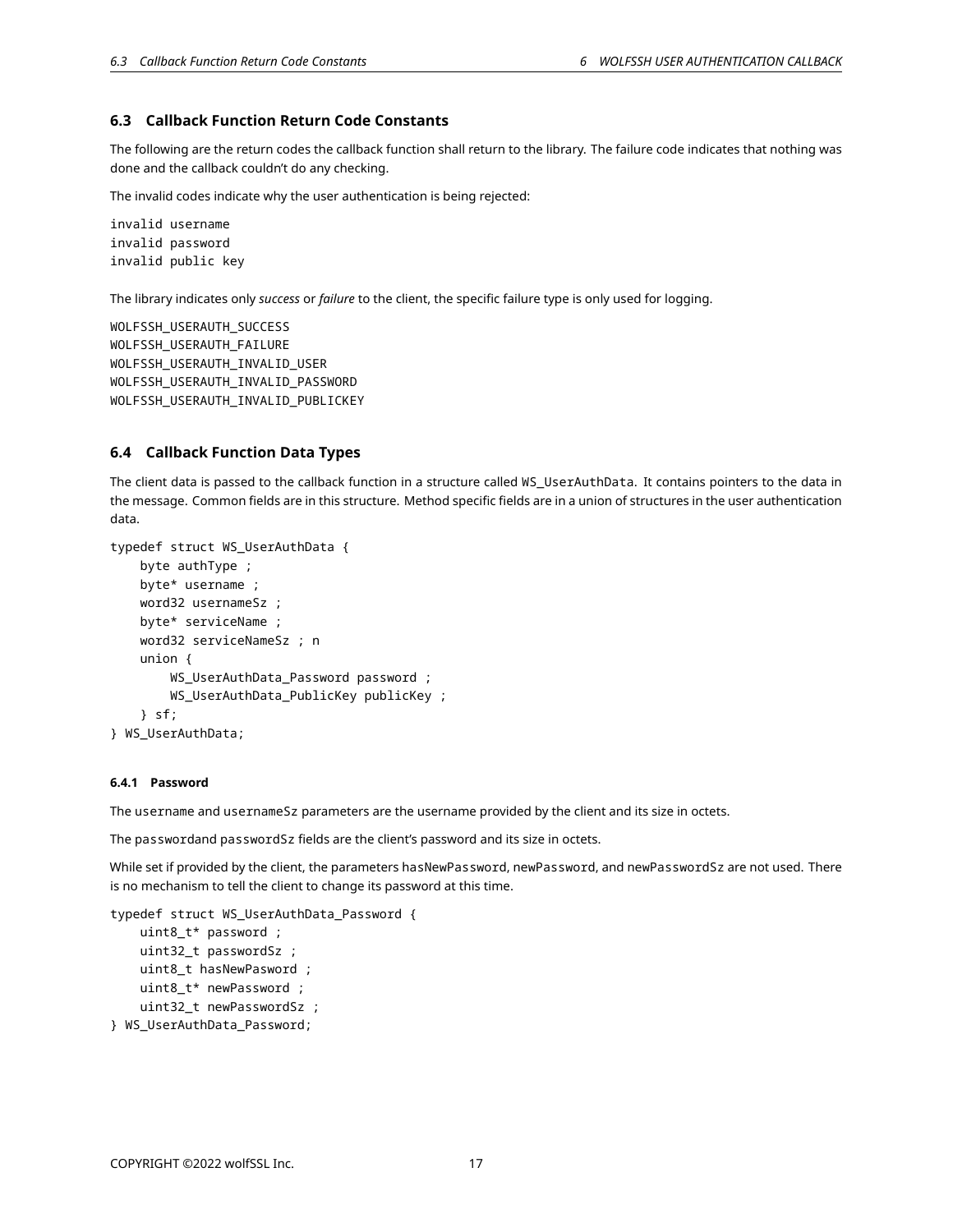# **6.4.2 Public Key**

wolfSSH will support multiple public key algorithms. The publicKeyType member points to the algorithm name used.

The publicKey field points at the public key blob provided by the client.

The public key checking will have either one or two steps. First, if the hasSignature field is not set, there is no signature. Only verify the username and publicKey are expected. This step is optional depending on client configuration, and can save from doing costly public key operations with an invalid user. Second, the hasSignature field is set and signature field points to the client signature. Again the username and publicKey should be checked. wolfSSH will automatically check the signature.

Each of the fields has a size value in octets.

```
typedef struct WS_UserAuthData_PublicKey {
    byte* publicKeyType;
    word32 publicKeyTypeSz;
   byte* publicKey;
    word32 publicKeySz;
    byte hasSignature;
   byte* signature;
    word32 signatureSz;
} WS_UserAuthData_PublicKey;
```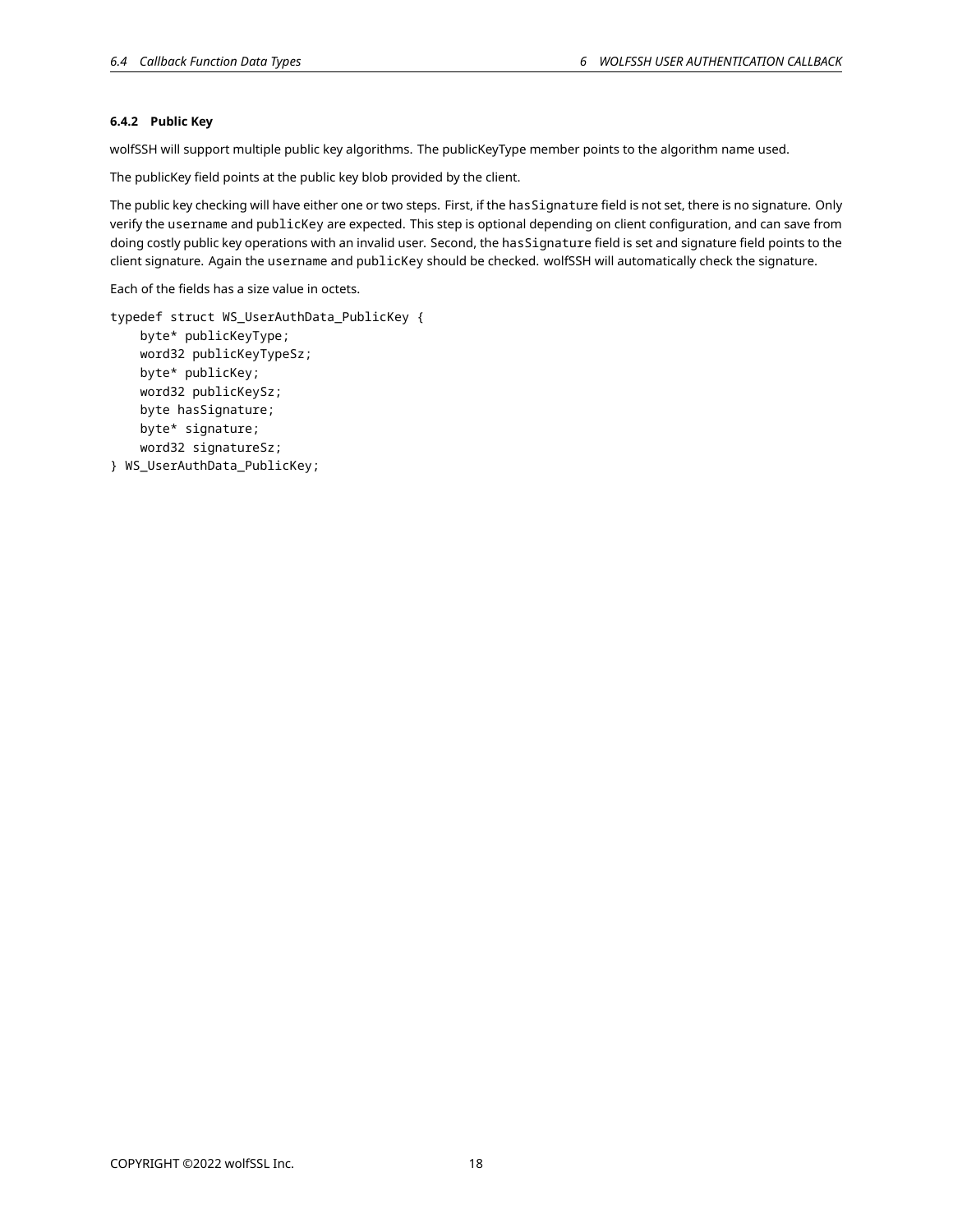# **7 Callback Function Setup API**

<span id="page-18-0"></span>The following functions are used to set up the user authentication callback function.

# **7.1 Setting the User Authentication Callback Function**

```
void wolfSSH_SetUserAuth(WOLFSSH_CTX* ctx , WS_CallbackUserAuth
cb );
```
The callback function is set on the wolfSSL CTX object that is used to create the wolfSSH session objects. All sessions using this CTX will use the same callback function. This context is not to be confused with the callback function's context.

# <span id="page-18-1"></span>**7.2 Setting the User Authentication Callback Context Data**

```
void wolfSSH_SetUserAuthCtx(WOLFSSH* ssh , void* ctx );
```
Each wolfSSH session may have its own user authentication context data or share some. The wolfSSH library knows nothing of the contents of this context data. It is up to the application to create, release, and if needed provide a mutex for the data. The callback receives this context data from the library.

# <span id="page-18-2"></span>**7.3 Getting the User Authentication Callback Context Data**

void\* wolfSSH\_GetUserAuthCtx(WOLFSSH\* ssh );

This returns the pointer to the user authentication context data stored in the provided wolfSSH session. This is not to be confused with the wolfSSH's context data used to create the session.

# <span id="page-18-3"></span>**7.4 Example Echo Server User Authentication**

The example echo server implements the authentication callback with sample users using passwords and public keys. The example callback, wsUserAuth, is set on the wolfSSH context:

```
wolfSSH_SetUserAuth(ctx, wsUserAuth);
```
The example password file (passwd.txt) is a simple list of usernames and passwords seperated with a colon respectively. The defaults that exist within this file are as follows.

jill:upthehill jack:fetchapail

The public key file are the concatenation of the public key outputs of running ssh-keygen twice.

```
ssh-rsa AAAAB3NzaC1yc...d+JI8wrAhfE4x hansel
ssh-rsa AAAAB3NzaC1yc...UoGCPIKuqcFMf gretel
```
All users' authorization data is stored in a linked list of pairs of usernames and SHA-256 hashes of either the password or the public key blob.

The public key blobs in the configuration file are Base64 encoded and are decoded before hashing. The pointer to the list of username-hash pairs is stored into a new wolfSSH session:

wolfSSH\_SetUserAuthCtx(ssh, &pwMapList);

<span id="page-18-4"></span>The callback function first checks if the authType is either public key or a password, and returns the general user authentication failure error code if neither. Then it hashes the public key or password passed in via the authData. It then walks through the list trying to find the username, and if not found returns the invalid user error code. If found, it compares the calculated hash of the public key or password passed in and the hash stored in the pair. If they match, the function returns success, otherwise it returns the invalid password or public key error code.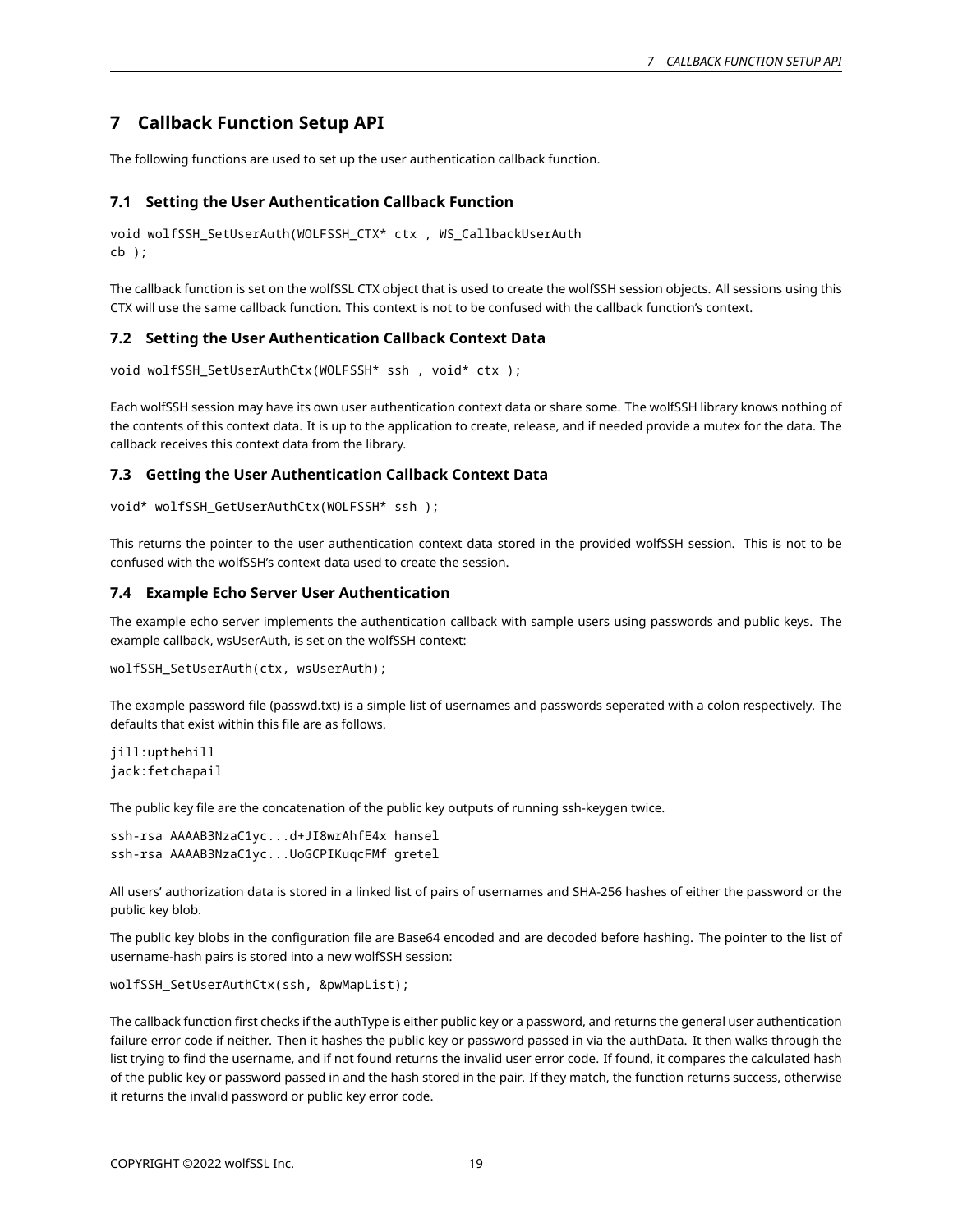# **8 Building and Using wolfSSH SFTP**

# <span id="page-19-0"></span>**8.1 Building wolfSSH SFTP**

It is assumed that wolfSSL has already been built to be used with wolfSSH. To see building instructions for wolfSSL visit Chapter 2.

To build wolfSSH with support for SFTP use –enable-sftp, in the case of building with autotools, or define the macro WOLF-SSH\_SFTP if building without autotools. An example of this would be:

./configure --enable-sftp && make

By default the internal buffer size for handling reads and writes for get and put commands is set to 1024 bytes. This value can be overwritten in the case that the application needs to consume less resources or in the case that a larger buffer is desired. To override the default size define the macro WOLFSSH\_MAX\_SFTP\_RW at compile time. An example of setting it would be as follows:

./configure --enable-sftp C\_EXTRA\_FLAGS'=WOLFSSH\_MAX\_SFTP\_RW=2048

# <span id="page-19-1"></span>**8.2 Using wolfSSH SFTP Apps**

A SFTP server and client application are bundled with wolfSSH. Both applications get built by autotools when building the wolfSSH library with SFTP support. The server application is located in examples/echoserver/ and is called echoserver. The client application is located in wolfsftp/client/ and is called wolfsftp.

An example of starting up a server that would handle incoming SFTP client connections would be as follow:

./examples/echoserver/echoserver

Where the command is being ran from the root wolfSSH directory. This starts up a server that is able to handle both SSH and SFTP connections.

Starting the client with specific username:

\$ ./wolfsftp/client/wolfsftp -u <username>

The default "username:password" to run the test is either: "jack:fetchapail" or "jill:upthehill". The default port is 22222.

A full list of supported commands can be seen with typeing "help" after a connection.

wolfSSH sftp> help

```
Commands :
```

```
cd <string> change directory
chmod <mode> <path>
change mode
get <remote file> <local file> pulls file(s) from server
ls list current directory
mkdir <dir name> creates new directory on server
put <local file> <remote file> push file(s) to server
pwd list current path
quit exit
rename <old> <new> renames remote file
reget <remote file> <local file> resume pulling file
reput <remote file> <local file> resume pushing file
<crtl + c> interrupt get/put cmd
```
An example of connecting to another system would be

<span id="page-19-2"></span>src/wolfssh\$ ./examples/sftpclient/wolfsftp -p 22 -u user -h 192.168.1.111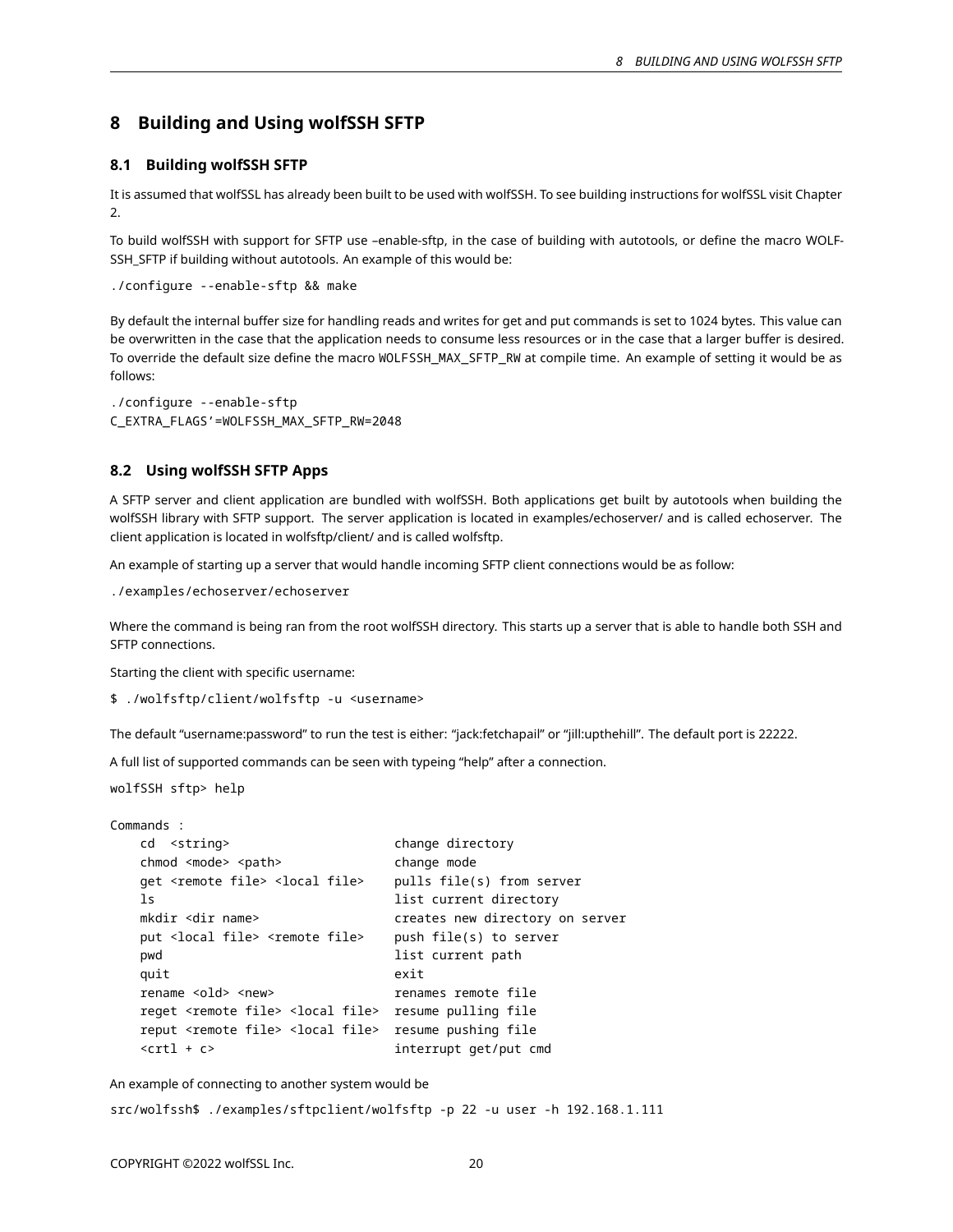# **9 Port Forwarding**

# <span id="page-20-0"></span>**9.1 Building wolfSSH with Port Forwarding**

It is assumed that wolfSSL has already been built to be used with wolfSSH. To see building instructions for wolfSSL view Chapter  $\mathcal{L}$ 

To build wolfSSH with support for port forwarding use –enable-fwd, in the case of building with autotools, or define the macro WOLFSSH\_FWD if building without autotools. An example of this would be

```
./configure --enable-fwd && make
```
# **9.2 Using wolfSSH Port Forwarding Example App**

The portfwd example tool will create a "direct-tcpip" style channel. These directions assume you have OpenSSH's server running in the background with port forwarding enabled. This example forwards the port for the wolfSSL client to the server as the application. It assumes that all programs are run on the same machine in different terminals.

```
src/wolfssl$ ./examples/server/server
src/wolfssh$ ./examples/portfwd/portfwd -p 22 -u <username> \
             -f 12345 -t 11111
src/wolfssl$ ./examples/client/client -p 12345
```
By default, the wolfSSL server listens on port 11111. The client is set to try to connect to port 12345. The portfwd logs in as user "username", opens a listener on port 12345 and connects to the server on port 11111. Packets are routed back and forth between the client and server. "Hello, wolfSSL!"

The source for portfwd provides an example on how to set up and use the port forwarding support in wolfSSH.

The echoserver will handle local and remote port forwarding. To connect with the ssh tool, using one of the following command lines. You can run either of the ssh command lines from anywhere:

```
src/wolfssl$ ./examples/server/server
src/wolfssh$ ./examples/echoserver/echoserver
anywhere 1$ ssh -p 22222 -L 12345:localhost:11111 jill@localhost
anywhere 2$ ssh -p 22222 -R 12345:localhost:11111 jill@localhost
src/wolfssl$ ./examples/client/client -p 12345
```
<span id="page-20-2"></span>This will allow port forwarding between the wolfSSL client and server like in the previous example.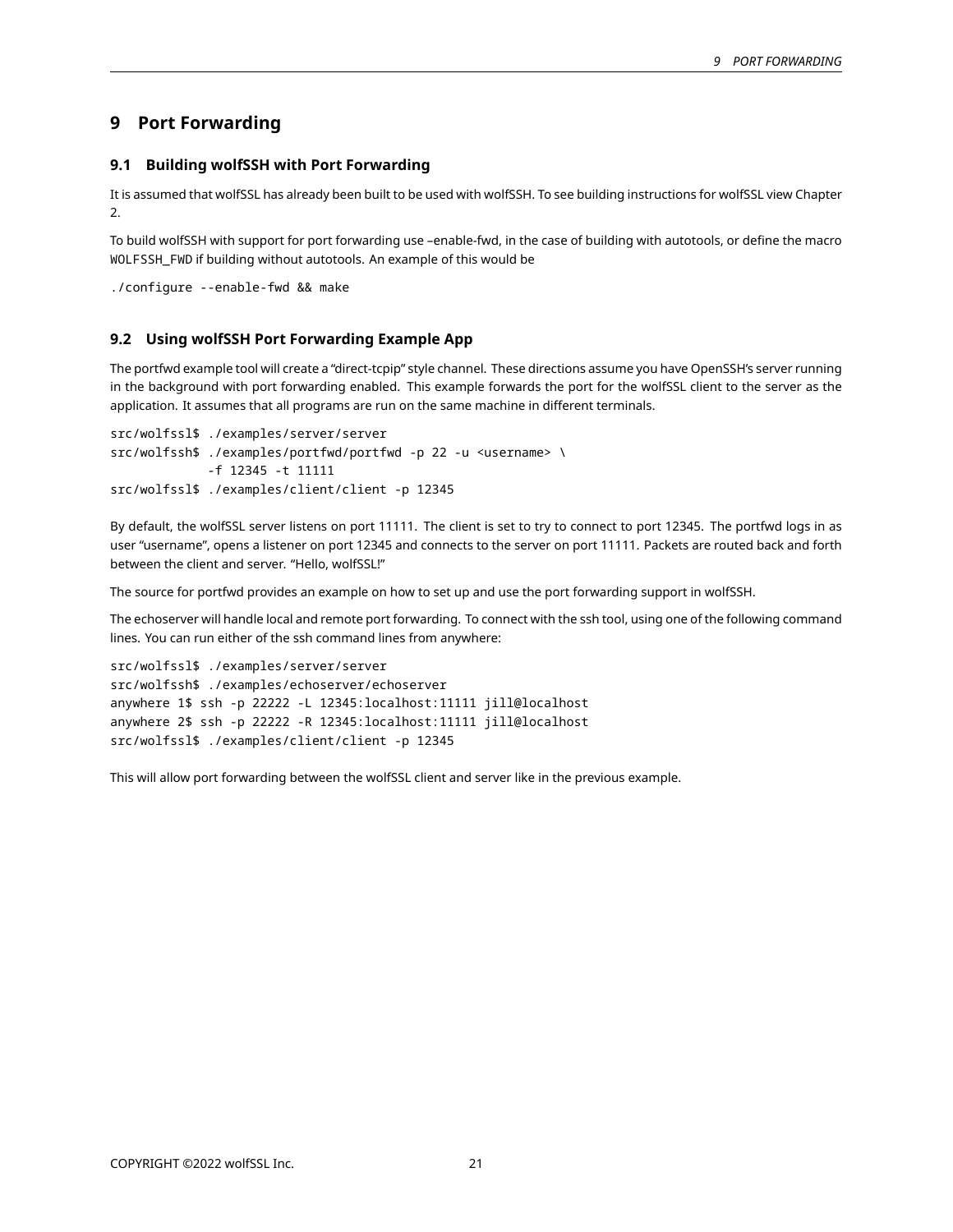# **10 Notes and Limitations**

<span id="page-21-0"></span>In portions of the implementation file attributes are not being considered and default attributes or mode values are used. Specifically in wolfSSH\_SFTP\_Open, getting timestamps from files, and all extended file attributes.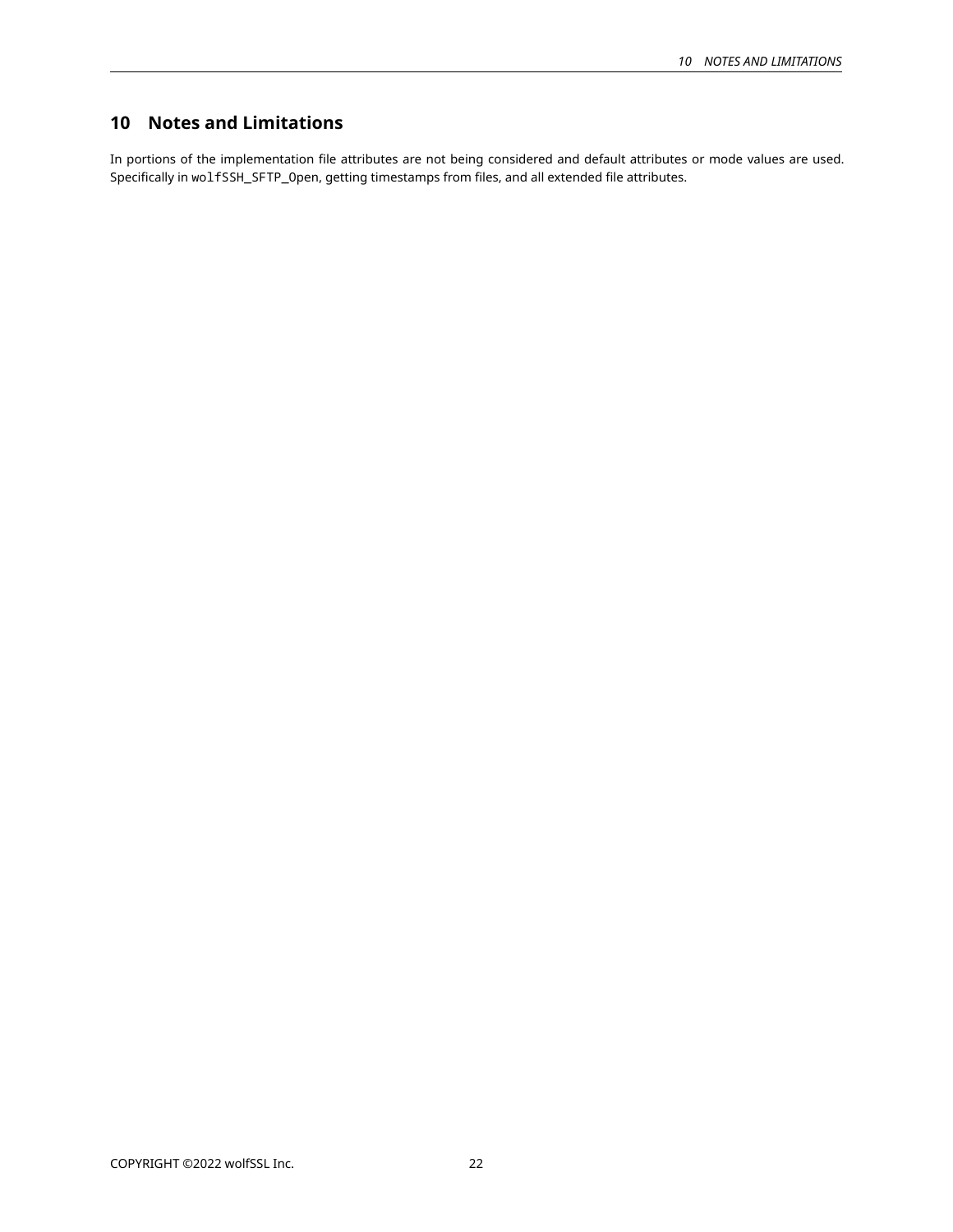# **11 Licensing**

# <span id="page-22-0"></span>**11.1 Open Source**

wolfSSL (formerly CyaSSL), yaSSL, wolfCrypt, yaSSH and TaoCrypt software are free software downloads and may be modified to the needs of the user as long as the user adheres to version two of the GPL License. The GPLv2 license can be found on the gnu.org website (http://www.gnu.org/licenses/old-licenses/gpl-2.0.html).

wolfSSH software is a free software download and may be modified to the needs of the user as long as the user adheres to version three of the GPL license. The GPLv3 license can be found on the gnu.org website (https://www.gnu.org/licenses/gpl.html).

# <span id="page-22-1"></span>**11.2 Commercial Licensing**

Businesses and enterprises who wish to incorporate wolfSSL products into proprietary appliances or other commercial software products for re-distribution must license commercial versions. Commercial licenses for wolfSSL, yaSSL, and wolfCrypt are available for \$5,000 USD per end product or SKU. Licenses are generally issued for one product and include unlimited royaltyfree distribution. Custom licensing terms are also available.

<span id="page-22-2"></span>Commercial licenses are also available for wolfMQTT and wolfSSH. Please contact licensing@wolfssl.com with inquiries.

# **11.2.1 Support Packages**

<span id="page-22-3"></span>Support packages for wolfSSL products are available on an annual basis directly from wolfSSL. With three different package options, you can compare them side-by-side and choose the package that best fits your specific needs. Please see our [Support](https://www.wolfssl.com/products/support-and-maintenance) [Packages page](https://www.wolfssl.com/products/support-and-maintenance) for more details.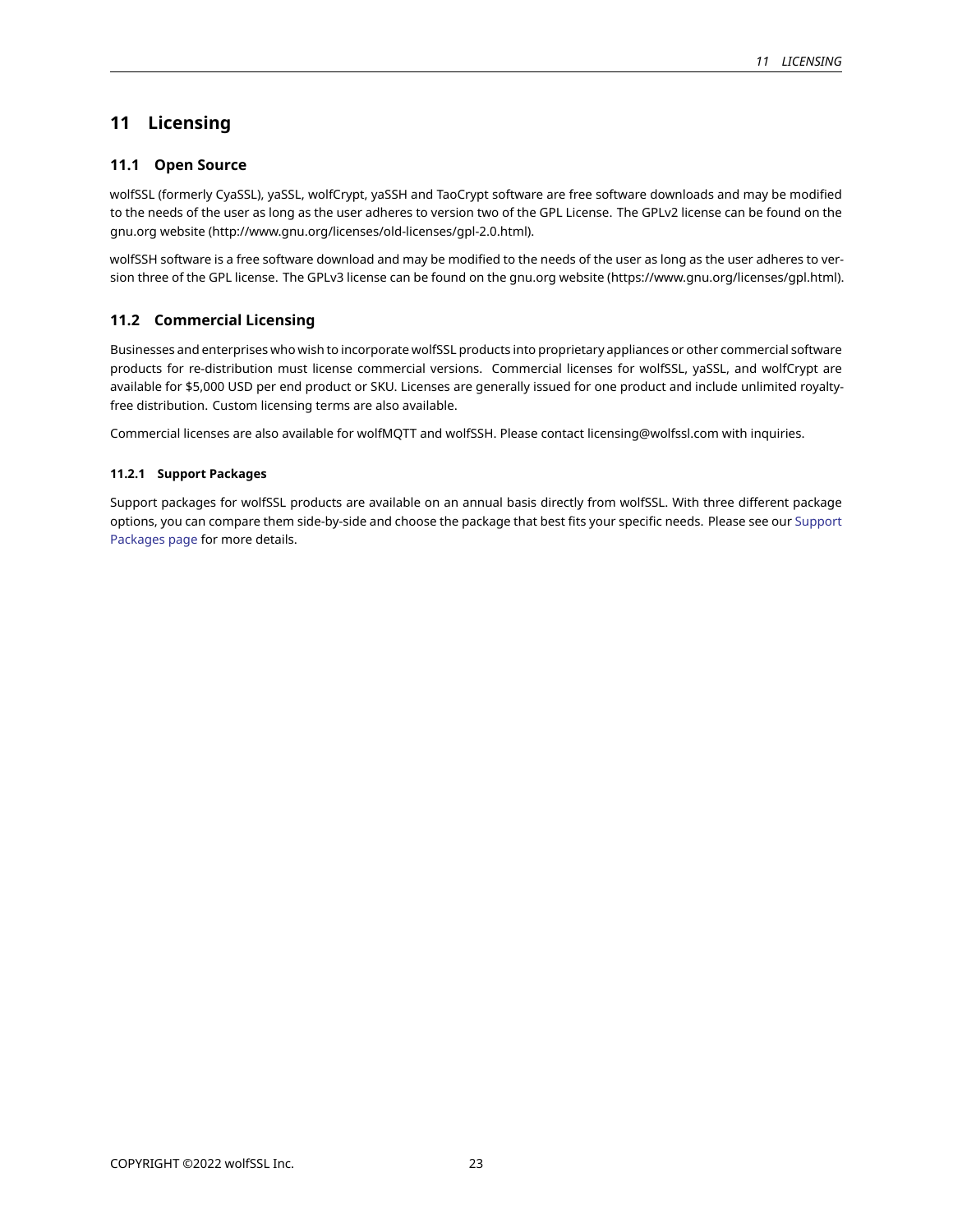# **12 Support and Consulting**

# <span id="page-23-0"></span>**12.1 How to Get Support**

For general product support, wolfSSL (formerly CyaSSL) maintains an online forum for the wolfSSL product family. Please post to the forums or contact wolfSSL directly with any questions.

**wolfSSL (yaSSL) Forums:** https://www.wolfssl.com/forums **Email Support:** support@wolfssl.com

For information regarding wolfSSL products, questions regarding licensing, or general comments, please contact wolfSSL by emailing **info@wolfssl.com**.

# <span id="page-23-1"></span>**12.1.1 Bugs Reports and Support Issues**

If you are submitting a bug report or asking about a problem, please include the following information with your submission:

- 1. wolfSSL version number
- 2. Operating System version
- 3. Compiler version
- 4. The exact error you are seeing
- 5. A description of how we can reproduce or try to replicate this problem

With the above information, we will do our best to resolve your problems. Without this information, it is very hard to pinpoint the source of the problem. wolfSSL values your feedback and makes it a top priority to get back to you as soon as possible.

# <span id="page-23-2"></span>**12.2 Consulting**

wolfSSL offers both on and off site consulting - providing feature additions, porting, a Competitive Upgrade Program , and design consulting.

# <span id="page-23-3"></span>**12.2.1 Feature Additions and Porting**

We can add additional features that you may need which are not currently offered in our products on a contract or co-development basis. We also offer porting services on our products to new host languages or new operating environments.

# <span id="page-23-4"></span>**12.2.2 Competitive Upgrade Program**

We will help you move from an outdated or expensive SSL/TLS library to wolfSSL with low cost and minimal disturbance to your code base.

Program Outline:

- 1. You need to currently be using a commercial competitor to wolfSSL.
- 2. You will receive up to one week of on-site consulting to switch out your old SSL library for wolfSSL. Travel expenses are not included.
- 3. Normally, up to one week is the right amount of time for us to make the replacement in your code and do initial testing. Additional consulting on a replacement is available as needed.
- 4. You will receive the standard wolfSSL royalty free license to ship with your product.
- 5. The price is \$10,000.

The purpose of this program is to enable users who are currently spending too much on their embedded SSL implementation to move to wolfSSL with ease. If you are interested in learning more, then please contact us at info@wolfssl.com.

# <span id="page-23-5"></span>**12.2.3 Design Consulting**

If your application or framework needs to be secured with SSL/TLS but you are uncertain about how the optimal design of a secured system would be structured, we can help!

We offer design consulting for building SSL/TLS security into devices using wolfSSL. Our consultants can provide you with the following services:

<span id="page-23-6"></span>COPYRIGHT ©2022 wolfSSL Inc. 24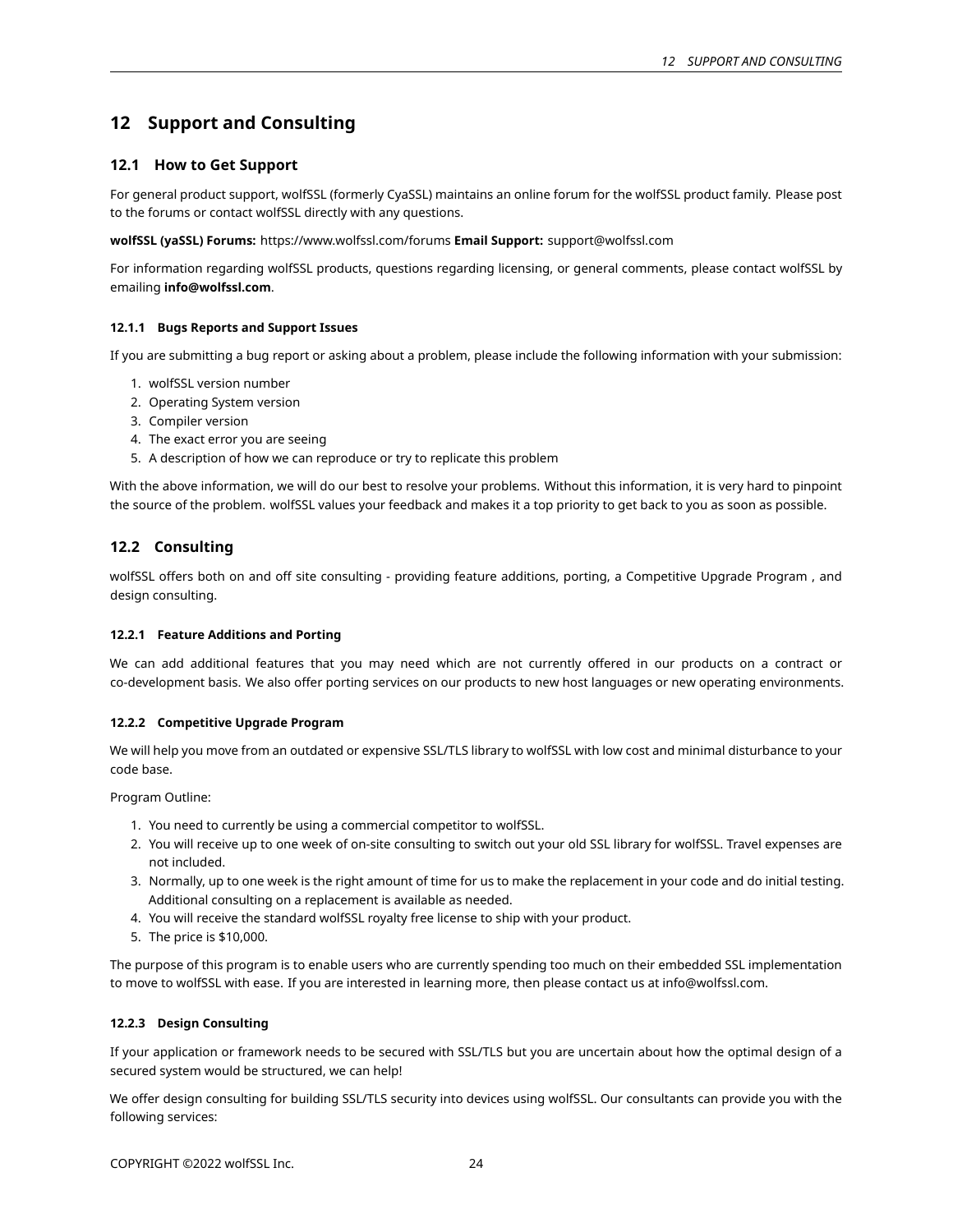# **13 wolfSSH Updates**

# <span id="page-24-0"></span>**13.1 Product Release Information**

We regularly post update information on Twitter. For additional release information, you can keep track of our projects on GitHub, follow us on Facebook, or follow our daily blog.

<span id="page-24-1"></span>wolfSSH on GitHub https://www.github.com/wolfssl/wolfssh wolfSSL on Twitter <http://twitter.com/wolfSSL> wolfSSL on Facebook <http://www.facebook.com/wolfSSL> wolfSSL on Reddit https://www.reddit.com/r/wolfssl/ Daily Blog https://wolfssl.com/wolfSSL/Blog/Blog.hti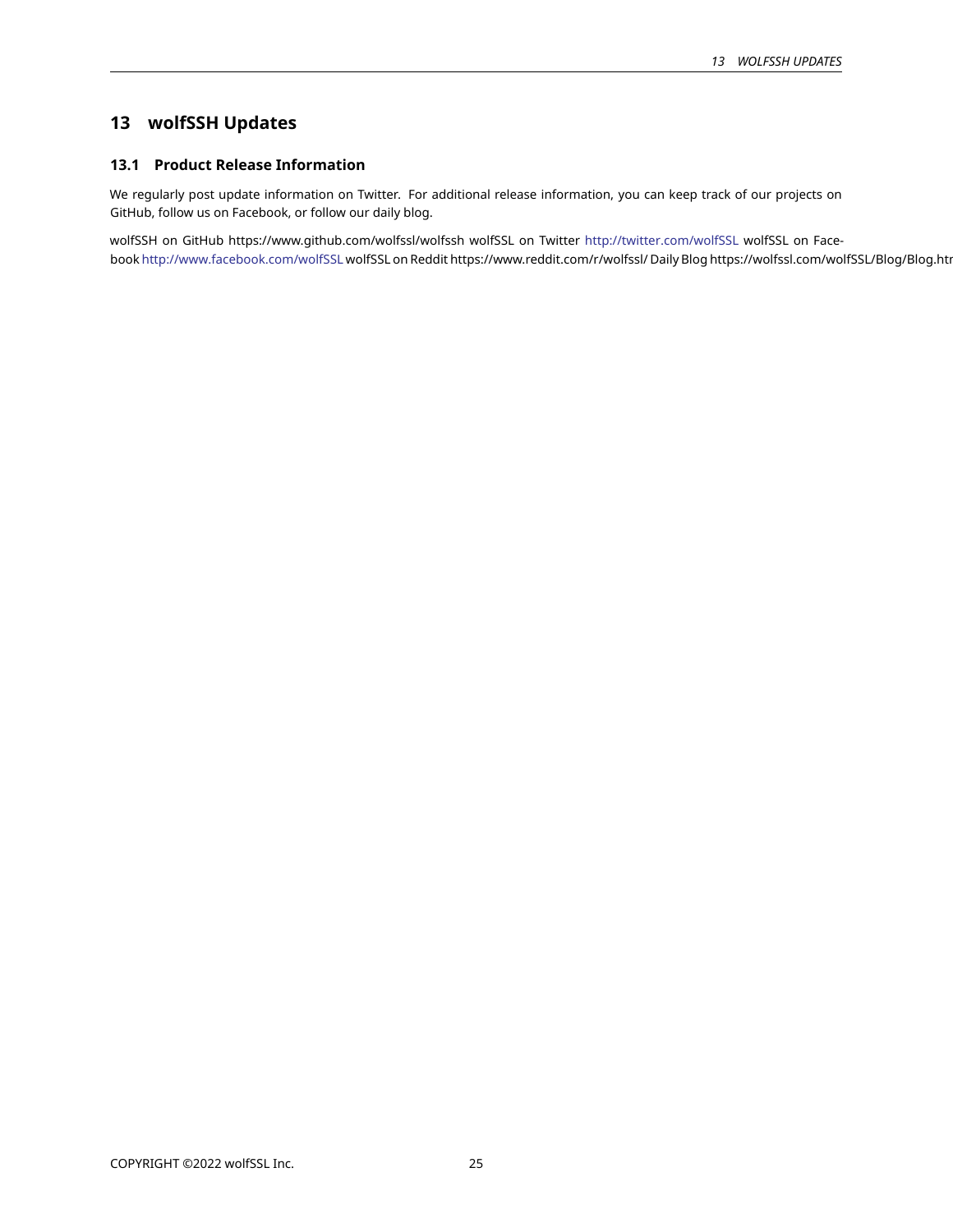# **14 API Reference**

<span id="page-25-0"></span>This section describes the public application program interfaces for the wolfSSH library.

# **14.1 Error Codes**

# <span id="page-25-1"></span>**14.1.1 WS\_ErrorCodes (enum)**

The following API response codes are defined in: wolfssh/wolfssh/error.h and describe the different types of errors that can occur.

- WS\_SUCCESS (0): Function success
- WS\_FATAL\_ERROR (-1): General function failure
- WS\_BAD\_ARGUMENT (-2): Function argument out of bounds
- WS\_MEMORY\_E (-3): Memory allocation error
- WS\_BUFFER\_E (-4): Input/output buffer size error
- WS\_PARSE\_E (-5): General parsing error
- WS\_NOT\_COMPILED (-6): Feature not compiled in
- WS\_OVERFLOW\_E (-7): Would overflow if continued
- WS\_BAD\_USAGE (-8): Bad example usage
- WS\_SOCKET\_ERROR\_E (-9): Socket error
- WS\_WANT\_READ (-10): IO callback would read block error
- WS\_WANT\_WRITE (-11): IO callback would write block error
- WS\_RECV\_OVERFLOW\_E (-12): Received buffer overflow
- WS\_VERSION\_E (-13): Peer using wrong version of SSH
- WS\_SEND\_OOB\_READ\_E (-14): Attempted to read buffer out of bounds
- WS\_INPUT\_CASE\_E (-15): Bad process input state, programming error
- WS\_BAD\_FILETYPE\_E (-16): Bad filetype
- WS\_UNIMPLEMENTED\_E (-17): Feature not implemented
- WS\_RSA\_E (-18): RSA buffer error
- WS\_BAD\_FILE\_E (-19): Bad file
- WS\_INVALID\_ALGO\_ID (-20): invalid algorithm ID
- WS\_DECRYPT\_E (-21): Decrypt error
- WS\_ENCRYPT\_E (-22): Encrypt error
- WS\_VERIFY\_MAC\_E (-23): verify mac error
- WS\_CREATE\_MAC\_E (-24): Create mac error
- WS\_RESOURCE\_E (-25): Insufficient resources for new channel
- WS\_INVALID\_CHANTYPE (-26): Invalid channel type
- WS\_INVALID\_CHANID(-27): Peer requested invalid channel ID
- WS\_INVALID\_USERNAME(-28): Invalid user name
- WS\_CRYPTO\_FAILED(-29): Crypto action failed
- WS\_INVALID\_STATE\_E(-30): Invalid State
- WC\_EOF(-31): End of File
- WS\_INVALID\_PRIME\_CURVE(-32): Invalid prime curve in ECC
- WS\_ECC\_E(-33): ECDSA buffer error
- WS\_CHANOPEN\_FAILED(-34): Peer returned channel open failure
- WS\_REKEYING(-35): Rekeying with peer
- WS CHANNEL CLOSED(-36): Channel closed

# <span id="page-25-2"></span>**14.1.2 WS\_IOerrors (enum)**

These are the return codes the library expects to receive from a user-provided I/O callback. Otherwise the library expects the number of bytes read or written from the I/O action.

- WS\_CBIO\_ERR\_GENERAL (-1): General unexpected error
- WS\_CBIO\_ERR\_WANT\_READ (-2): Socket read would block, call again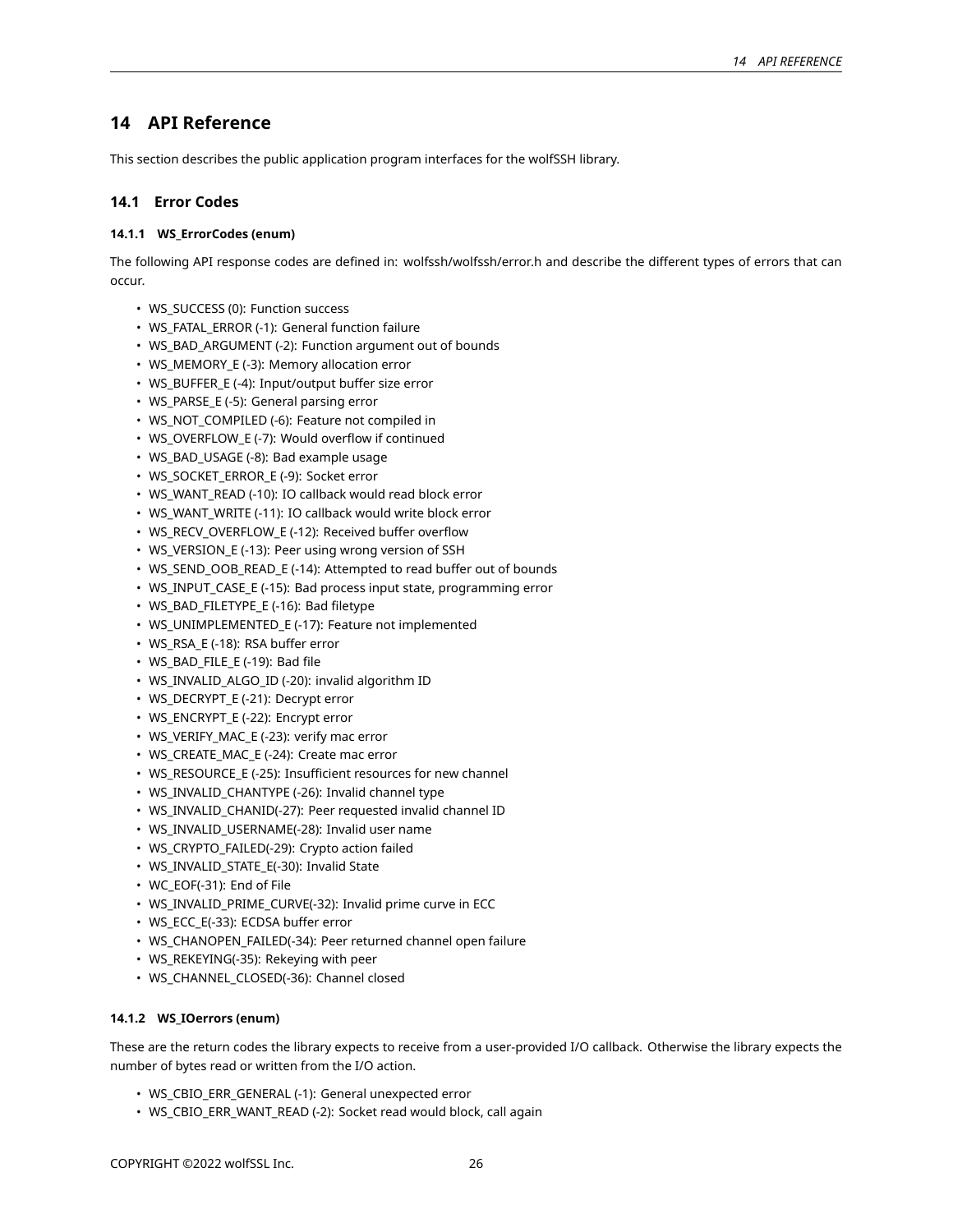- WS\_CBIO\_ERR\_WANT\_WRITE (-2): Socket write would block, call again
- WS\_CBIO\_ERR\_CONN\_RST (-3): Connection reset
- WS\_CBIO\_ERR\_ISR (-4): Interrupt
- WS\_CBIO\_ERR\_CONN\_CLOSE (-5): Connection closed or EPIPE
- WS\_CBIO\_ERR\_TIMEOUT (-6): Socket timeout"

# <span id="page-26-0"></span>**14.2 Initialization / Shutdown**

# <span id="page-26-1"></span>**14.2.1 wolfSSH\_Init()**

# **Synopsis**

# **Description**

Initializes the wolfSSH library for use. Must be called once per application and before any other calls to the library.

# **Return Values**

WS\_SUCCESS WS\_CRYPTO\_FAILED

# **Parameters**

None

**See Also**

wolfSSH\_Cleanup()

#include <wolfssh/ssh.h> int wolfSSH\_Init(void);

# <span id="page-26-2"></span>**14.2.2 wolfSSH\_Cleanup()**

# **Synopsis**

# **Description**

Cleans up the wolfSSH library when done. Should be called at before termination of the application. After calling, do not make any more calls to the library.

# **Return Values**

**WS\_SUCCESS**

**WS\_CRYPTO\_FAILED**

# **Parameters**

None

# **See Also**

wolfSSH\_Init()

```
#include <wolfssh/ssh.h>
int wolfSSH_Cleanup(void);
```
# <span id="page-26-3"></span>**14.3 Debugging output functions**

# <span id="page-26-4"></span>**14.3.1 wolfSSH\_Debugging\_ON()**

**Synopsis**

# **Description**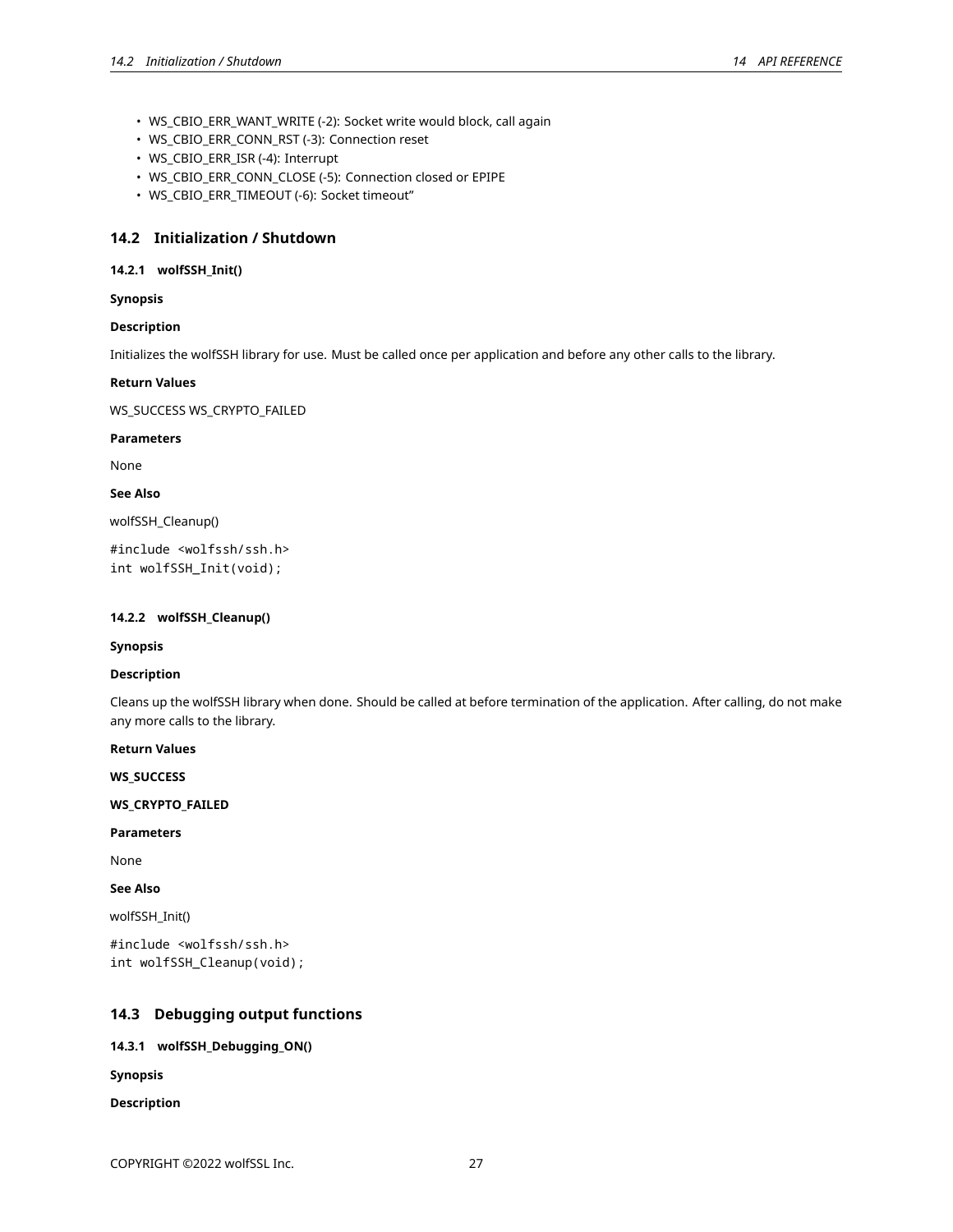Enables debug logging during runtime. Does nothing when debugging is disabled at build time.

### **Return Values**

None

# **Parameters**

None

# **See Also**

wolfSSH\_Debugging\_OFF()

#include <wolfssh/ssh.h> void wolfSSH\_Debugging\_ON(void);

# <span id="page-27-0"></span>**14.3.2 wolfSSH\_Debugging\_OFF()**

#### **Synopsis**

### **Description**

Disables debug logging during runtime. Does nothing when debugging is disabled at build time.

# **Return Values**

None

### **Parameters**

None

# **See Also**

wolfSSH\_Debugging\_ON()

```
#include <wolfssh/ssh.h>
void wolfSSH_Debugging_OFF(void);
```
# <span id="page-27-1"></span>**14.4 Context Functions**

### <span id="page-27-2"></span>**14.4.1 wolfSSH\_CTX\_new()**

**Synopsis**

### **Description**

Creates a wolfSSH context object. This object can be configured and then used as a factory for wolfSSH session objects.

#### **Return Values**

**WOLFSSH\_CTX**\* – returns pointer to allocated WOLFSSH\_CTX object or NULL

#### **Parameters**

**side** – indicate client side (unimplemented) or server side **heap** – pointer to a heap to use for memory allocations

# **See Also**

wolfSSH\_wolfSSH\_CTX\_free()

```
#include <wolfssh/ssh.h>
WOLFSSH_CTX* wolfSSH_CTX_new(byte side , void* heap );
```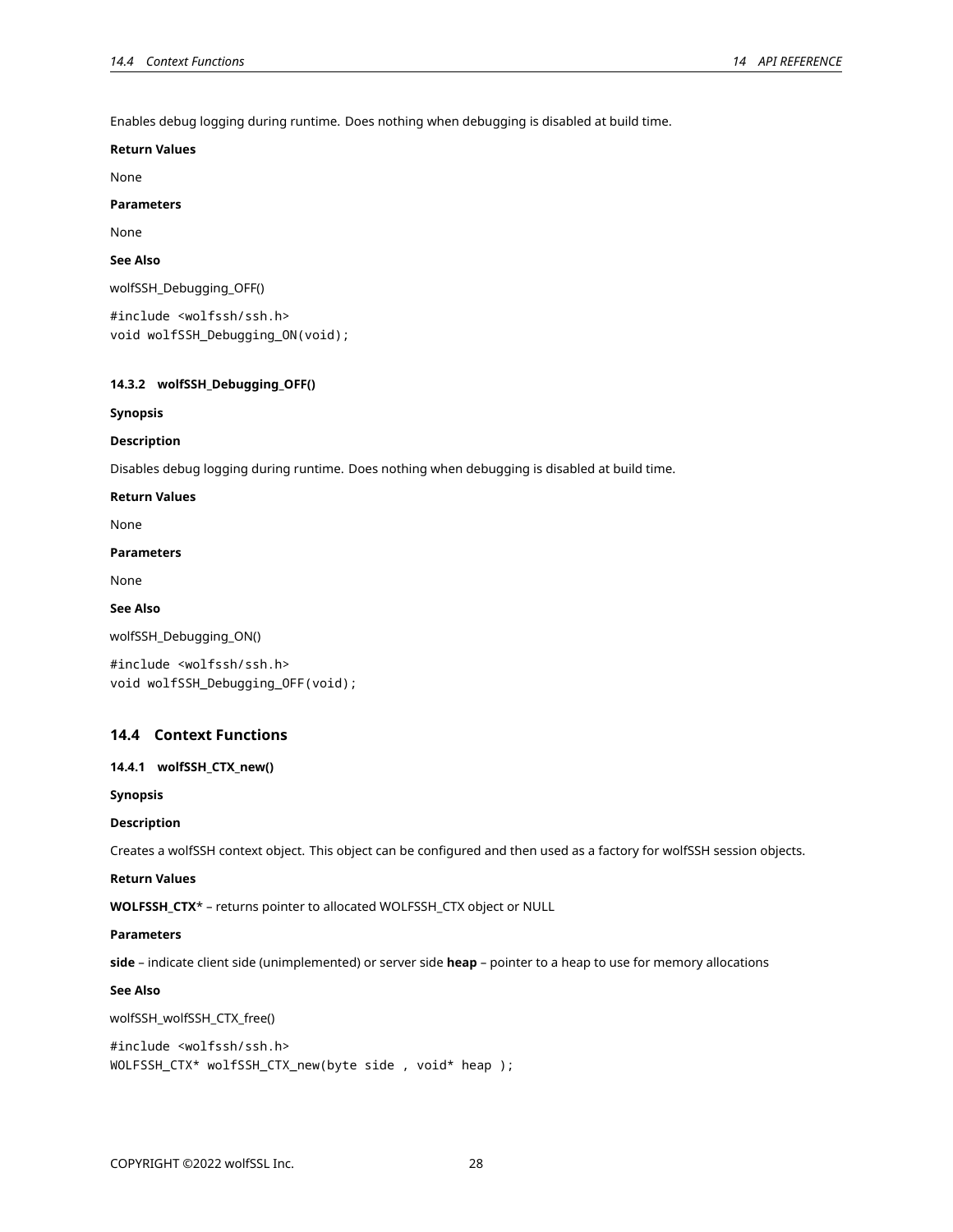# **14.4.2 wolfSSH\_CTX\_free()**

# **Synopsis**

### **Description**

Deallocates a wolfSSH context object.

### **Return Values**

None

# **Parameters**

**ctx** – the wolfSSH context used to initialize the wolfSSH session

# **See Also**

wolfSSH\_wolfSSH\_CTX\_new()

```
#include <wolfssh/ssh.h>
void wolfSSH_CTX_free(WOLFSSH_CTX* ctx );
```
### <span id="page-28-0"></span>**14.4.3 wolfSSH\_CTX\_SetBanner()**

**Synopsis**

### **Description**

Sets a banner message that a user can see.

### **Return Values**

WS\_BAD\_ARGUMENT WS\_SUCCESS

# **Parameters**

**ssh -** Pointer to wolfSSH session **newBanner** - The banner message text.

```
#include <wolfssh/ssh.h>
int wolfSSH_CTX_SetBanner(WOLFSSH_CTX* ctx , const char*
newBanner );
```
# <span id="page-28-1"></span>**14.4.4 wolfSSH\_CTX\_UsePrivateKey\_buffer()**

#### **Synopsis**

# **Description**

This function loads a private key buffer into the SSH context. It is called with a buffer as input instead of a file. The buffer is provided by the **in** argument of size **inSz**. The argument **format** specifies the type of buffer: **WOLFSSH\_FORMAT\_ASN1** or **WOLFSSL\_FORMAT\_PEM** (unimplemented at this time).

# **Return Values**

**WS\_SUCCESS WS\_BAD\_ARGUMENT** – at least one of the parameters is invalid **WS\_BAD\_FILETYPE\_E** – wrong format **WS\_UNIMPLEMENTED\_E** – support for PEM format not implemented **WS\_MEMORY\_E** – out of memory condition **WS\_RSA\_E** – cannot decode RSA key **WS\_BAD\_FILE\_E** – cannot parse buffer

### **Parameters**

**ctx** – pointer to the wolfSSH context **in** – buffer containing the private key to be loaded **inSz** – size of the input buffer **format** – format of the private key located in the input buffer

# **See Also**

wolfSSH\_UseCert\_buffer() wolfSSH\_UseCaCert\_buffer()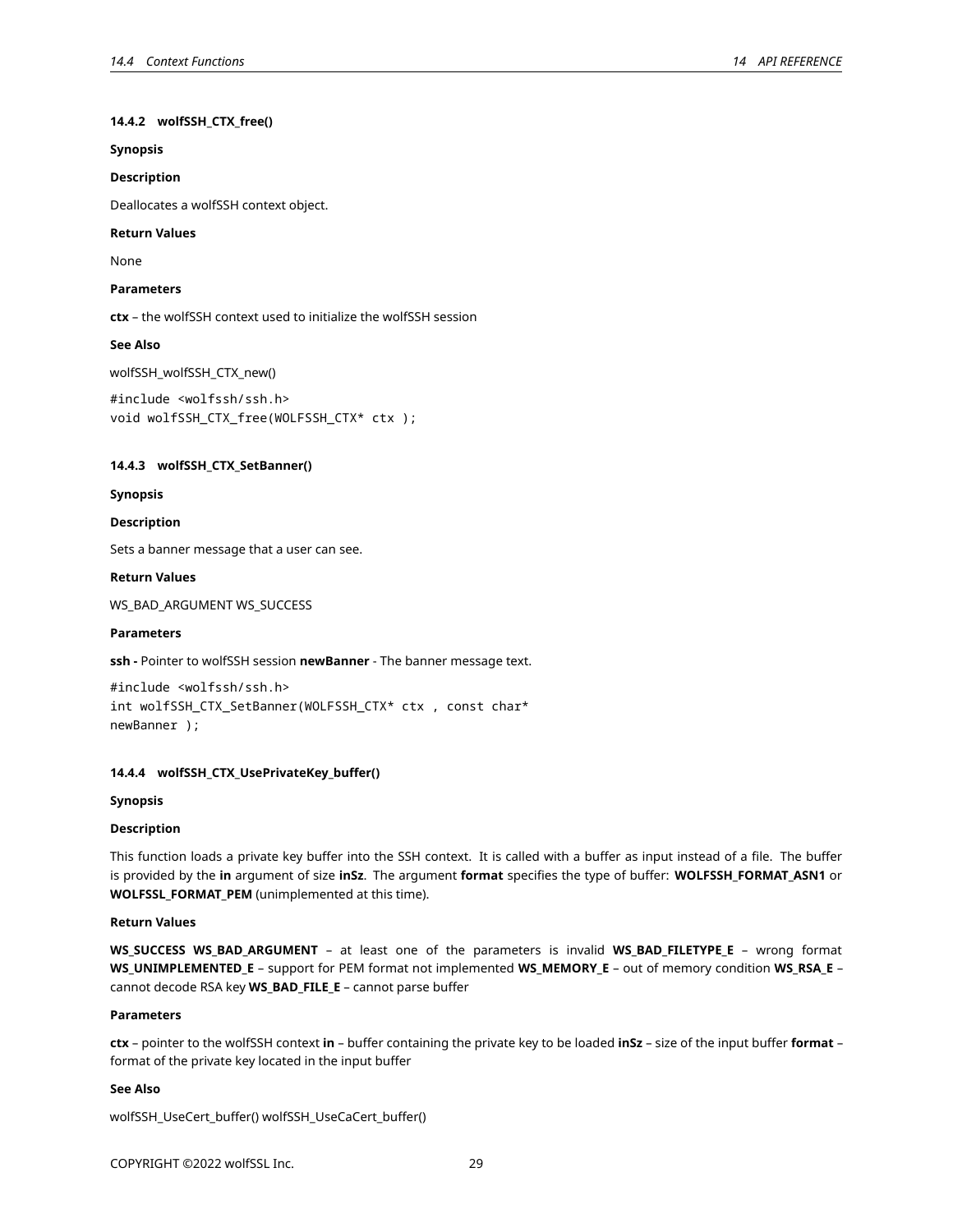#include <wolfssh/ssh.h> int wolfSSH\_CTX\_UsePrivateKey\_buffer(WOLFSSH\_CTX\* ctx , const byte\* in , word32 inSz , int format );

# <span id="page-29-0"></span>**14.5 SSH Session Functions**

# <span id="page-29-1"></span>**14.5.1 wolfSSH\_new()**

**Synopsis**

# **Description**

Creates a wolfSSH session object. It is initialized with the provided wolfSSH context.

# **Return Values**

**WOLFSSH**\* – returns pointer to allocated WOLFSSH object or NULL

# **Parameters**

**ctx** – the wolfSSH context used to initialize the wolfSSH session

# **See Also**

wolfSSH\_free()

#include <wolfssh/ssh.h> WOLFSSH\* wolfSSH\_new(WOLFSSH\_CTX\* ctx );

# <span id="page-29-2"></span>**14.5.2 wolfSSH\_free()**

**Synopsis**

#### **Description**

Deallocates a wolfSSH session object.

# **Return Values**

None

# **Parameters**

**ssh** – session to deallocate

# **See Also**

wolfSSH\_new()

```
#include <wolfssh/ssh.h>
void wolfSSH_free(WOLFSSH* ssh );
```
# <span id="page-29-3"></span>**14.5.3 wolfSSH\_set\_fd()**

# **Synopsis**

# **Description**

Assigns the provided file descriptor to the ssh object. The ssh session will use the file descriptor for network I/O in the default I/O callbacks.

# **Return Values**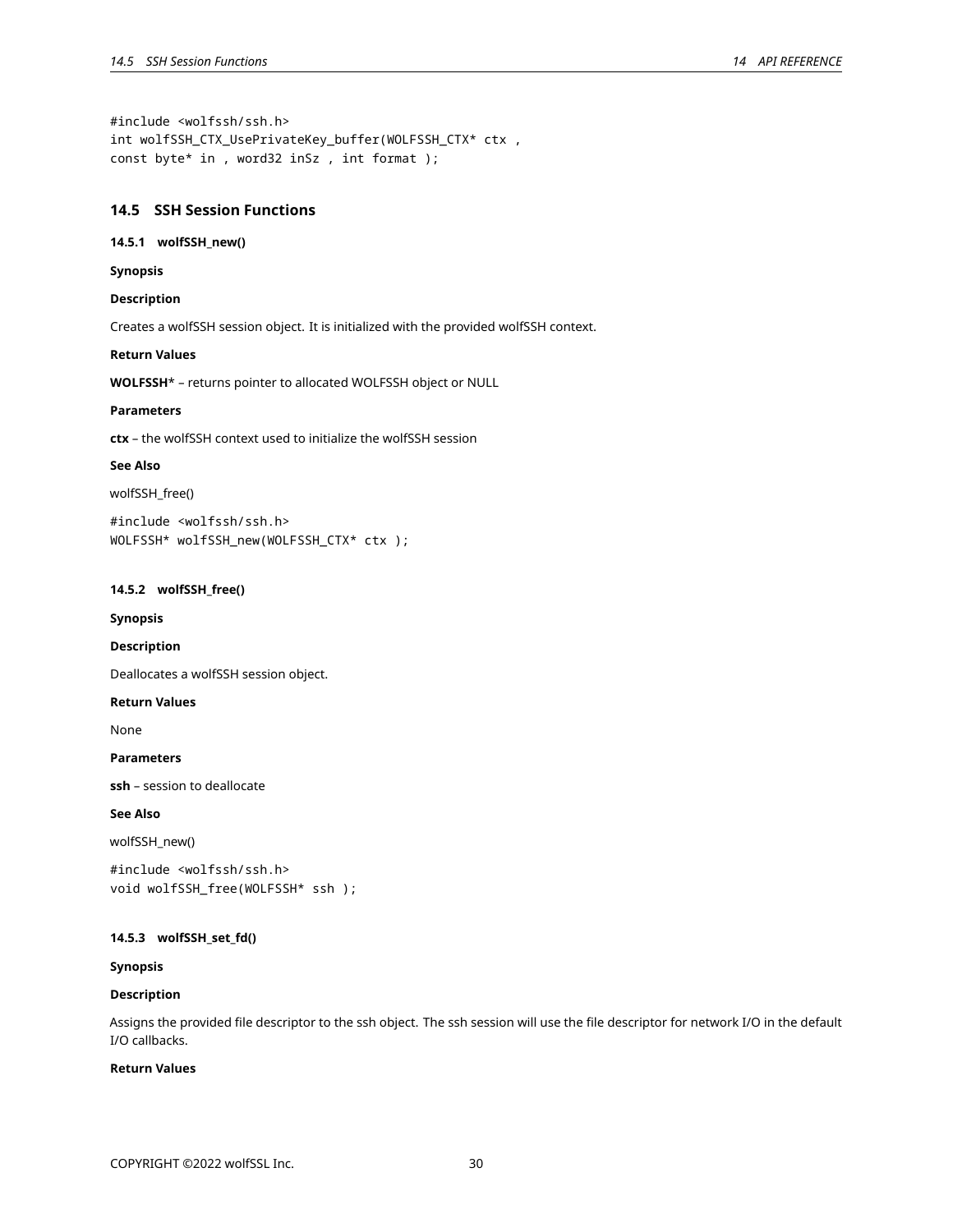# **14.5.3.1 WS\_SUCCESS** WS\_BAD\_ARGUMENT – one of the parameters is invalid

# **Parameters**

**ssh** – session to set the fd **fd** – file descriptor for the socket used by the session

# **See Also**

wolfSSH\_get\_fd()

#include <wolfssh/ssh.h> int wolfSSH\_set\_fd(WOLFSSH\* ssh , int fd );

# <span id="page-30-0"></span>**14.5.4 wolfSSH\_get\_fd()**

### **Synopsis**

# **Description**

This function returns the file descriptor ( **fd** ) used as the input/output facility for the SSH connection. Typically this will be a socket file descriptor.

# **Return Values**

**int** – file descriptor **WS\_BAD\_ARGUEMENT**

### **Parameters**

**ssh** – pointer to the SSL session.

# **See Also**

wolfSSH\_set\_fd()

#include <wolfssh/ssh.h> int wolfSSH\_get\_fd(const WOLFSSH\* ssh );

# <span id="page-30-1"></span>**14.6 Data High Water Mark Functions**

# <span id="page-30-2"></span>**14.6.1 wolfSSH\_SetHighwater()**

**Synopsis**

# **Description**

Sets the highwater mark for the ssh session.

#### **Return Values**

WS\_SUCCESS WS\_BAD\_ARGUMENT

# **Parameters**

**ssh -** Pointer to wolfSSH session **highwater** - data indicating the highwater security mark

<span id="page-30-3"></span>#include <wolfssh/ssh.h> int wolfSSH\_SetHighwater(WOLFSSH\* ssh , word32 highwater );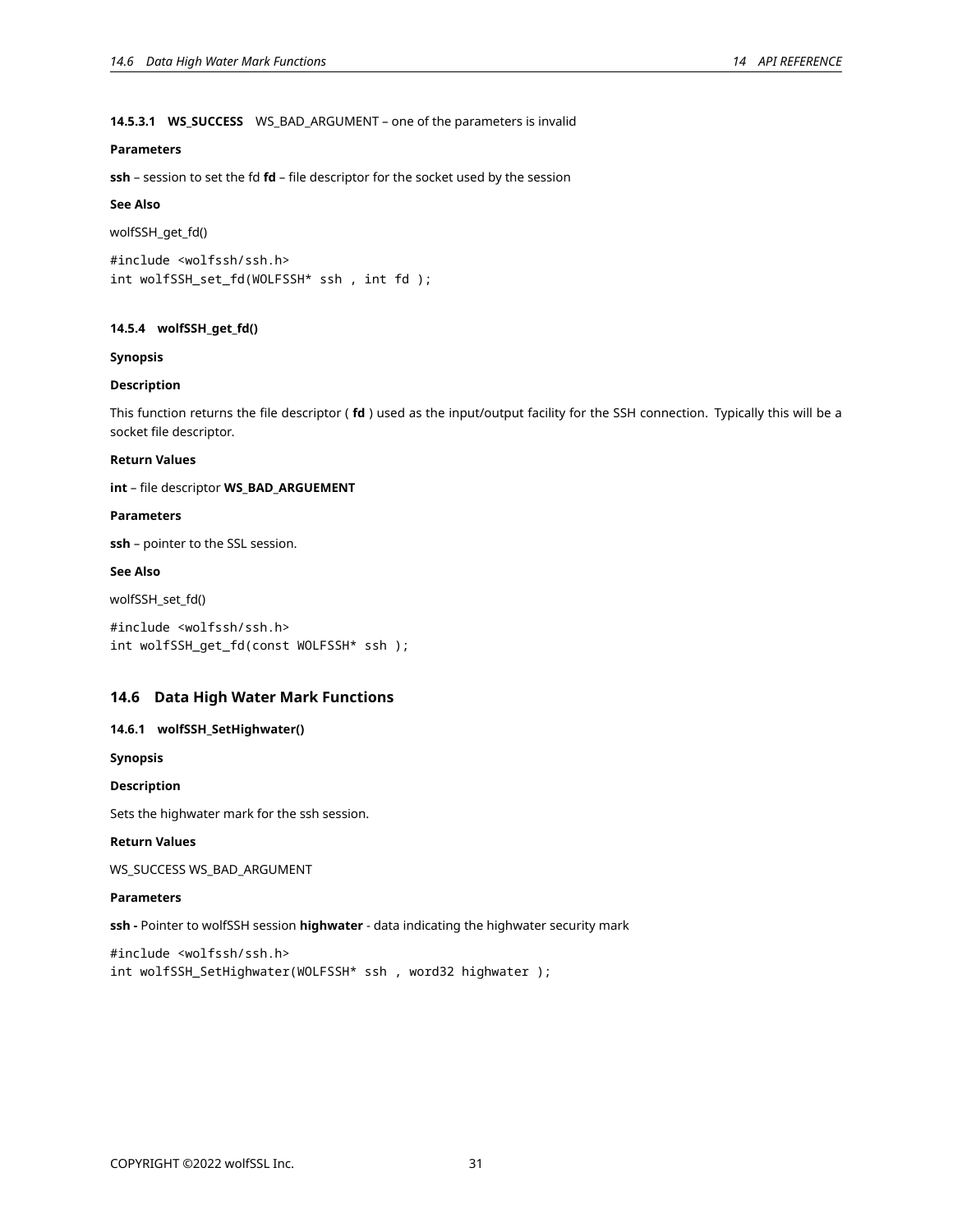# **14.6.2 wolfSSH\_GetHighwater()**

# **Synopsis**

# **Description**

Returns the highwater security mark

### **Return Values**

**word32** - The highwater security mark.

### **Parameters**

**ssh -** Pointer to wolfSSH session

```
#include <wolfssh/ssh.h>
word32 wolfSSH_GetHighwater(WOLFSSH* ssh );
```
### <span id="page-31-0"></span>**14.6.3 wolfSSH\_SetHighwaterCb()**

### **Synopsis**

### **Description**

The wolfSSH\_SetHighwaterCb function sets the highwater security mark for the SSH session as well as the high water call back.

### **Return Values**

none

# **Parameters**

**ctx** – The wolfSSH context used to initialize the wolfSSH session. **highwater** - The highwater security mark. **cb** - The call back highwater function.

#include <wolfssh/ssh.h> void wolfSSH\_SetHighwaterCb(WOLFSSH\_CTX\* ctx , word32 highwater , WS\_CallbackHighwater cb );

# <span id="page-31-1"></span>**14.6.4 wolfSSH\_SetHighwaterCtx()**

### **Synopsis**

# **Description**

The wolfSSH\_SetHighwaterCTX function sets the highwater security mark for the given context.

# **Return Values**

none

#### **Parameters**

**ssh -** pointer to wolfSSH session **ctx** - pointer to highwater security mark in the wolfSSH context.

```
#include <wolfssh/ssh.h>
void wolfSSH_SetHighwaterCtx(WOLFSSH* ssh, void* ctx);
```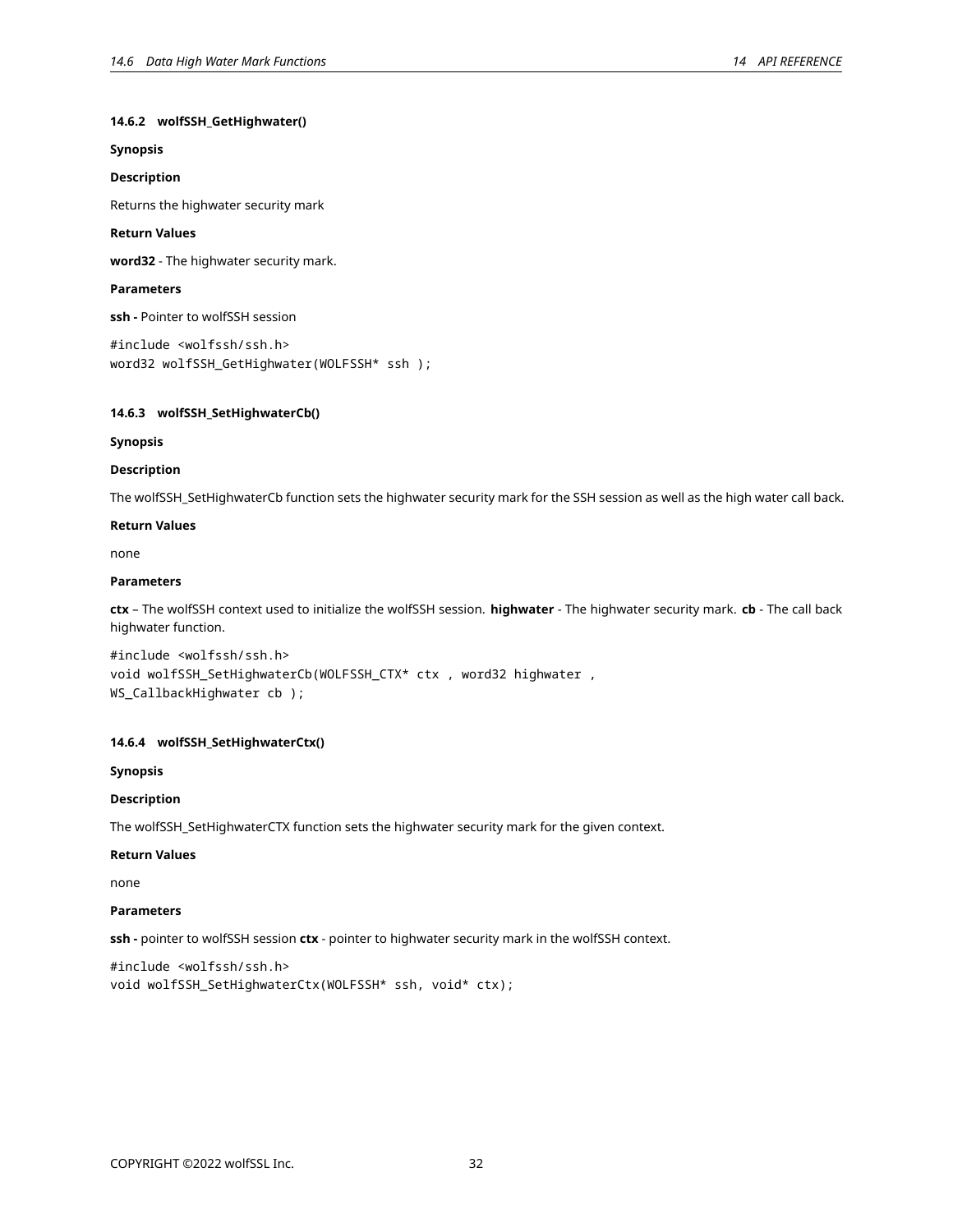# **14.6.5 wolfSSH\_GetHighwaterCtx()**

### **Synopsis**

# **Description**

The wolfSSH\_GetHighwaterCtx() returns the highwaterCtx security mark from the SSH session.

### **Return Values**

**void**\* - the highwater security mark **NULL** - if there is an error with the WOLFSSH object.

### **Parameters**

**ssh -** pointer to WOLFSSH object

```
#include <wolfssh/ssh.h>
void wolfSSH_GetHighwaterCtx(WOLFSSH* ssh );
```
# <span id="page-32-0"></span>**14.7 Error Checking**

# <span id="page-32-1"></span>**14.7.1 wolfSSH\_get\_error()**

**Synopsis**

# **Description**

Returns the error set in the wolfSSH session object.

### **Return Values**

WS\_ErrorCodes (enum)

# **Parameters**

**ssh** – pointer to WOLFSSH object

# **See Also**

wolfSSH\_get\_error\_name()

#include <wolfssh/ssh.h> int wolfSSH\_get\_error(const WOLFSSH\* ssh );

# <span id="page-32-2"></span>**14.7.2 wolfSSH\_get\_error\_name()**

### **Synopsis**

# **Description**

Returns the name of the error set in the wolfSSH session object.

# **Return Values**

**const char**\* – error name string

#### **Parameters**

**ssh** – pointer to WOLFSSH object

# **See Also**

wolfSSH\_get\_error()

```
#include <wolfssh/ssh.h>
const char* wolfSSH_get_error_name(const WOLFSSH* ssh );
```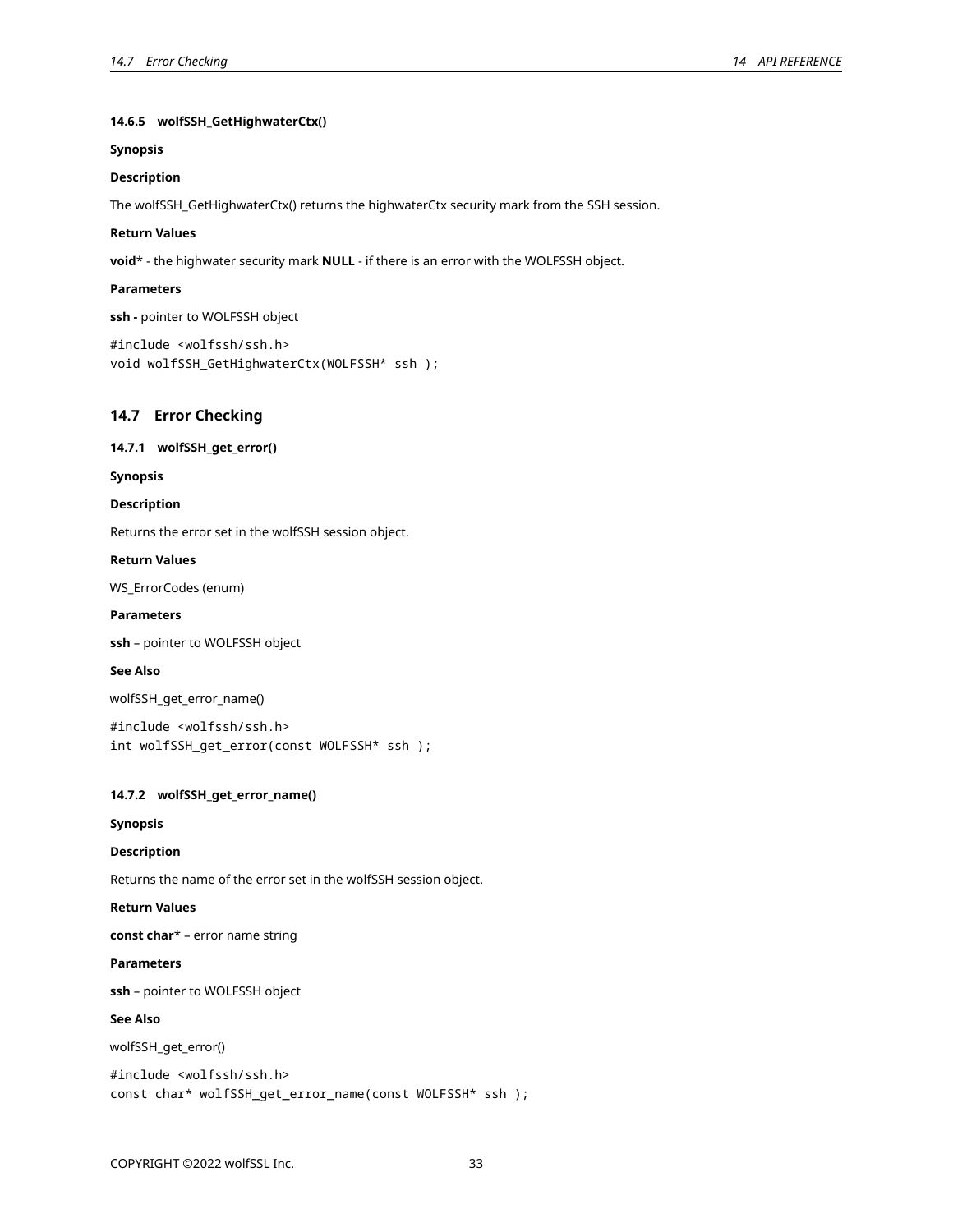# **14.7.3 wolfSSH\_ErrorToName()**

# **Synopsis**

### **Description**

Returns the name of an error when called with an error number in the parameter.

#### **Return Values**

**const char**\* – name of error string

### **Parameters**

**err** - the int value of the error

```
#include <wolfssh/ssh.h>
const char* wolfSSH_ErrorToName(int err );
```
# <span id="page-33-0"></span>**14.8 I/O Callbacks**

# <span id="page-33-1"></span>**14.8.1 wolfSSH\_SetIORecv()**

**Synopsis**

# **Description**

This function registers a receive callback for wolfSSL to get input data.

# **Return Values**

None

# **Parameters**

**ctx** – pointer to the SSH context **cb** – function to be registered as the receive callback for the wolfSSH context, **ctx**. The signature of this function must follow that as shown above in the Synopsis section.

```
#include <wolfssh/ssh.h>
void wolfSSH_SetIORecv(WOLFSSH_CTX* ctx , WS_CallbackIORecv cb );
```
# <span id="page-33-2"></span>**14.8.2 wolfSSH\_SetIOSend()**

**Synopsis**

# **Description**

This function registers a send callback for wolfSSL to write output data.

### **Return Values**

None

### **Parameters**

**ctx** – pointer to the wolfSSH context **cb** – function to be registered as the send callback for the wolfSSH context, **ctx**. The signature of this function must follow that as shown above in the Synopsis section.

```
#include <wolfssh/ssh.h>
void wolfSSH_SetIOSend(WOLFSSH_CTX* ctx , WS_CallbackIOSend cb );
```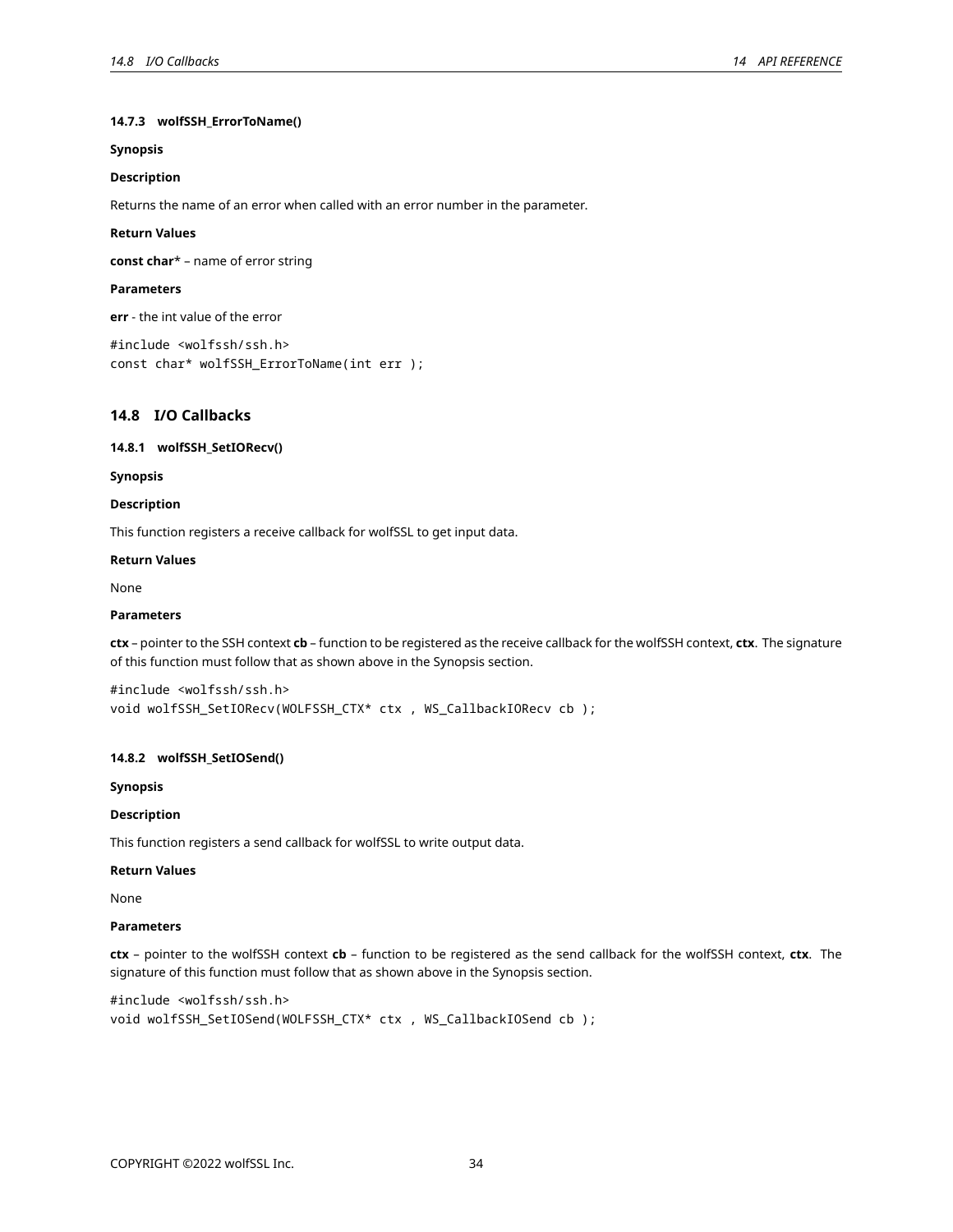# **14.8.3 wolfSSH\_SetIOReadCtx()**

# **Synopsis**

# **Description**

This function registers a context for the SSH session receive callback function.

### **Return Values**

None

# **Parameters**

**ssh** – pointer to WOLFSSH object **ctx** – pointer to the context to be registered with the SSH session ( **ssh** ) receive callback function.

```
#include <wolfssh/ssh.h>
void wolfSSH_SetIOReadCtx(WOLFSSH* ssh , void* ctx );
```
### <span id="page-34-0"></span>**14.8.4 wolfSSH\_SetIOWriteCtx()**

### **Synopsis**

### **Description**

This function registers a context for the SSH session's send callback function.

# **Return Values**

None

# **Parameters**

**ssh** – pointer to WOLFSSH session. **ctx** – pointer to be registered with the SSH session's ( **ssh** ) send callback function.

```
#include <wolfssh/ssh.h>
void wolfSSH_SetIOWriteCtx(WOLFSSH* ssh , void* ctx );
```
# <span id="page-34-1"></span>**14.8.5 wolfSSH\_GetIOReadCtx()**

# **Synopsis**

# **Description**

This function return the ioReadCtx member of the WOLFSSH structure.

# **Return Values**

**Void**\* - pointer to the ioReadCtx member of the WOLFSSH structure.

# **Parameters**

**ssh** – pointer to WOLFSSH object

```
#include <wolfssh/ssh.h>
void* wolfSSH_GetIOReadCtx(WOLFSSH* ssh );
```
# <span id="page-34-2"></span>**14.8.6 wolfSSH\_GetIOWriteCtx()**

# **Synopsis**

# **Description**

This function returns the ioWriteCtx member of the WOLFSSH structure.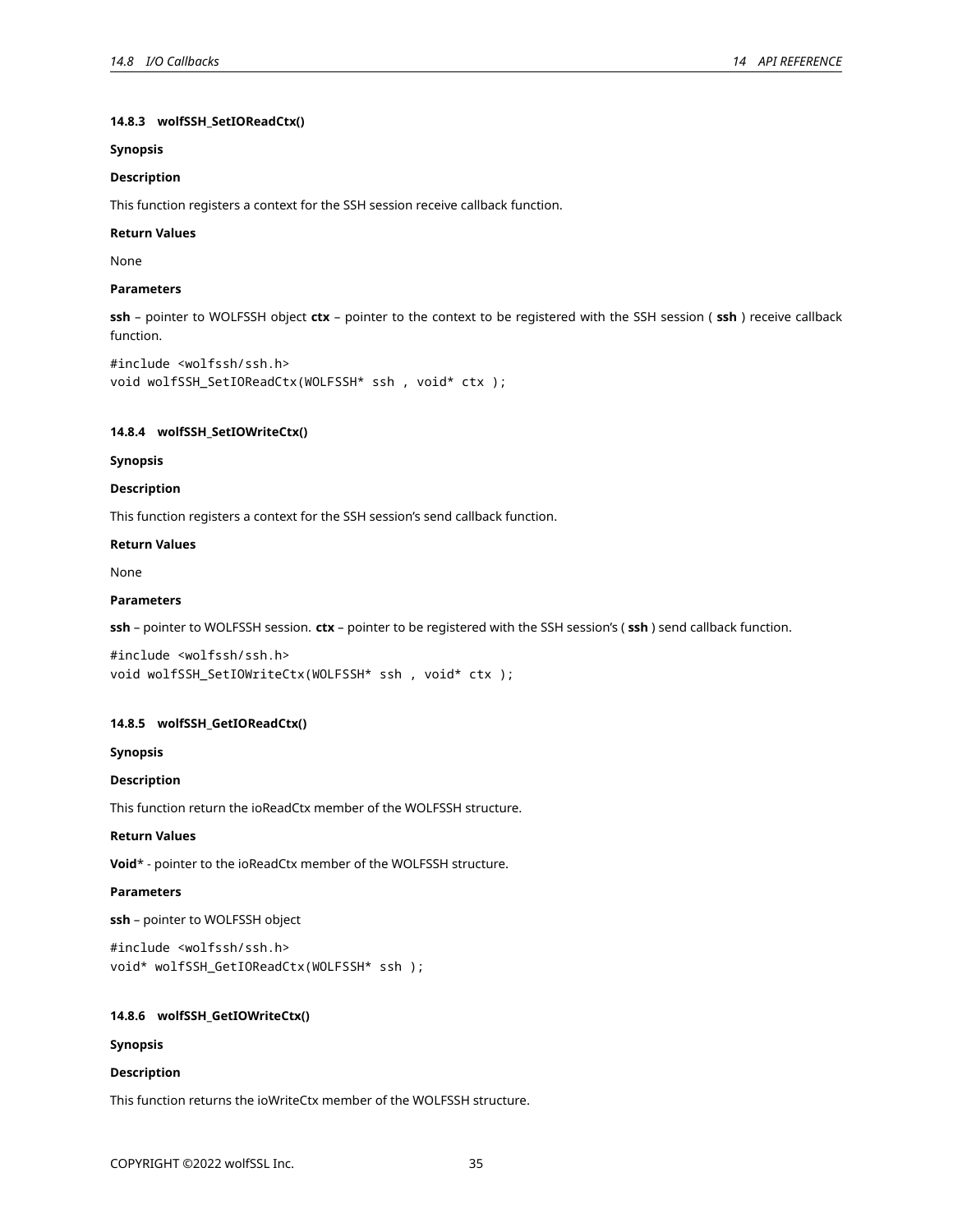# **Return Values**

**Void**\* – pointer to the ioWriteCtx member of the WOLFSSH structure.

### **Parameters**

```
ssh – pointer to WOLFSSH object
```

```
#include <wolfssh/ssh.h>
void* wolfSSH GetIOWriteCtx(WOLFSSH* ssh );
```
# <span id="page-35-0"></span>**14.9 User Authentication**

### <span id="page-35-1"></span>**14.9.1 wolfSSH\_SetUserAuth()**

### **Synopsis**

# **Description**

The wolfSSH\_SetUserAuth() function is used to set the user authentication for the current wolfSSH context if the context does not equal NULL.

#### **Return Values**

None

# **Parameters**

**ctx** – pointer to the wolfSSH context **cb** – call back function for the user authentication

```
#include <wolfssh/ssh.h>
void wolfSSH_SetUserAuth(WOLFSSH_CTX* ctx ,
WS_CallbackUserAuth cb )
```
# <span id="page-35-2"></span>**14.9.2 wolfSSH\_SetUserAuthCtx()**

### **Synopsis**

#### **Description**

The wolfSSH\_SetUserAuthCtx() function is used to set the value of the user authentication context in the SSH session.

### **Return Values**

None

# **Parameters**

**ssh** – pointer to WOLFSSH object **userAuthCtx** – pointer to the user authentication context

```
#include <wolfssh/ssh.h>
void wolfSSH_SetUserAuthCtx(WOLFSSH* ssh , void*
userAuthCtx )
```
# <span id="page-35-3"></span>**14.9.3 wolfSSH\_GetUserAuthCtx()**

### **Synopsis**

# **Description**

The wolfSSH\_GetUserAuthCtx() function is used to return the pointer to the user authentication context.

#### **Return Values**

**Void**\* – pointer to the user authentication context **Null** – returns if ssh is equal to NULL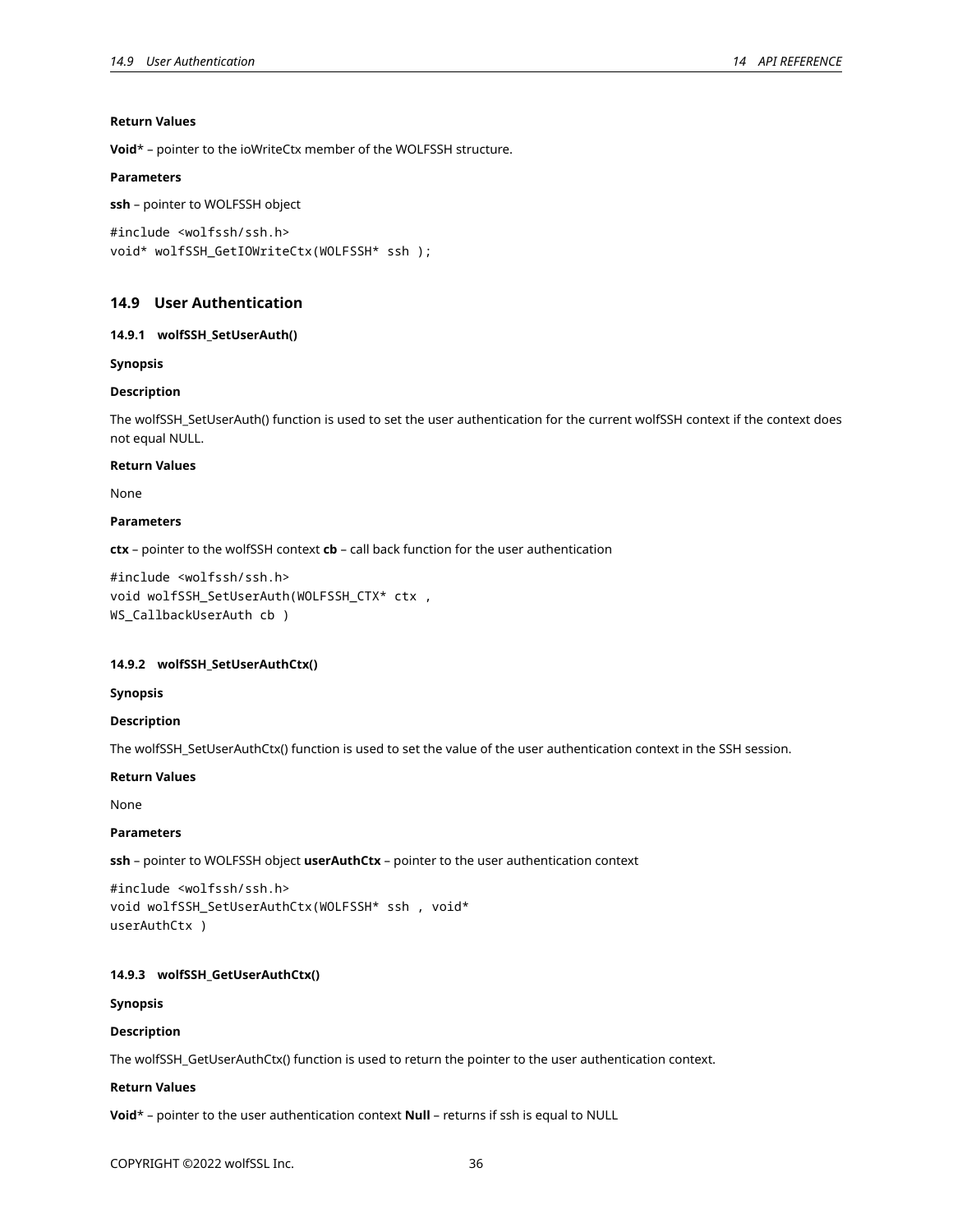### **Parameters**

**ssh** – pointer to WOLFSSH object

```
#include <wolfssh/ssh.h>
void* wolfSSH_GetUserAuthCtx(WOLFSSH* ssh )
```
# <span id="page-36-0"></span>**14.10 Set Username**

<span id="page-36-1"></span>**14.10.1 wolfSSH\_SetUsername()**

**Synopsis**

**Description**

Sets the username required for the SSH connection.

### **Return Values**

WS\_BAD\_ARGUMENT WS\_SUCCESS WS\_MEMORY\_E

#### **Parameters**

**ssh -** Pointer to wolfSSH session **username** - The input username for the SSH connection.

```
#include <wolfssh/ssh.h>
int wolfSSH_setUsername(WOLFSSH* ssh , const char* username );
```
# <span id="page-36-2"></span>**14.11 Connection Functions**

### <span id="page-36-3"></span>**14.11.1 wolfSSH\_accept()**

**Synopsis**

#### **Description**

wolfSSH\_accept is called on the server side and waits for an SSH client to initiate the SSH handshake.

wolfSSL\_accept() works with both blocking and non-blocking I/O. When the underlying I/O is non-blocking, wolfSSH\_accept() will return when the underlying I/O could not satisfy the needs of wolfSSH\_accept to continue the handshake. In this case, a call to wolfSSH\_get\_error() will yield either **WS\_WANT\_READ** or **WS\_WANT\_WRITE**. The calling process must then repeat the call to wolfSSH\_accept when data is available to read and wolfSSH will pick up where it left off. When using a non-blocking socket, nothing needs to be done, but select() can be used to check for the required condition.

If the underlying I/O is blocking, wolfSSH\_accept() will only return once the handshake has been finished or an error occurred.

### **Return Values**

**WS\_SUCCESS** - The function succeeded. **WS\_BAD\_ARGUMENT** - A parameter value was null. **WS\_FATAL\_ERROR** – There was an error, call wolfSSH\_get\_error() for more detail

### **Parameters**

**ssh** – pointer to the wolfSSH session

# **See Also**

wolfSSH\_stream\_read()

<span id="page-36-4"></span>#include <wolfssh/ssh.h> int wolfSSH\_accept(WOLFSSH\* ssh);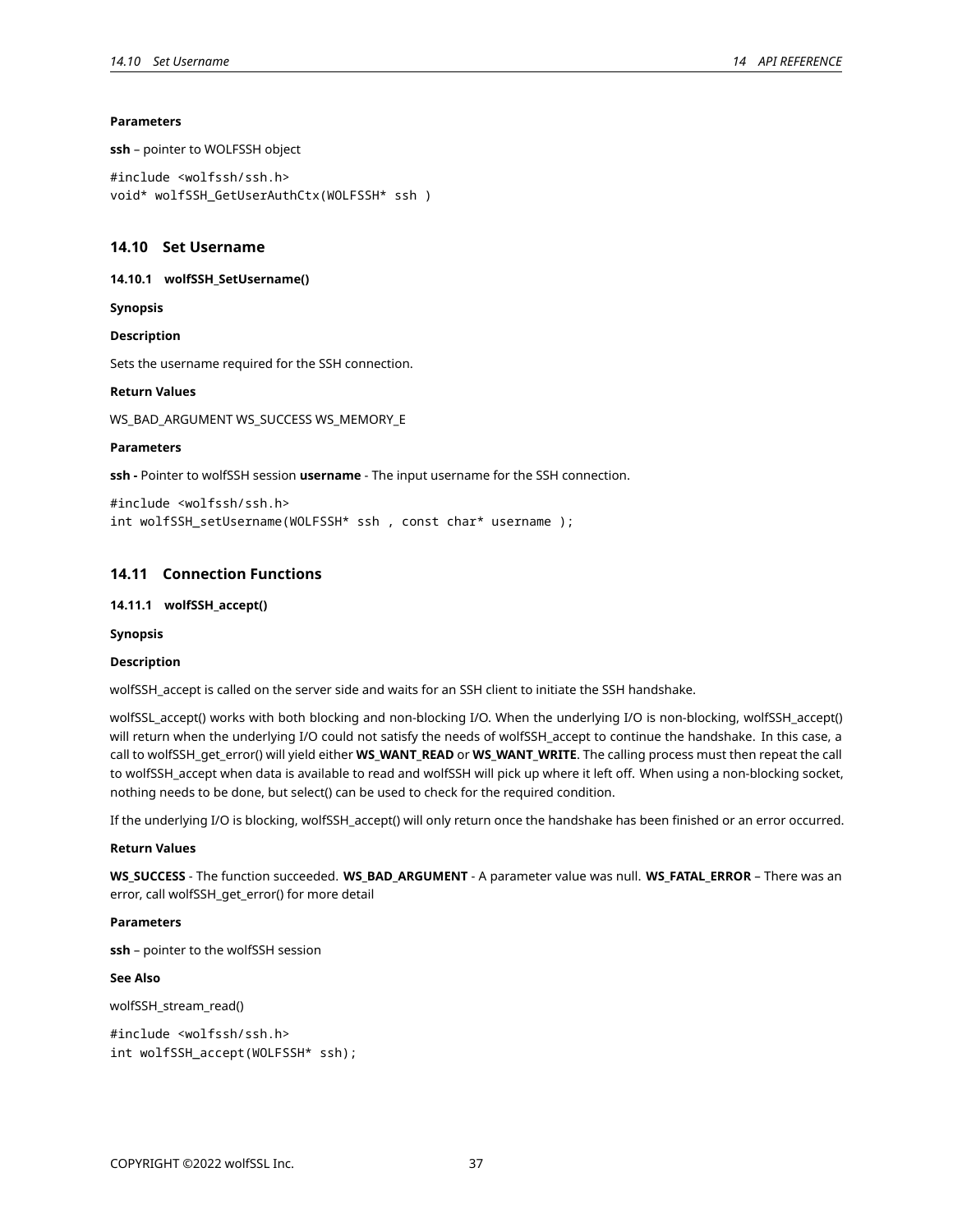# **14.11.2 wolfSSH\_connect()**

# **Synopsis**

# **Description**

This function is called on the client side and initiates an SSH handshake with a server. When this function is called, the underlying communication channel has already been set up.

wolfSSH\_connect() works with both blocking and non-blocking I/O. When the underlying I/O is non-blocking, wolfSSH\_connect() will return when the underlying I/O could not satisfy the needs of wolfSSH\_connect to continue the handshake. In this case, a call to wolfSSH\_get\_error() will yield either **WS\_WANT\_READ** or **WS\_WANT\_WRITE**. The calling process must then repeat the call to wolfSSH\_connect() when the underlying I/O is ready and wolfSSH will pick up where it left off. When using a non-blocking socket, nothing needs to be done, but select() can be used to check for the required condition.

If the underlying I/O is blocking, wolfSSH\_connect() will only return once the handshake has been finished or an error occurred.

# **Return Values**

**WS\_BAD\_ARGUMENT WS\_FATAL\_ERROR WS\_SUCCESS** - This will return if the call is successful.

### **Parameters**

**ssh** - Pointer to wolfSSH session

#include <wolfssh/ssh.h> int wolfSSH\_connect(WOLFSSH\* ssh);

# <span id="page-37-0"></span>**14.11.3 wolfSSH\_shutdown()**

**Synopsis**

### **Description**

Closes and disconnects the SSH channel.

# **Return Values**

**WS\_BAD\_ARGUMENT** - returned if the parameter is NULL **WS\_SUCCES** - returns when everything has been correctly shutdown

# **Parameters**

**ssh -** Pointer to wolfSSH session

#include <wolfssh/ssh.h> int wolfSSH\_shutdown(WOLFSSH\* ssh);

# <span id="page-37-1"></span>**14.11.4 wolfSSH\_stream\_read()**

# **Synopsis**

# **Description**

wolfSSH\_stream\_read reads up to **bufSz** bytes from the internal decrypted data stream buffer. The bytes are removed from the internal buffer.

wolfSSH\_stream\_read() works with both blocking and non-blocking I/O. When the underlying I/O is non-blocking, wolf-SSH\_stream\_read() will return when the underlying I/O could not satisfy the needs of wolfSSH\_stream\_read to continue the read. In this case, a call to wolfSSH\_get\_error() will yield either WS\_WANT\_READ or WS\_WANT\_WRITE. The calling process must then repeat the call to wolfSSH\_stream\_read when data is available to read and wolfSSH will pick up where it left off. When using a non-blocking socket, nothing needs to be done, but select() can be used to check for the required condition.

If the underlying I/O is blocking, wolfSSH\_stream\_read() will only return when data is available or an error occurred.

# **Return Values**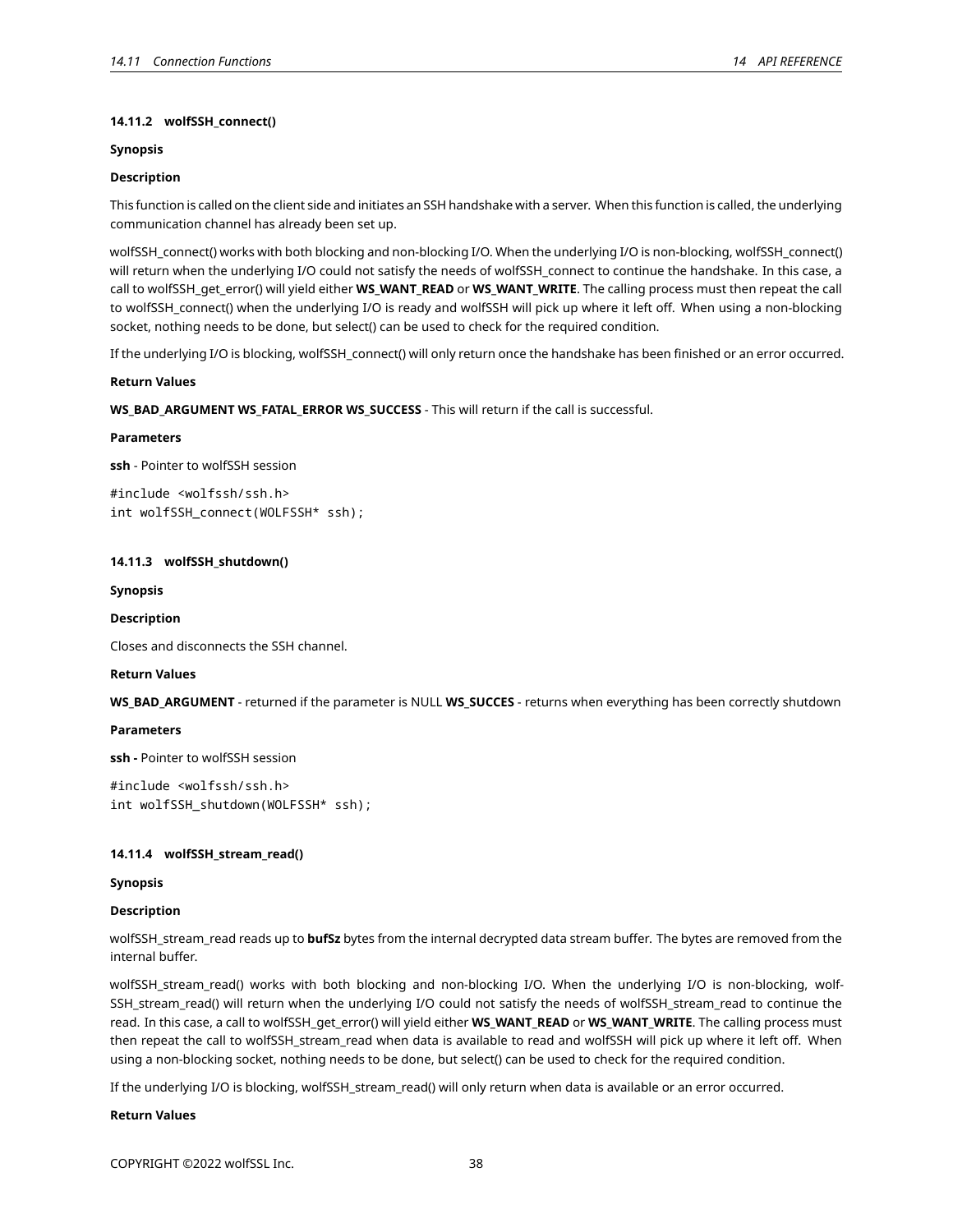**>0** – number of bytes read upon success **0** – returned on socket failure caused by either a clean connection shutdown or a socket. **WS\_BAD\_ARGUMENT** – returns if one or more parameters is equal to NULL **WS\_EOF** – returns when end of stream is reached **WS\_FATAL\_ERROR** – there was an error, call **wolfSSH\_get\_error()** for more detail

### **Parameters**

**ssh** – pointer to the wolfSSH session

#include <wolfssh/ssh.h> int wolfSSH stream read(WOLFSSH\* ssh, byte\* buf , word32 bufSz );

**buf** – buffer where wolfSSH\_stream\_read() will place the data **bufSz** – size of the buffer

**See Also**

<span id="page-38-0"></span>wolfSSH\_accept() wolfSSH\_stream\_send()

# **14.11.5 wolfSSH\_stream\_send()**

### **Synopsis**

# **Description**

wolfSSH\_stream\_send writes **bufSz** bytes from buf to the SSH stream data buffer. The bytes are removed from the internal buffer.

wolfSSH\_stream\_send() works with both blocking and non-blocking I/O. When the underlying I/O is non-blocking, wolf-SSH\_stream\_send() will return when the underlying I/O could not satisfy the needs of wolfSSH\_stream\_send to continue. In this case, a call to wolfSSH\_get\_error() will yield either **WS\_WANT\_READ** or **WS\_WANT\_WRITE**. The calling process must then repeat the call to wolfSSH\_stream\_send when the socket it ready to send and wolfSSH will pick up where it left off. When using a non-blocking socket, nothing needs to be done, but select() can be used to check for the required condition.

If the underlying I/O is blocking, wolfSSH\_stream\_send() will only return when the data has been sent or an error occurred.

#### **Return Values**

**>0** – number of bytes written upon success **0** – returned on socket failure caused by either a clean connection shutdown or a socket error, call **wolfSSH\_get\_error()** for more detail **WS\_FATAL\_ERROR** – there was an error, call wolfSSH\_get\_error() for more detail **WS\_BAD\_ARGUMENT** if any of the parameters is null

### **Parameters**

**ssh** – pointer to the wolfSSH session **buf** – buffer wolfSSH\_stream\_send() will send

```
#include <wolfssh/ssh.h>
int wolfSSH_stream_send(WOLFSSH* ssh , byte* buf , word32
bufSz );
```
**bufSz** – size of the buffer

# **See Also**

<span id="page-38-1"></span>wolfSSH\_accept() wolfSSH\_stream\_read()

# **14.11.6 wolfSSH\_stream\_exit()**

**Synopsis**

**Description**

This function is used to exit the SSH stream.

# **Return Values**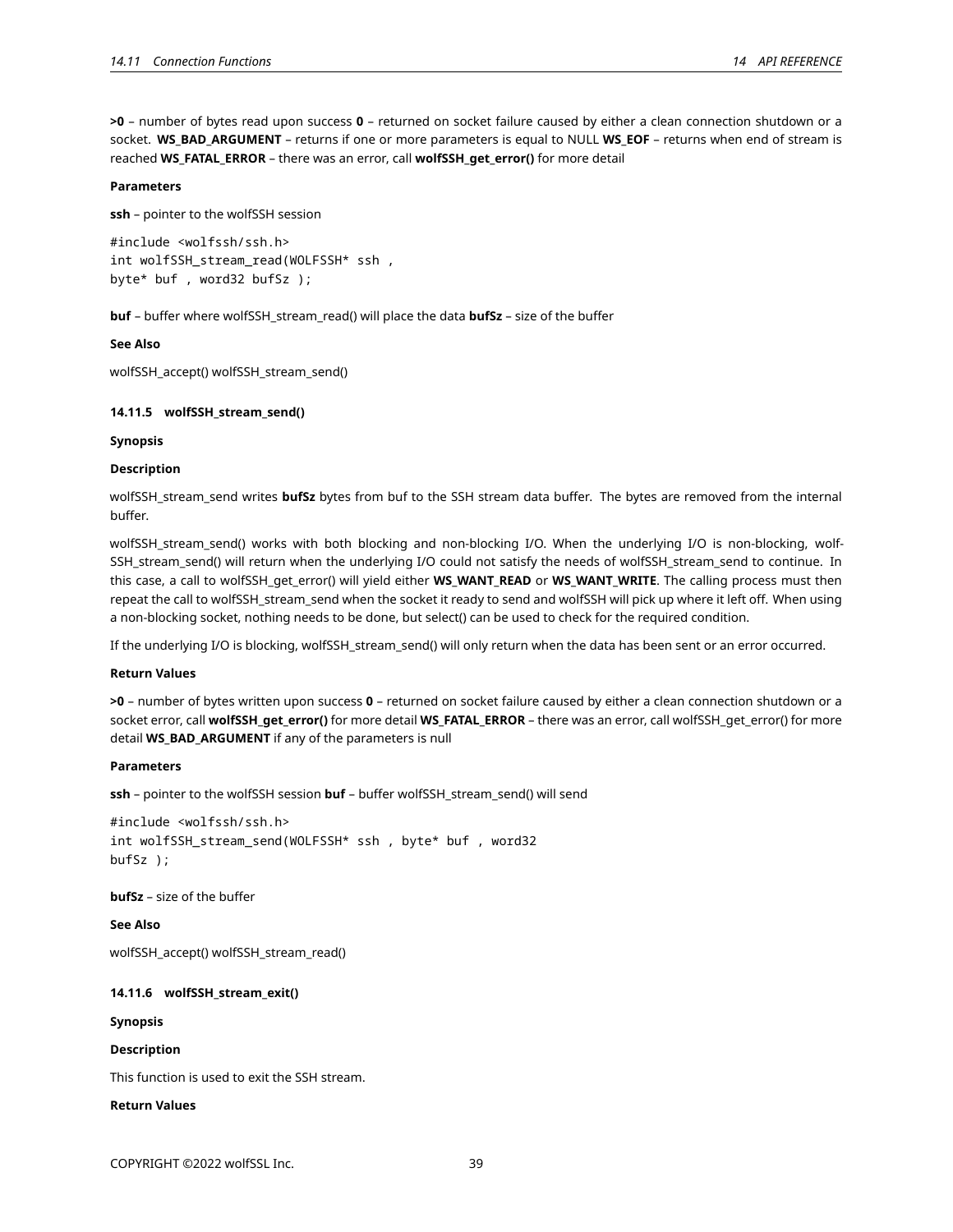### **WS\_BAD\_ARGUMENT** - returned if a parameter value is NULL **WS\_SUCCESS** - returns if function was a success

# **Parameters**

**ssh** – Pointer to wolfSSH session **status** – the status of the SSH connection

```
#include <wolfssh/ssh.h>
int wolfSSH_stream_exit(WOLFSSH* ssh, int status);
```
### <span id="page-39-0"></span>**14.11.7 wolfSSH\_TriggerKeyExchange()**

#### **Synopsis**

#### **Description**

Triggers key exchange process. Prepares and sends packet of allocated handshake info.

#### **Return Values**

**WS\_BAD\_ARGUEMENT** – if **ssh** is NULL **WS\_SUCCESS**

### **Parameters**

**ssh** – pointer to the wolfSSH session

#include <wolfssh/ssh.h> int wolfSSH\_TriggerKeyExchange(WOLFSSH\* ssh );

# <span id="page-39-1"></span>**14.12 Testing Functions**

# <span id="page-39-2"></span>**14.12.1 wolfSSH\_GetStats()**

**Synopsis**

### **Description**

Updates **txCount** , **rxCount** , **seq** , and **peerSeq** with their respective **ssh** session statistics.

**Return Values**

none

# **Parameters**

**ssh** – pointer to the wolfSSH session **txCount** – address where total transferred bytes in **ssh** session are stored. **rxCount** – address where total received bytes in **ssh** session are stored. **seq** – packet sequence number is initially 0 and is incremented after every packet **peerSeq** – peer packet sequence number is initially 0 and is incremented after every packet

```
#include <wolfssh/ssh.h>
void wolfSSH_GetStats(WOLFSSH* ssh , word32* txCount , word32*
rxCount ,
word32* seq , word32* peerSeq )
```
# <span id="page-39-3"></span>**14.12.2 wolfSSH\_KDF()**

**Synopsis**

### **Description**

This is used so that the API test can do known answer tests for the key derivation.

The Key Derivation Function derives a symmetric **key** based on source keying material, **k** and **h**. Where **k** is the Diffie-Hellman shared secret and **h** is the hash of the handshake that was produced during initial key exchange. Multiple types of keys could be derived which are specified by the **keyId** and **hashId**.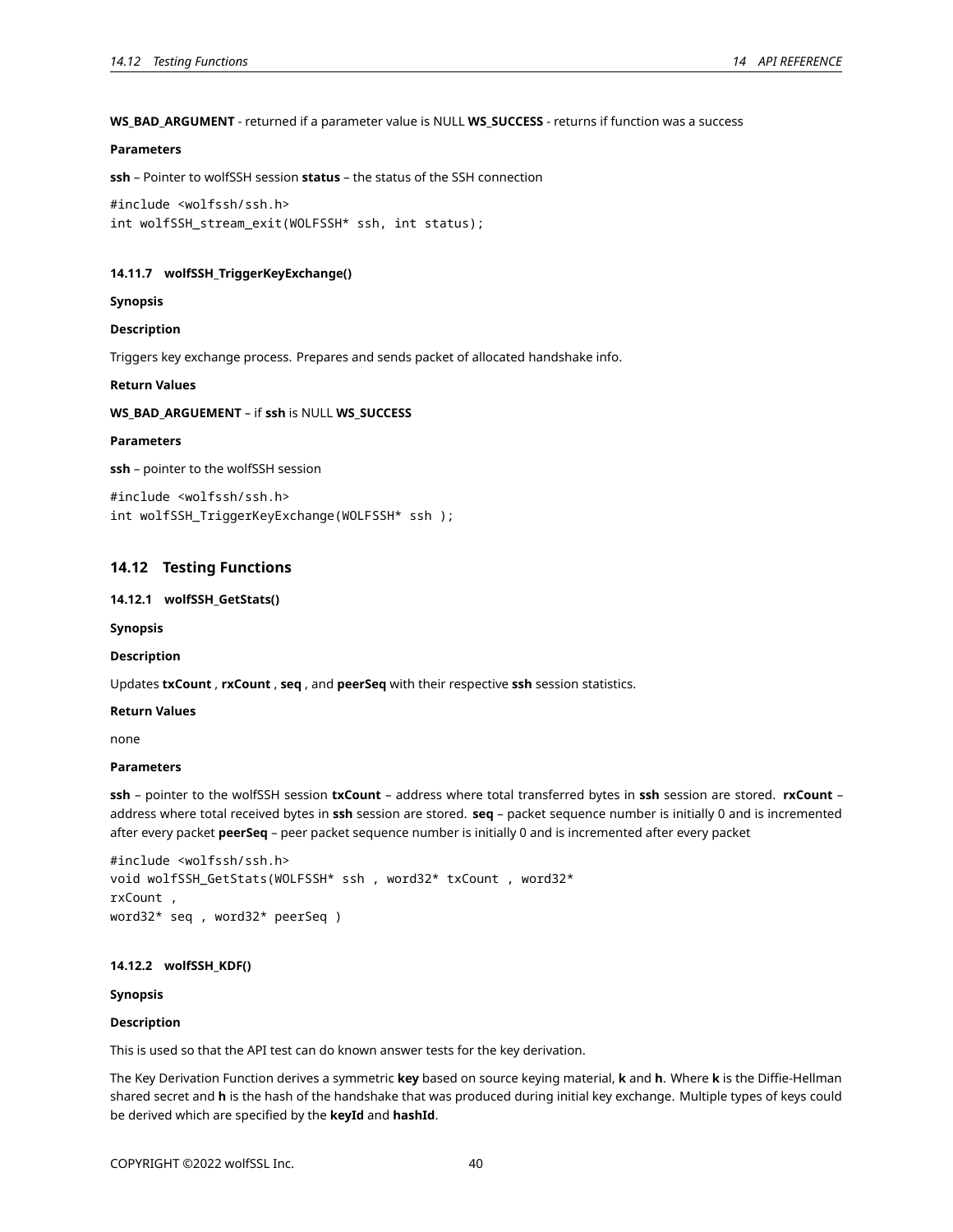```
Initial IV client to server: keyId = A
Initial IV server to client: keyId = B
Encryption key client to server: keyId = C
Encryption key server to client: keyId = D
Integrity key client to server: keyId = E
Integrity key server to client : keyId = F
```
### **Return Values**

WS\_SUCCESS WS\_CRYPTO\_FAILED

#### **Parameters**

**hashId** – type of hash to generate keying material. e.g. ( WC\_HASH\_TYPE\_SHA and WC\_HASH\_TYPE\_SHA256 ) **keyId** – letter A - F to indicate which key to make **key** – generated key used for comparisons to expected key

```
#include <wolfssh/ssh.h>
int wolfSSH_KDF(byte hashId , byte keyId , byte* key , word32
keySz ,
const byte* k , word32 kSz , const byte* h , word32
hSz ,
const byte* sessionId , word32 sessionIdSz );
```
**keySz** – needed size of **key k** – shared secret from the Diffie-Hellman key exchange **kSz** – size of the shared secret ( **k** ) **h** – hash of the handshake that was produced during key exchange **hSz** – size of the hash ( **h** ) **sessionId** – unique identifier from first **h** calculated. **sessionIdSz** – size of the **sessionId**

# <span id="page-40-0"></span>**14.13 Session Functions**

# <span id="page-40-1"></span>**14.13.1 wolfSSH\_GetSessionType()**

**Synopsis**

#### **Description**

The wolfSSH\_GetSessionType() is used to return the type of session

# **Return Values**

WOLFSSH\_SESSION\_UNKNOWN WOLFSSH\_SESSION\_SHELL WOLFSSH\_SESSION\_EXEC WOLFSSH\_SESSION\_SUBSYSTEM

#### **Parameters**

**ssh -** pointer to wolfSSH session

#include <wolfssh/ssh.h> WS\_SessionType wolfSSH\_GetSessionType(const WOLFSSH\* ssh );

# <span id="page-40-2"></span>**14.13.2 wolfSSH\_GetSessionCommand()**

#### **Synopsis**

### **Description**

This function is used to return the current command in the session.

# **Return Values**

**const char**\* - Pointer to command

### **Parameters**

**ssh -** pointer to wolfSSH session

COPYRIGHT ©2022 wolfSSL Inc. 41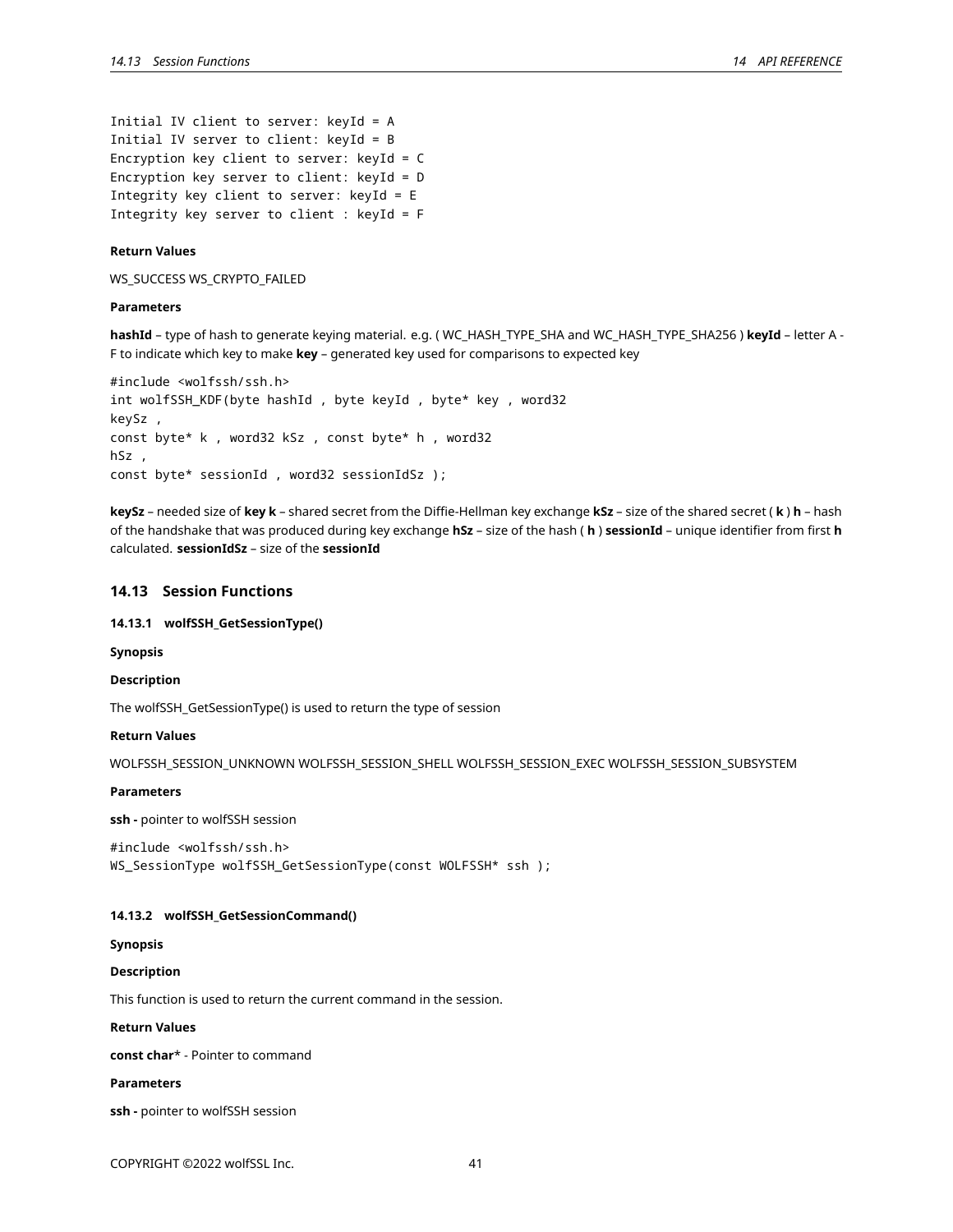#include <wolfssh/ssh.h> const char\* wolfSSH\_GetSessionCommand(const WOLFSSH\* ssh );

# <span id="page-41-0"></span>**14.14 Port Forwarding Functions**

### <span id="page-41-1"></span>**14.14.1 wolfSSH\_ChannelFwdNew()**

### **Synopsis**

# **Description**

Sets up a TCP/IP forwarding channel on a WOLFSSH session. When the SSH session is connected and authenticated, a local listener is created on the interface for address *host* on port *hostPort*. Any new connections on that listener will trigger a new channel request to the SSH server to establish a connection to *host* on port *hostPort*.

### **Return Values**

**WOLFSSH\_CHAN**\* – NULL on error or new channel record

### **Parameters**

**ssh** – wolfSSH session **host** – host address to bind listener **hostPort** – host port to bind listener **origin** – IP address of the originating connection **originPort** – port number of the originating connection

```
#include <wolfssh/ssh.h>
WOLFSSH_CHANNEL* wolfSSH_ChannelFwdNew(WOLFSSH* ssh ,
const char* host , word32 hostPort ,
const char* origin , word32 originPort );
```
### <span id="page-41-2"></span>**14.14.2 wolfSSH\_ChannelFree()**

#### **Synopsis**

# **Description**

Releases the memory allocated for the channel *channel*. The channel is removed from its session's channel list.

#### **Return Values**

**int** – error code

# **Parameters**

**channel** – wolfSSH channel to free

```
#include <wolfssh/ssh.h>
int wolfSSH_ChannelFree(WOLFSSH_CHANNEL* channel );
```
### <span id="page-41-3"></span>**14.14.3 wolfSSH\_worker()**

### **Synopsis**

### **Description**

The wolfSSH worker function babysits the connection and as data is received processes it. SSH sessions have many bookkeeping messages for the session and this takes care of them automatically. When data for a particular channel is received, the worker places the data into the channel. (The function wolfSSH\_stream\_read() does much the same but also returns the receive data for a single channel.) wolfSSH\_worker() will perform the following actions:

- 1. Attempt to send any pending data in the *outputBuffer*.
- 2. Call *DoReceive()* on the session's socket.
- 3. If data is received for a particular channel, return data received notice and set the channel ID.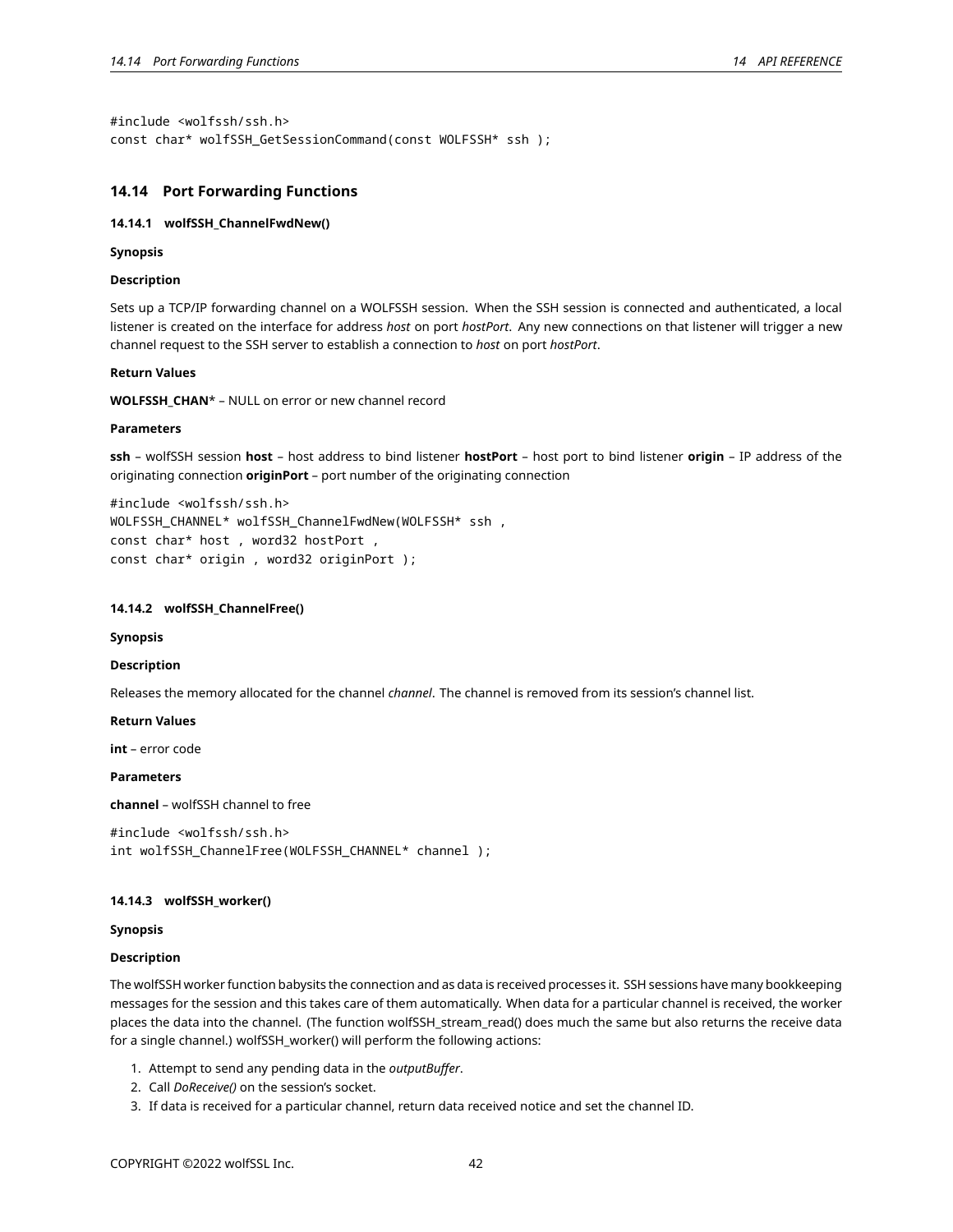# **Return Values**

**int** – error or status **WS\_CHANNEL\_RXD** – data has been received on a channel and the ID is set

# **Parameters**

**ssh** – pointer to the wolfSSH session **id** – pointer to the location to save the ID value

#include <wolfssh/ssh.h> int wolfSSH\_worker(WOLFSSH\* ssh , word32\* channelId );

# <span id="page-42-0"></span>**14.14.4 wolfSSH\_ChannelGetId()**

**Synopsis**

# **Description**

Given a channel, returns the ID or peer's ID for the channel.

### **Return Values**

**int** – error code

### **Parameters**

**channel** – pointer to channel **id** – pointer to location to save the ID value **peer** – either self (my channel ID) or peer (my peer's channel ID)

#include <wolfssh/ssh.h> int wolfSSH\_ChannelGetId(WOLFSSH\_CHANNEL\* channel , word32\* id , byte peer );

### <span id="page-42-1"></span>**14.14.5 wolfSSH\_ChannelFind()**

#### **Synopsis**

#### **Description**

Given a session *ssh* , find the channel associated with *id*.

#### **Return Values**

**WOLFSSH\_CHANNEL**\* – pointer to the channel, NULL if the ID isn't in the list

# **Parameters**

**ssh** – wolfSSH session **id** – channel ID to find **peer** – either self (my channel ID) or peer (my peer's channel ID)

#include <wolfssh/ssh.h> WOLFSSH\_CHANNEL\* wolfSSH\_ChannelFind(WOLFSSH\* ssh , word32 id , byte peer );

#### <span id="page-42-2"></span>**14.14.6 wolfSSH\_ChannelRead()**

#### **Synopsis**

# **Description**

Copies data out of a channel object.

# **Return Values**

**int** – bytes read **>0** – number of bytes read upon success **0** – returns on socket failure cause by either a clean connection shutdown or a socket error, call wolfSSH\_get\_error() for more detail **WS\_FATAL\_ERROR** – there was some other error, call wolf-SSH\_get\_error() for more detail

COPYRIGHT ©2022 wolfSSL Inc. 43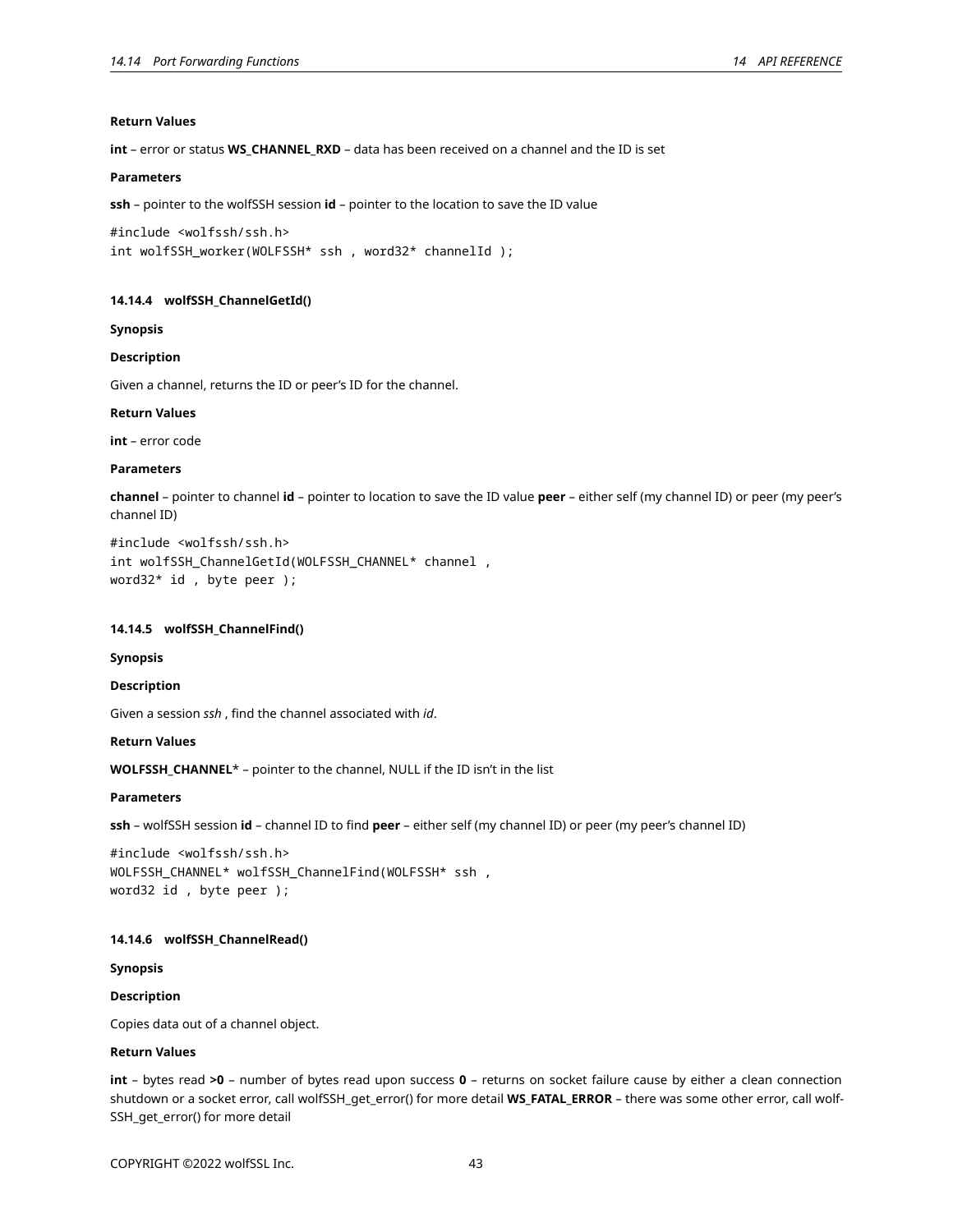### **Parameters**

**channel** – pointer to the wolfSSH channel **buf** – buffer where wolfSSH\_ChannelRead will place the data **bufSz** – size of the buffer

```
#include <wolfssh/ssh.h>
int wolfSSH_ChannelRead(WOLFSSH_CHANNEL* channel ,
byte* buf , word32 bufSz );
```
# <span id="page-43-0"></span>**14.14.7 wolfSSH\_ChannelSend()**

### **Synopsis**

### **Description**

Sends data to the peer via the specified channel. Data is packaged into a channel data message. This will send as much data as possible via the peer socket. If there is more to be sent, calls to *wolfSSH\_worker()* will continue sending more data for the channel to the peer.

#### **Return Values**

**int** – bytes sent **>0** – number of bytes sent upon success **0** – returns on socket failure cause by either a clean connection shutdown or a socket error, call wolfSSH\_get\_error() for more detail **WS\_FATAL\_ERROR** – there was some other error, call wolf-SSH\_get\_error() for more detail

### **Parameters**

**channel** – pointer to the wolfSSH channel **buf** – buffer wolfSSH\_ChannelSend() will send **bufSz** – size of the buffer

```
#include <wolfssh/ssh.h>
int* wolfSSH_ChannelSend(WOLFSSH_CHANNEL* channel ,
const byte* buf , word32 bufSz );
```
#### <span id="page-43-1"></span>**14.14.8 wolfSSH\_ChannelExit()**

### **Synopsis**

#### **Description**

Terminates a channel, sending the close message to the peer, marks the channel as closed. This does not free the channel and it remains on the channel list. After closure, data can not be sent on the channel, but data may still be available to be received. (At the moment, it sends EOF, close, and deletes the channel.)

# **Return Values**

**int** – error code

# **Parameters**

**channel** – wolfSSH session channel

#include <wolfssh/ssh.h> int wolfSSH\_ChannelExit(WOLFSSH\_CHANNEL\* channel );

### <span id="page-43-2"></span>**14.14.9 wolfSSH\_ChannelNext()**

### **Synopsis**

### **Description**

Returns the next channel after *channel* in *ssh* 's channel list. If *channel* is NULL, the first channel from the channel list for *ssh* is returned.

### **Return Values**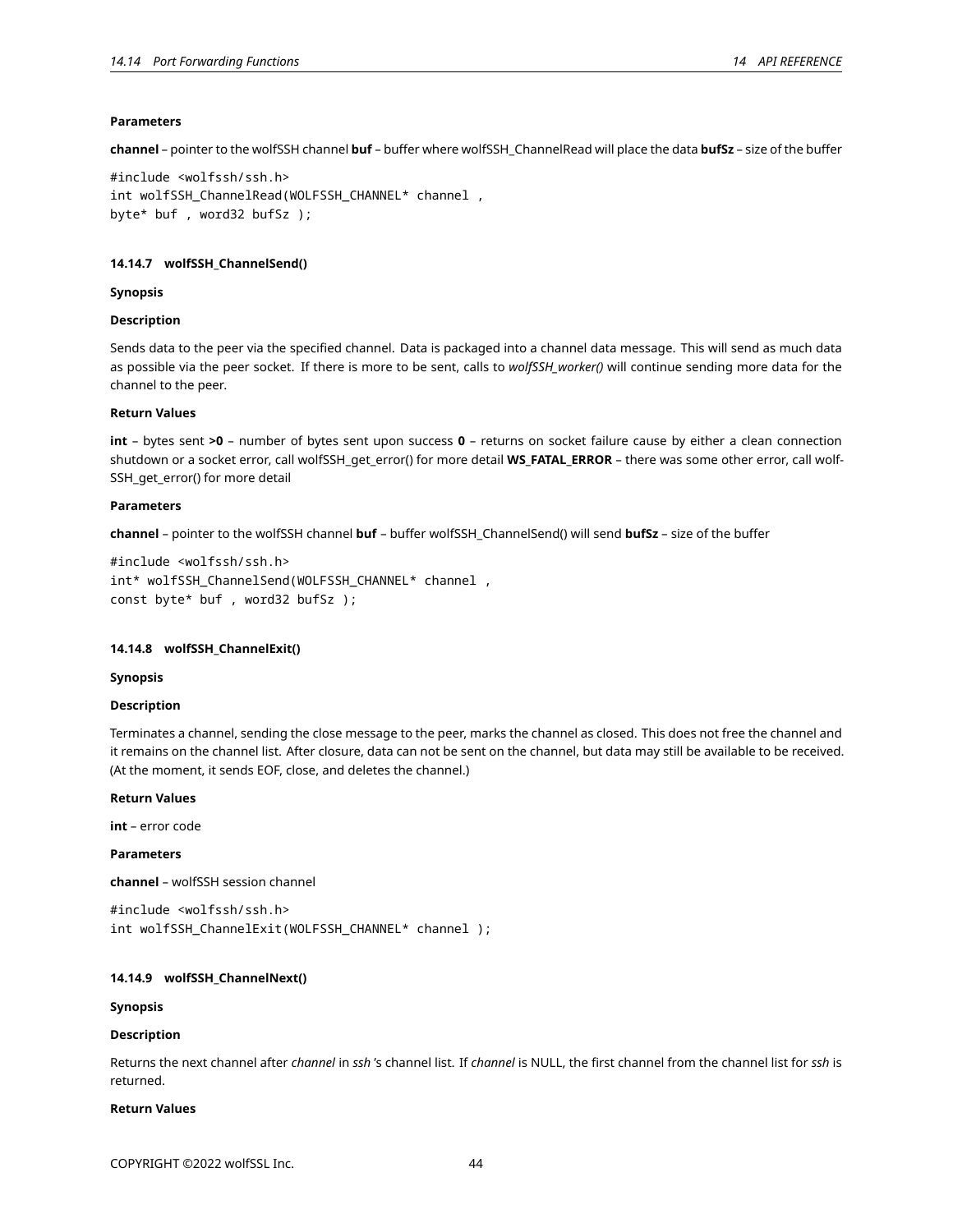**WOLFSSH\_CHANNEL**\* – pointer to either the first channel, next channel, or NULL

# **Parameters**

**ssh** – wolfSSH session **channel** – wolfSSH session channel

<span id="page-44-0"></span>#include <wolfssh/ssh.h> WOLFSSH\_CHANNEL\* wolfSSH\_ChannelFwdNew(WOLFSSH\* ssh , WOLFSSH\_CHANNEL\* channel );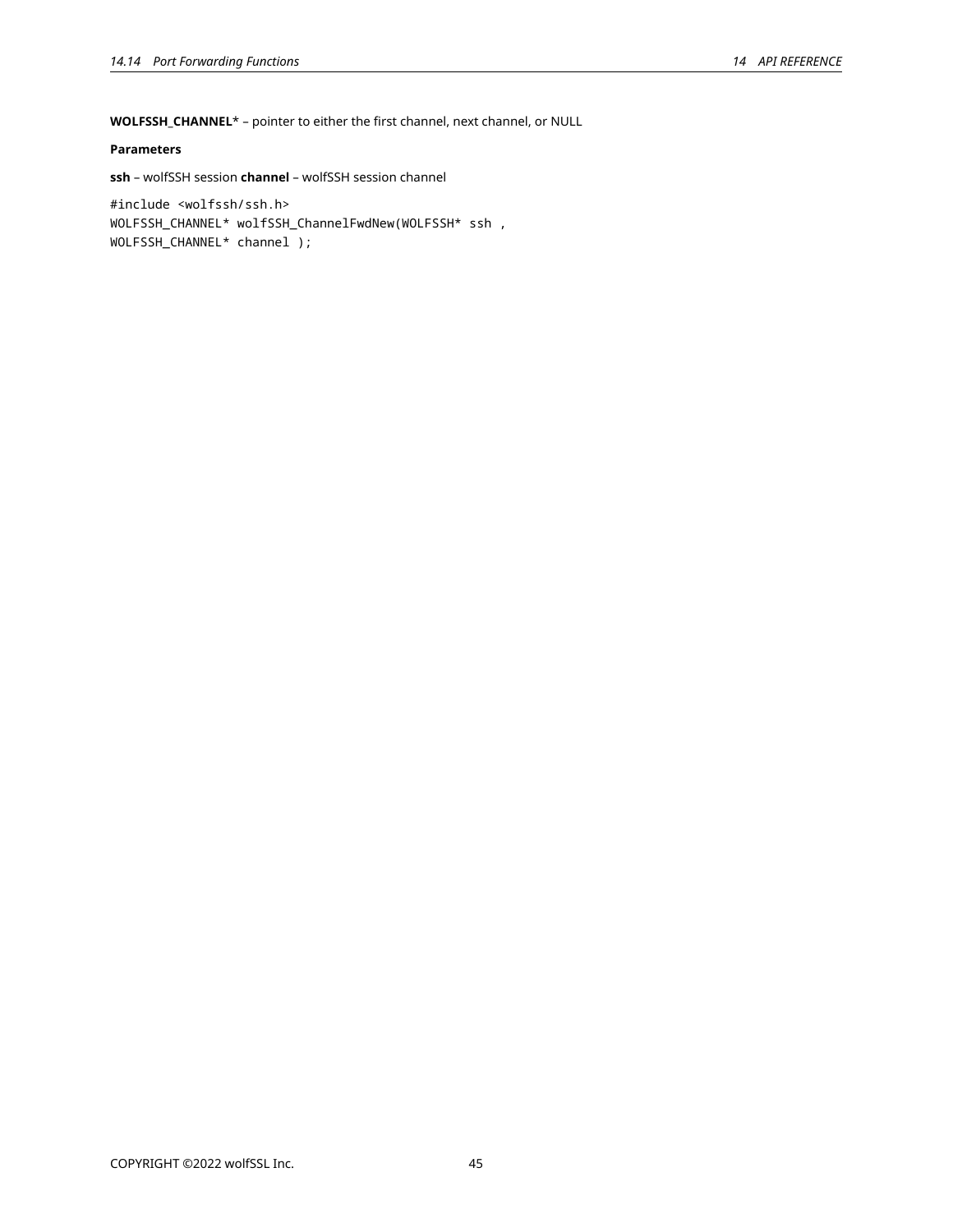# **15 wolfSSL SFTP API Reference**

# <span id="page-45-0"></span>**15.1 Connection Functions**

# <span id="page-45-1"></span>**15.1.1 wolfSSH\_SFTP\_accept()**

# **Synopsis:**

# **Description:**

Function to handle an incoming connection request from a client.

# **Return Values:**

Returns WS\_SFTP\_COMPLETE on success.

#### **Parameters:**

**ssh** - pointer to WOLFSSH structure used for connection

# **Example:**

#include <wolfssh/wolfsftp.h> int wolfSSH\_SFTP\_accept(WOLFSSH\* ssh );

WOLFSSH\* ssh;

//create new WOLFSSH structure

```
...
```
if (wolfSSH\_SFTP\_accept(ssh) != WS\_SUCCESS) { //handle error case }

### **See Also:**

<span id="page-45-2"></span>wolfSSH\_SFTP\_free() wolfSSH\_new() wolfSSH\_SFTP\_connect()

# **15.1.2 wolfSSH\_SFTP\_connect()**

**Synopsis:**

# **Description:**

Function for initiating a connection to a SFTP server.

# **Return Values:**

**WS\_SFTP\_COMPLETE:** on success.

# **Parameters:**

**ssh** - pointer to WOLFSSH structure to be used for connection

# **Example:**

# **See Also:**

wolfSSH\_SFTP\_accept() wolfSSH\_new() wolfSSH\_free()

```
#include <wolfssh/wolfsftp.h>
int wolfSSH_SFTP_connect(WOLFSSH* ssh );
```
WOLFSSH\* ssh;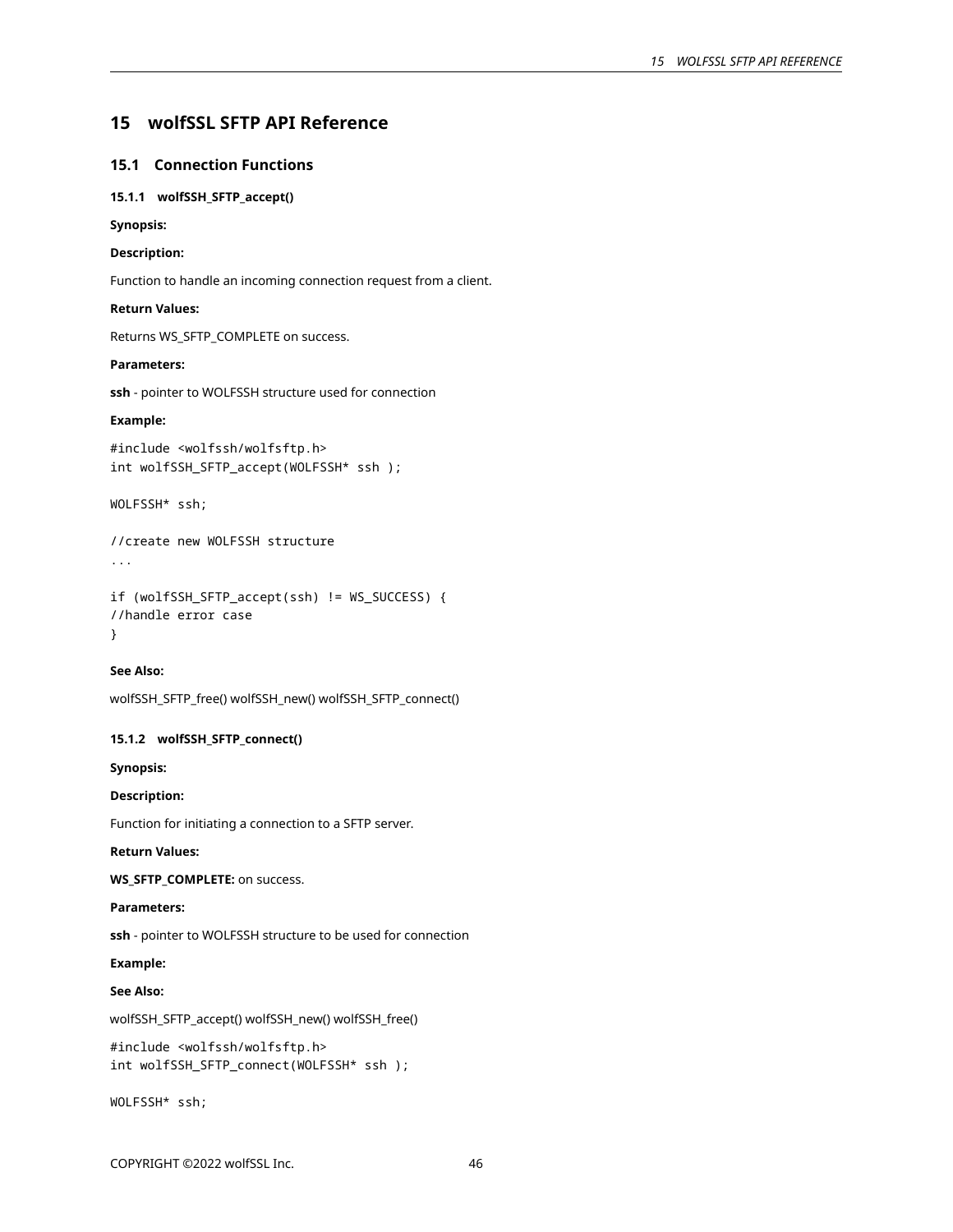//after creating a new WOLFSSH structrue

wolfSSH\_SFTP\_connect(ssh);

### <span id="page-46-0"></span>**15.1.3 wolfSSH\_SFTP\_negotiate()**

#### **Synopsis:**

# **Description:**

Function to handle either an incoming connection from client or to send out a connection request to a server. It is dependent on which side of the connection the created WOLFSSH structure is set to for which action is performed.

# **Return Values:**

Returns WS\_SUCCESS on success.

# **Parameters:**

**ssh** - pointer to WOLFSSH structure used for connection

#### **Example:**

# **See Also:**

wolfSSH\_SFTP\_free()

```
#include <wolfssh/wolfsftp.h>
int wolfSSH_SFTP_negotiate(WOLFSSH* ssh)
```
WOLFSSH\* ssh;

```
//create new WOLFSSH structure with side of connection
set
....
```

```
if (wolfSSH_SFTP_negotiate(ssh) != WS_SUCCESS) {
//handle error case
}
```
<span id="page-46-1"></span>wolfSSH\_new() wolfSSH\_SFTP\_connect() wolfSSH\_SFTP\_accept()

# **15.2 Protocol Level Functions**

# <span id="page-46-2"></span>**15.2.1 wolfSSH\_SFTP\_RealPath()**

**Synopsis:**

### **Description:**

Function to send REALPATH packet to peer. It gets the name of the file returned from peer.

# **Return Values:**

Returns a pointer to a WS\_SFTPNAME structure on success and NULL on error.

# **Parameters:**

**ssh** - pointer to WOLFSSH structure used for connection **dir** - directory / file name to get real path of

### **Example:**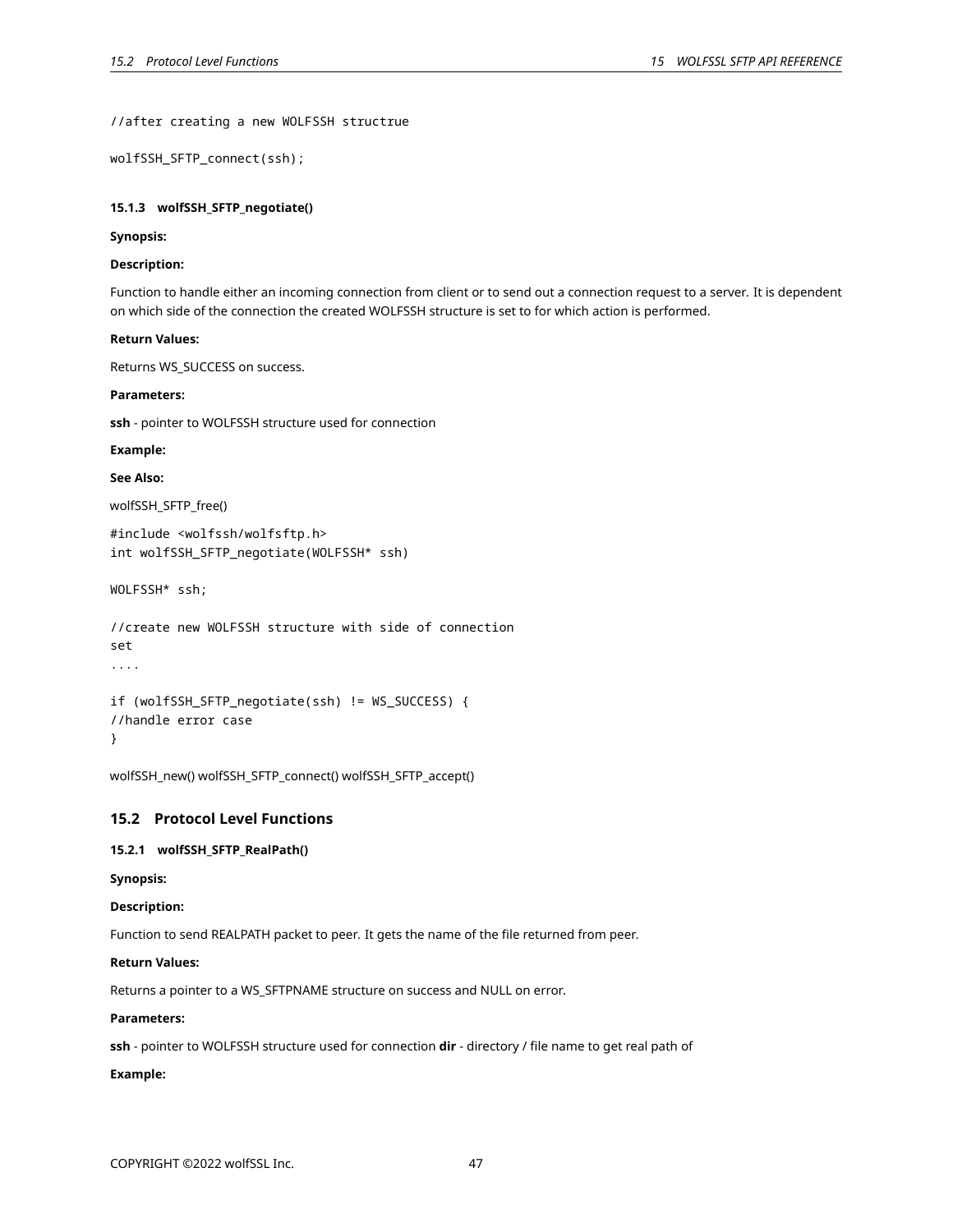```
#include <wolfssh/wolfsftp.h>
WS_SFTPNAME* wolfSSH_SFTP_RealPath(WOLFSSH* ssh , char*
dir );
```
# **See Also:**

wolfSSH\_SFTP\_accept() wolfSSH\_SFTP\_connect() WOLFSSH\* ssh ; //set up ssh and do sftp connections ... if (wolfSSH\_SFTP\_read( ssh ) != WS\_SUCCESS) {

```
//handle error case
}
```
# <span id="page-47-0"></span>**15.2.2 wolfSSH\_SFTP\_Close()**

# **Synopsis:**

# **Description:**

Function to to send a close packet to the peer.

# **Return Values:**

**WS\_SUCCESS** on success.

### **Parameters:**

**ssh** - pointer to WOLFSSH structure used for connection **handle** - handle to try and close **handleSz** - size of handle buffer

# **Example:**

```
#include <wolfssh/wolfsftp.h>
int wolfSSH_SFTP_Close(WOLFSSH* ssh , byte* handle , word32
handleSz );
```
# **See Also:**

```
wolfSSH_SFTP_accept() wolfSSH_SFTP_connect()
WOLFSSH* ssh;
byte handle[HANDLE_SIZE];
word32 handleSz = HANDLE_SIZE;
//set up ssh and do sftp connections
...
if (wolfSSH_SFTP_Close(ssh, handle, handleSz) !=
WS_SUCCESS) {
//handle error case
}
```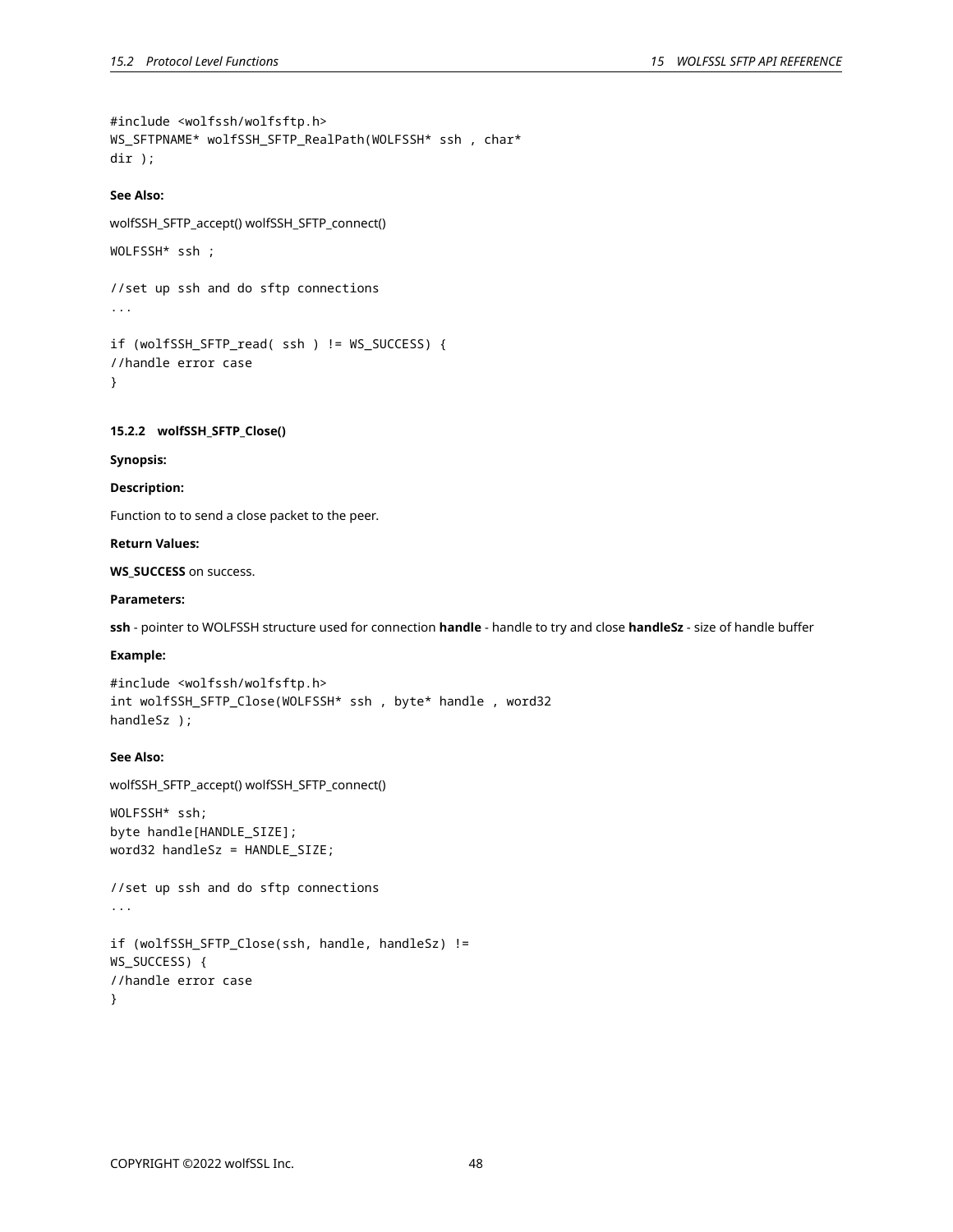# **15.2.3 wolfSSH\_SFTP\_Open()**

# **Synopsis:**

# **Description:**

Function to to send an open packet to the peer. This sets handleSz with the size of resulting buffer and gets the resulting handle from the peer and places it in the buffer handle.

Available reasons for open: WOLFSSH\_FXF\_READ WOLFSSH\_FXF\_WRITE WOLFSSH\_FXF\_APPEND WOLFSSH\_FXF\_CREAT WOLF-SSH\_FXF\_TRUNC WOLFSSH\_FXF\_EXCL

# **Return Values:**

# **WS\_SUCCESS** on success.

# **Parameters:**

**ssh** - pointer to WOLFSSH structure used for connection **dir** - name of file to open **reason** - reason for opening the file **atr** initial attributes for file **handle** - resulting handle from open **handleSz** - gets set to the size of resulting handle

```
#include <wolfssh/wolfsftp.h>
int wolfSSH_SFTP_Open(WOLFSSH* ssh , char* dir , word32
reason ,
WS_SFTP_FILEATRB* atr , byte* handle , word32* handleSz ) ;
```
# **Example:**

# **See Also:**

```
wolfSSH_SFTP_accept() wolfSSH_SFTP_connect()
```

```
WOLFSSH* ssh ;
char name[NAME_SIZE];
byte handle[HANDLE_SIZE];
word32 handleSz = HANDLE_SIZE;
WS_SFTP_FILEATRB atr;
```

```
//set up ssh and do sftp connections
...
```

```
if (wolfSSH_SFTP_Open( ssh , name , WOLFSSH_FXF_WRITE |
WOLFSSH_FXF_APPEND | WOLFSSH_FXF_CREAT , & atr , handle ,
& handleSz )
!= WS_SUCCESS) {
//handle error case
}
```
# <span id="page-48-0"></span>**15.2.4 wolfSSH\_SFTP\_SendReadPacket()**

# **Synopsis:**

# **Description:**

Function to to send a read packet to the peer. The buffer handle should contain the result of a previous call to wolf-SSH\_SFTP\_Open. The resulting bytes from a read are placed into the "out" buffer.

# **Return Values:**

Returns the number of bytes read on success. A negative value is returned on failure.

# **Parameters:**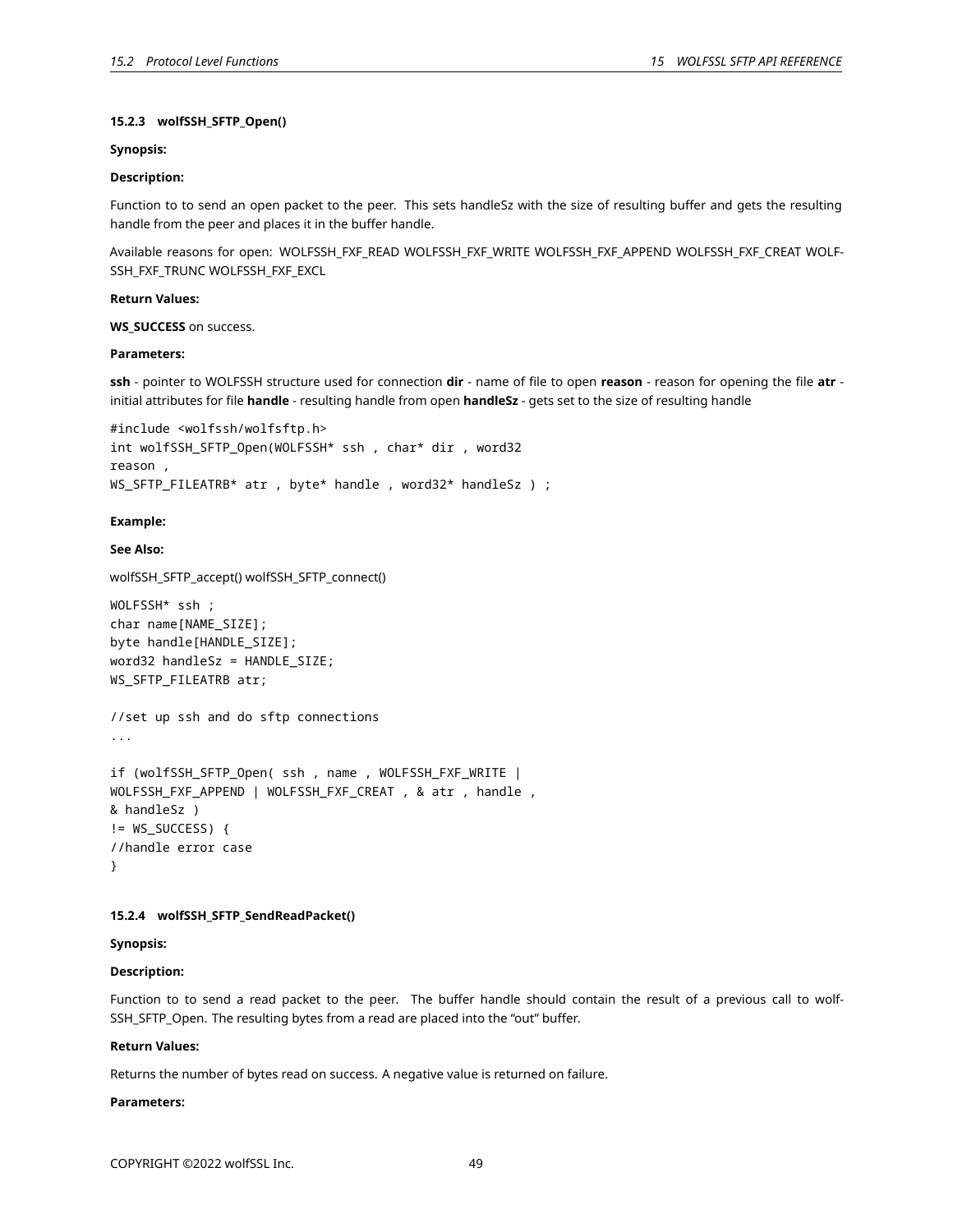**ssh** - pointer to WOLFSSH structure used for connection **handle** - handle to try and read from **handleSz** - size of handle buffer **ofst** - offset to start reading from **out** - buffer to hold result from read **outSz** - size of out buffer

### **Example:**

```
#include <wolfssh/wolfsftp.h>
int wolfSSH_SFTP_SendReadPacket(WOLFSSH* ssh , byte*
handle , word32
handleSz, word64 ofst, byte* out, word32 outSz);
```
### **See Also:**

```
wolfSSH_SFTP_SendWritePacket() wolfSSH_SFTP_Open()
```

```
WOLFSSH* ssh;
byte handle[HANDLE SIZE];
word32 handleSz = HANDLE SIZE;
byte out[OUT_SIZE];
word32 outSz = OUT_SIZE;
word32 ofst = 0;
int ret;
```

```
//set up ssh and do sftp connections
...
```

```
//get handle with wolfSSH_SFTP_Open()
```

```
if ((ret = wolfSSH_SFTP_SendReadPacket(ssh, handle,
handleSz, ofst,
out, outSz)) < 0) {
//handle error case
}
//ret holds the number of bytes placed into out buffer
```
# <span id="page-49-0"></span>**15.2.5 wolfSSH\_SFTP\_SendWritePacket()**

### **Synopsis:**

# **Description:**

Function to send a write packet to the peer. The buffer handle should contain the result of a previous call to wolf-SSH\_SFTP\_Open().

# **Return Values:**

Returns the number of bytes written on success. A negative value is returned on failure.

#### **Parameters:**

**ssh** - pointer to WOLFSSH structure used for connection **handle** - handle to try and read from **handleSz** - size of handle buffer **ofst** - offset to start reading from **out** - buffer to send to peer for writing **outSz** - size of out buffer

# **Example:**

```
#include <wolfssh/wolfsftp.h>
int wolfSSH_SFTP_SendWritePacket(WOLFSSH* ssh , byte*
handle , word32
handleSz, word64 ofst, byte* out, word32 outSz);
```
# **See Also:**

```
wolfSSH_SFTP_SendReadPacket() wolfSSH_SFTP_Open()
```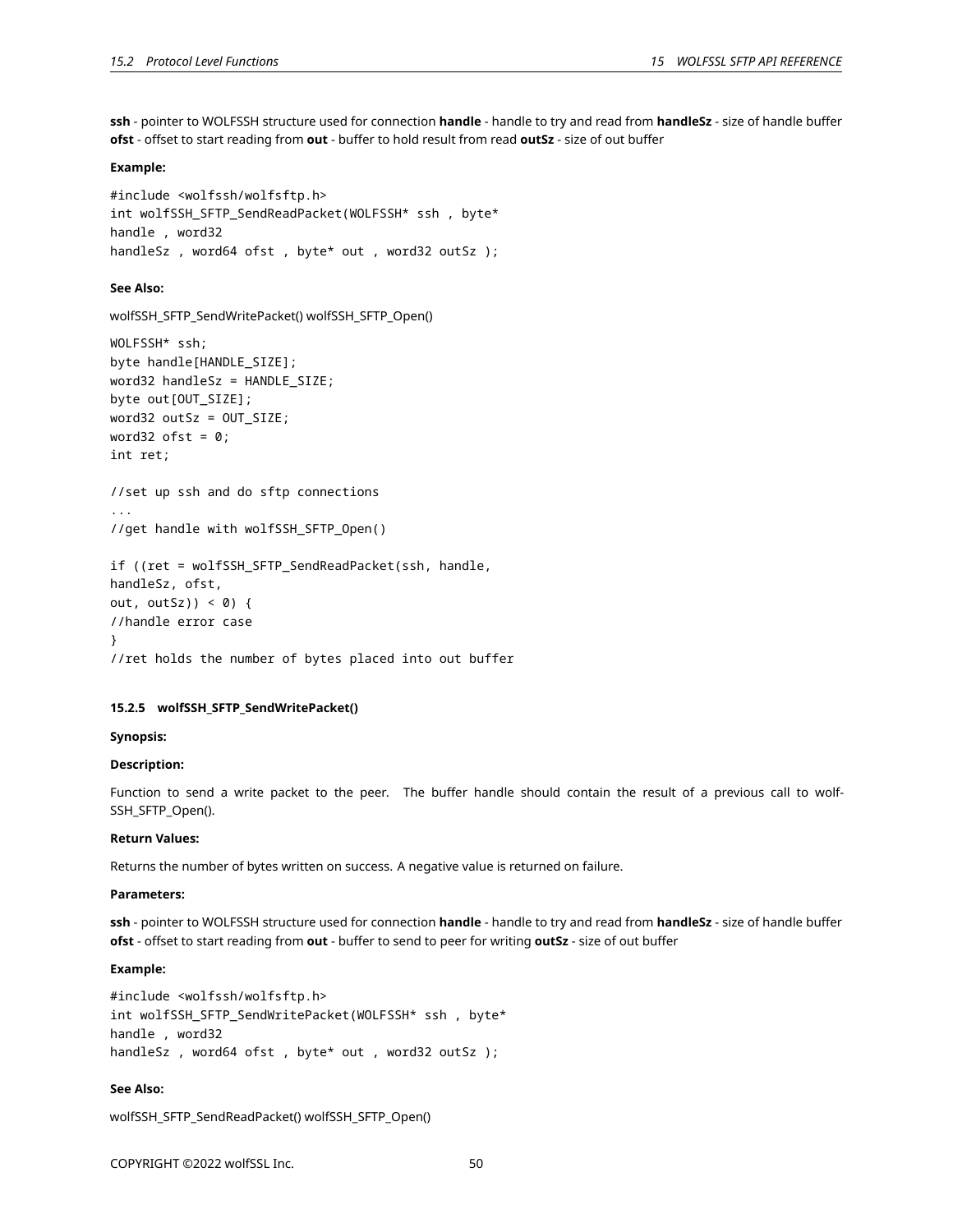```
WOLFSSH* ssh;
byte handle[HANDLE_SIZE];
word32 handleSz = HANDLE_SIZE;
byte out[OUT_SIZE];
word32 outSz = OUT_SIZE;
word32 ofst = 0;
int ret;
//set up ssh and do sftp connections
...
//get handle with wolfSSH_SFTP_Open()
if ((ret = wolfSSH_SFTP_SendWritePacket(ssh, handle,
handleSz, ofst,
out, out Sz) \leq 0 \leq//handle error case
}
//ret holds the number of bytes written
```
# <span id="page-50-0"></span>**15.2.6 wolfSSH\_SFTP\_STAT()**

#### **Synopsis:**

### **Description:**

Function to send a STAT packet to the peer. This will get the attributes of file or directory. If the file or attribute does not exist the peer will return resulting in this function returning an error value.

### **Return Values:**

### **WS\_SUCCESS** on success.

### **Parameters:**

**ssh** - pointer to WOLFSSH structure used for connection **dir** - NULL terminated name of file or directory to get attributes of **atr** - resulting attributes are set into this structure

#### **Example:**

```
#include <wolfssh/wolfsftp.h>
int wolfSSH_SFTP_STAT(WOLFSSH* ssh , char* dir ,
WS_SFTP_FILEATRB* atr);
```
### **See Also:**

```
wolfSSH_SFTP_LSTAT() wolfSSH_SFTP_connect()
```

```
WOLFSSH* ssh;
byte name[NAME_SIZE];
int ret;
WS_SFTP_FILEATRB atr;
//set up ssh and do sftp connections
...
if ((ret = wolfSSH_SFTP_STAT(ssh, name, & \text{attr})) < 0) {
//handle error case
}
```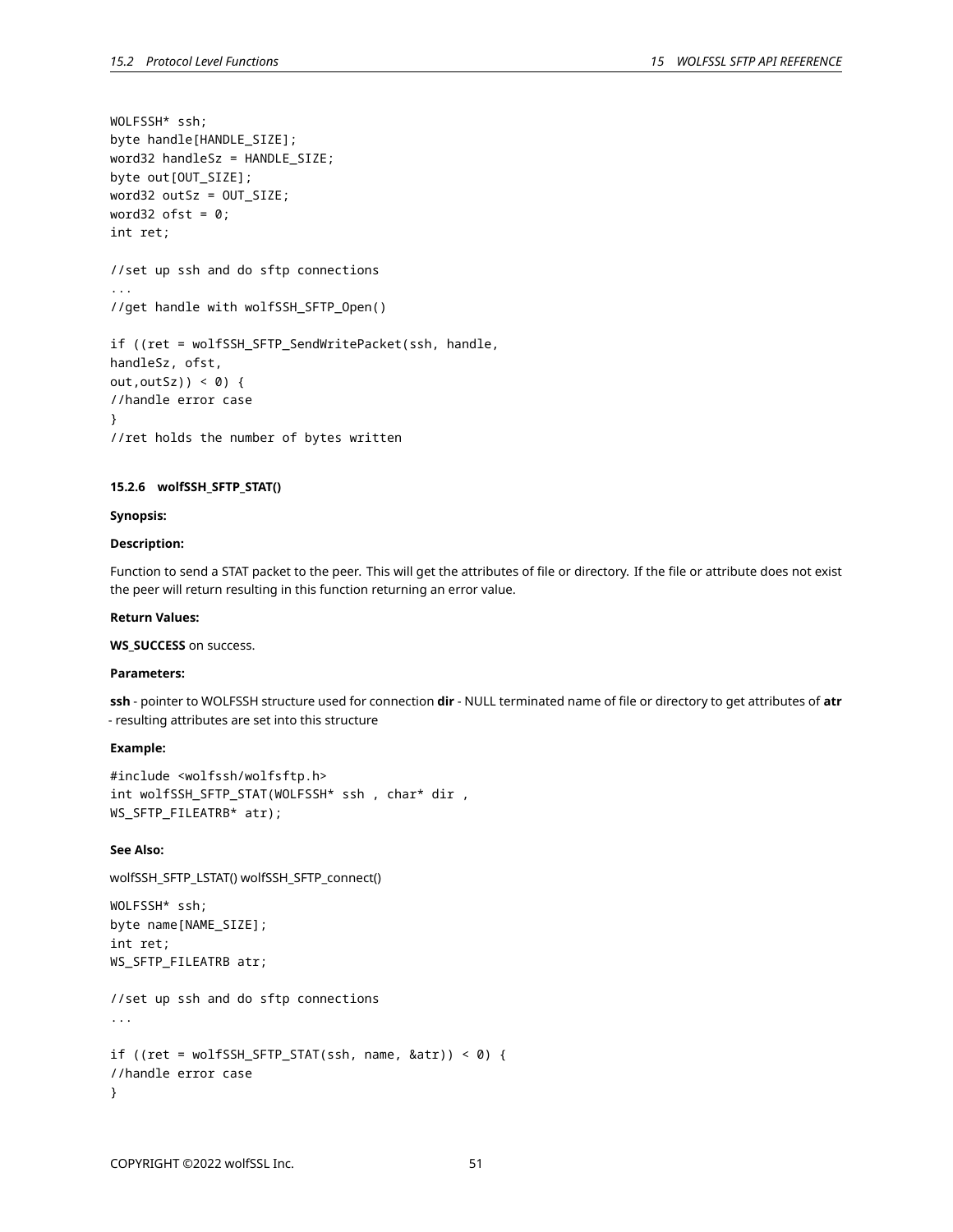# **15.2.7 wolfSSH\_SFTP\_LSTAT()**

# **Synopsis:**

# **Description:**

Function to send a LSTAT packet to the peer. This will get the attributes of file or directory. It follows symbolic links where a STAT packet will not follow symbolic links. If the file or attribute does not exist the peer will return resulting in this function returning an error value.

# **Return Values:**

WS\_SUCCESS on success.

# **Parameters:**

**ssh** - pointer to WOLFSSH structure used for connection **dir** - NULL terminated name of file or directory to get attributes of **atr** - resulting attributes are set into this structure

Example:

```
#include <wolfssh/wolfsftp.h>
int wolfSSH_SFTP_LSTAT(WOLFSSH* ssh , char* dir ,
WS_SFTP_FILEATRB* atr );
```
# **See Also:**

```
wolfSSH_SFTP_STAT() wolfSSH_SFTP_connect()
```
WOLFSSH\* ssh; byte name[NAME\_SIZE]; int ret; WS\_SFTP\_FILEATRB atr;

//set up ssh and do sftp connections ...

```
if ((ret = wolfSSH_SFTP_LSTAT(ssh, name, & \text{attr})) < 0) {
//handle error case
}
```
# <span id="page-51-0"></span>**15.2.8 wolfSSH\_SFTPNAME\_free()**

**Synopsis:**

# **Description:**

Function to free a single WS\_SFTPNAME node. Note that if this node is in the middle of a list of nodes then the list will be broken.

**Return Values:**

None

# **Parameters:**

**name** - structure to be free'd

# **Example:**

**See Also:**

<span id="page-51-1"></span>#include <wolfssh/wolfsftp.h>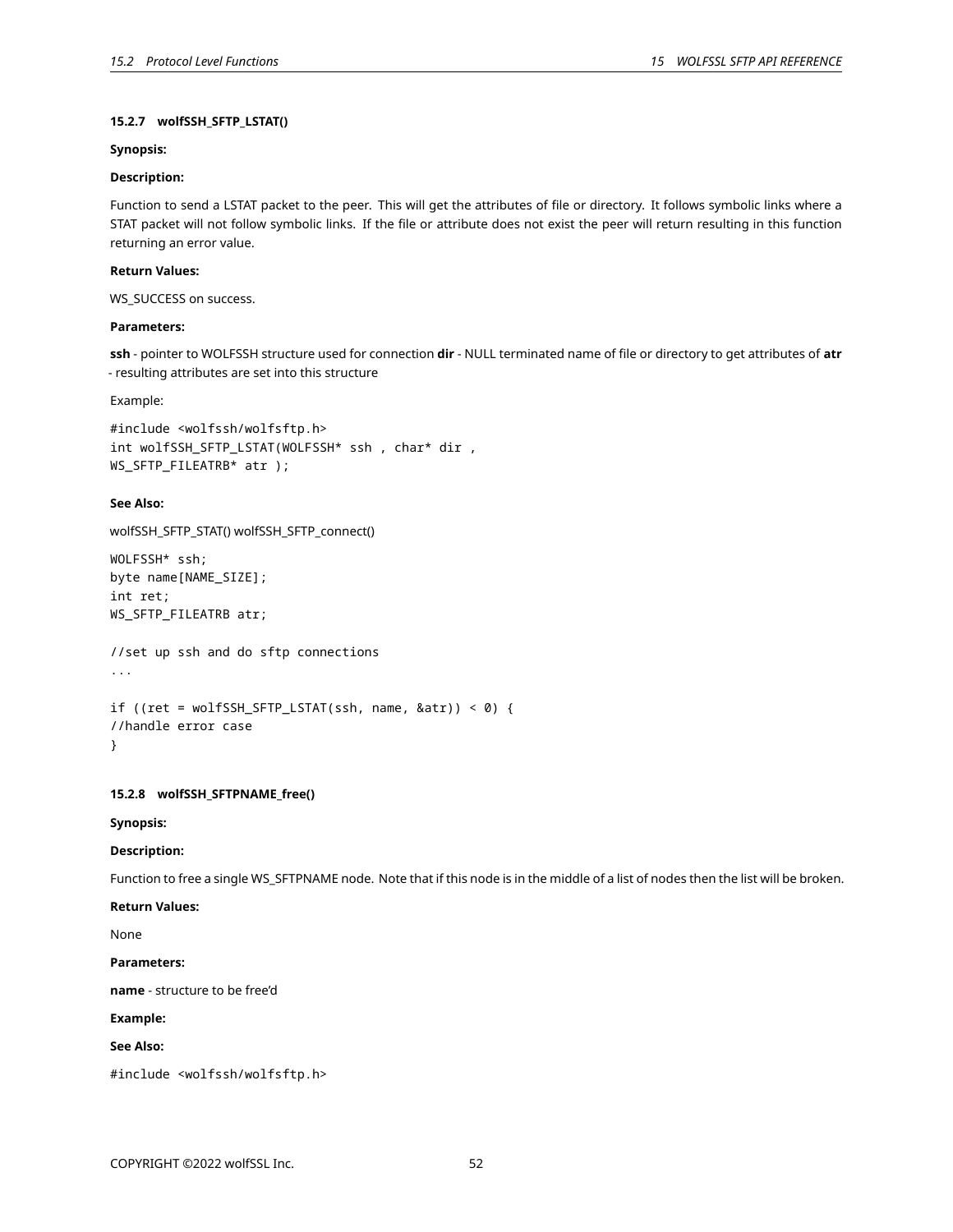# **15.2.9 void wolfSSH\_SFTPNAME\_free(WS\_SFTPNMAE\* name );**

```
WOLFSSH* ssh;
WS_SFTPNAME* name;
```

```
//set up ssh and do sftp connections
...
name = wolfSSH_SFTP_RealPath(ssh, path);
if (name != NULL) {
wolfSSH_SFTPNAME_free(name);
}
```

```
wolfSSH_SFTPNAME_list_free
```
wolfSSH\_SFTPNAME\_list\_free()

# **Synopsis:**

# **Description:**

Function to free a all WS\_SFTPNAME nodes in a list.

### **Return Values:**

None

# **Parameters:**

**name** - head of list to be free'd

### **Example:**

#include <wolfssh/wolfsftp.h> void wolfSSH\_SFTPNAME\_list\_free(WS\_SFTPNMAE\* name );

# **See Also:**

```
wolfSSH_SFTPNAME_free()
```
WOLFSSH\* ssh; WS\_SFTPNAME\* name;

```
//set up ssh and do sftp connections
...
```

```
name = wolfSSH_SFTP_LS(ssh, path);
if (name != NULL) {
wolfSSH_SFTPNAME_list_free(name);
}
```
# <span id="page-52-0"></span>**15.3 Reget / Reput Functions**

# <span id="page-52-1"></span>**15.3.1 wolfSSH\_SFTP\_SaveOfst()**

**Synopsis:**

# **Description:**

Function to save an offset for an interrupted get or put command. The offset can be recovered by calling wolfSSH\_SFTP\_GetOfst

# **Return Values:**

Returns WS\_SUCCESS on success.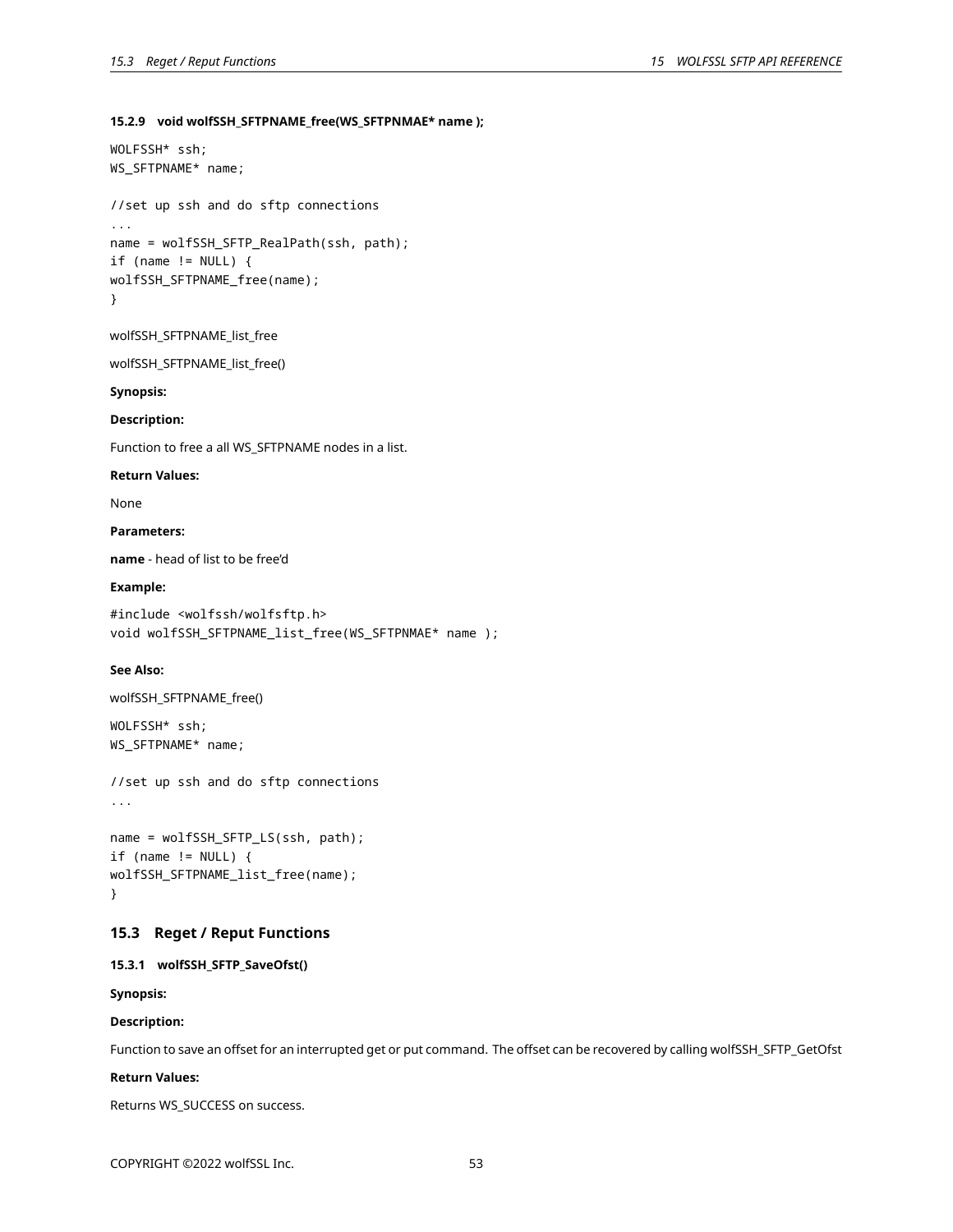# **Parameters:**

**ssh** - pointer to WOLFSSH structure for connection **from** - NULL terminated string of source path **to** - NULL terminated string with destination path **ofst** - offset into file to be saved

Example:

```
#include <wolfssh/wolfsftp.h>
int wolfSSH_SFTP_SaveOfst(WOLFSSH* ssh , char* from , char*
to ,
word64 ofst );
```
# **See Also:**

```
wolfSSH_SFTP_GetOfst() wolfSSH_SFTP_Interrupt()
```

```
WOLFSSH* ssh;
char from[NAME_SZ];
char to[NAME_SZ];
word64 ofst;
```

```
//set up ssh and do sftp connections
```

```
...
```

```
if (wolfSSH_SFTP_SaveOfst(ssh, from, to, ofst) !=
WS SUCCESS) {
//handle error case
}
```
# <span id="page-53-0"></span>**15.3.2 wolfSSH\_SFTP\_GetOfst()**

### **Synopsis:**

# **Description:**

Function to retrieve an offset for an interrupted get or put command.

### **Return Values:**

Returns offset value on success. If not stored offset is found then 0 is returned.

# **Parameters:**

**ssh** - pointer to WOLFSSH structure for connection **from** - NULL terminated string of source path **to** - NULL terminated string with destination path

# **Example:**

```
#include <wolfssh/wolfsftp.h>
word64 wolfSSH_SFTP_GetOfst(WOLFSSH* ssh, char* from,
char* to);
```

```
WOLFSSH* ssh;
char from[NAME_SZ];
char to[NAME_SZ];
word64 ofst;
```

```
//set up ssh and do sftp connections
...
```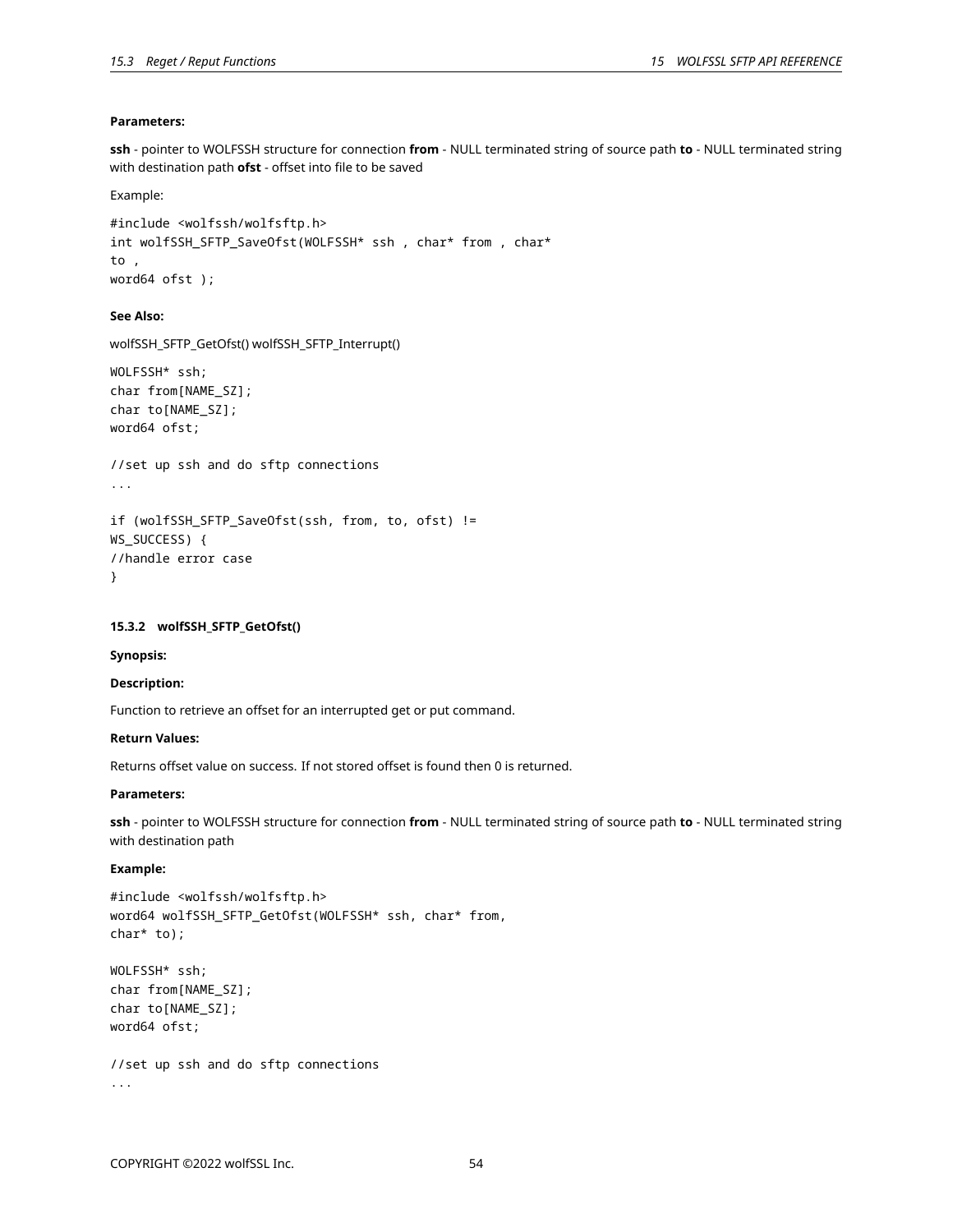ofst = wolfSSH\_SFTP\_GetOfst(ssh, from, to); //start reading/writing from ofst

#### **See Also:**

<span id="page-54-0"></span>wolfSSH\_SFTP\_SaveOfst() wolfSSH\_SFTP\_Interrup()

# **15.3.3 wolfSSH\_SFTP\_ClearOfst()**

**Synopsis:**

# **Description:**

Function to clear all stored offset values.

### **Return Values:**

**WS\_SUCCESS** on success

# **Parameters:**

**ssh** - pointer to WOLFSSH structure

### **Example:**

#include <wolfssh/wolfsftp.h> int wolfSSH\_SFTP\_ClearOfst(WOLFSSH\* ssh);

### **See Also:**

<span id="page-54-1"></span>wolfSSH\_SFTP\_SaveOfst() wolfSSH\_SFTP\_GetOfst()

# **15.3.4 wolfSSH\_SFTP\_Interrupt()**

#### **Synopsis:**

### **Description:**

Function to set interrupt flag and stop a get/put command.

### **Return Values:**

None

# **Parameters:**

**ssh** - pointer to WOLFSSH structure

# **Example:**

WOLFSSH\* ssh;

//set up ssh and do sftp connections

```
...
```

```
if (wolfSSH_SFTP_ClearOfst(ssh) != WS_SUCCESS) {
//handle error
}
```

```
#include <wolfssh/wolfsftp.h>
void wolfSSH_SFTP_Interrupt(WOLFSSH* ssh);
```
# **See Also:**

```
wolfSSH_SFTP_SaveOfst() wolfSSH_SFTP_GetOfst()
```
COPYRIGHT ©2022 wolfSSL Inc. 55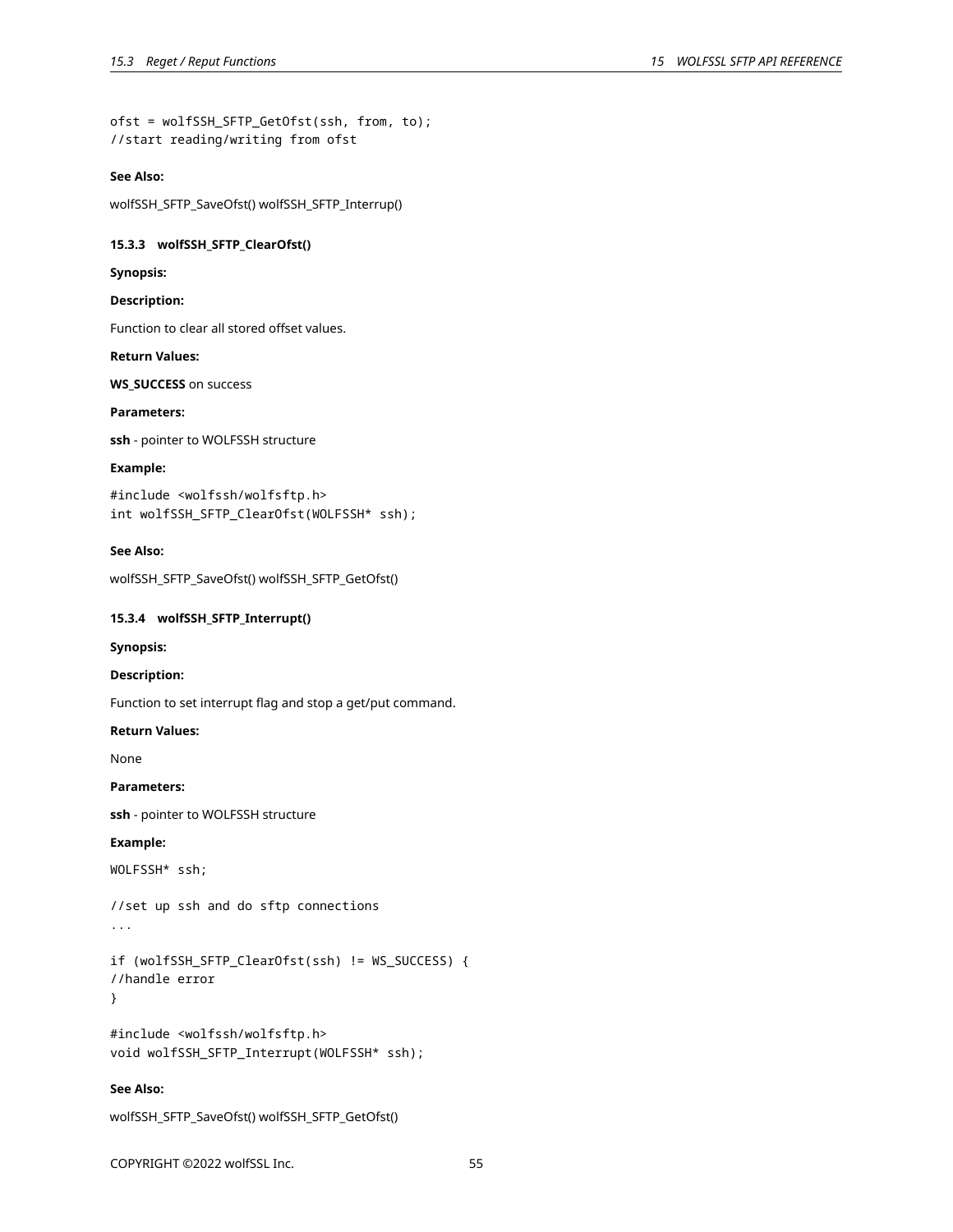```
WOLFSSH* ssh;
char from[NAME_SZ];
char to[NAME_SZ];
word64 ofst;
//set up ssh and do sftp connections
...
wolfSSH_SFTP_Interrupt(ssh);
wolfSSH_SFTP_SaveOfst(ssh, from, to, ofst);
```
# <span id="page-55-0"></span>**15.4 Command Functions**

#### <span id="page-55-1"></span>**15.4.1 wolfSSH\_SFTP\_Remove()**

**Synopsis:**

### **Description:**

Function for sending a "remove" packet across the channel. The file name passed in as "f" is sent to the peer for removal.

#### **Return Values:**

**WS\_SUCCESS** : returns WS\_SUCCESS on success.

### **Parameters:**

**ssh** - pointer to WOLFSSH structure used for connection **f** - file name to be removed

### **Example:**

#include <wolfssh/wolfsftp.h> int wolfSSH\_SFTP\_Remove(WOLFSSH\* ssh , char\* f );

WOLFSSH\* ssh; int ret; char\* name[NAME\_SZ];

//set up ssh and do sftp connections ...

ret = wolfSSH\_SFTP\_Remove(ssh, name);

### **See Also:**

<span id="page-55-2"></span>wolfSSH\_SFTP\_accept() wolfSSH\_SFTP\_connect()

# **15.4.2 wolfSSH\_SFTP\_MKDIR()**

### **Synopsis:**

### **Description:**

Function for sending a "mkdir" packet across the channel. The directory name passed in as "dir" is sent to the peer for creation. Currently the attributes passed in are not used and default attributes is set instead.

#### **Return Values:**

**WS\_SUCCESS** : returns WS\_SUCCESS on success.

# **Parameters:**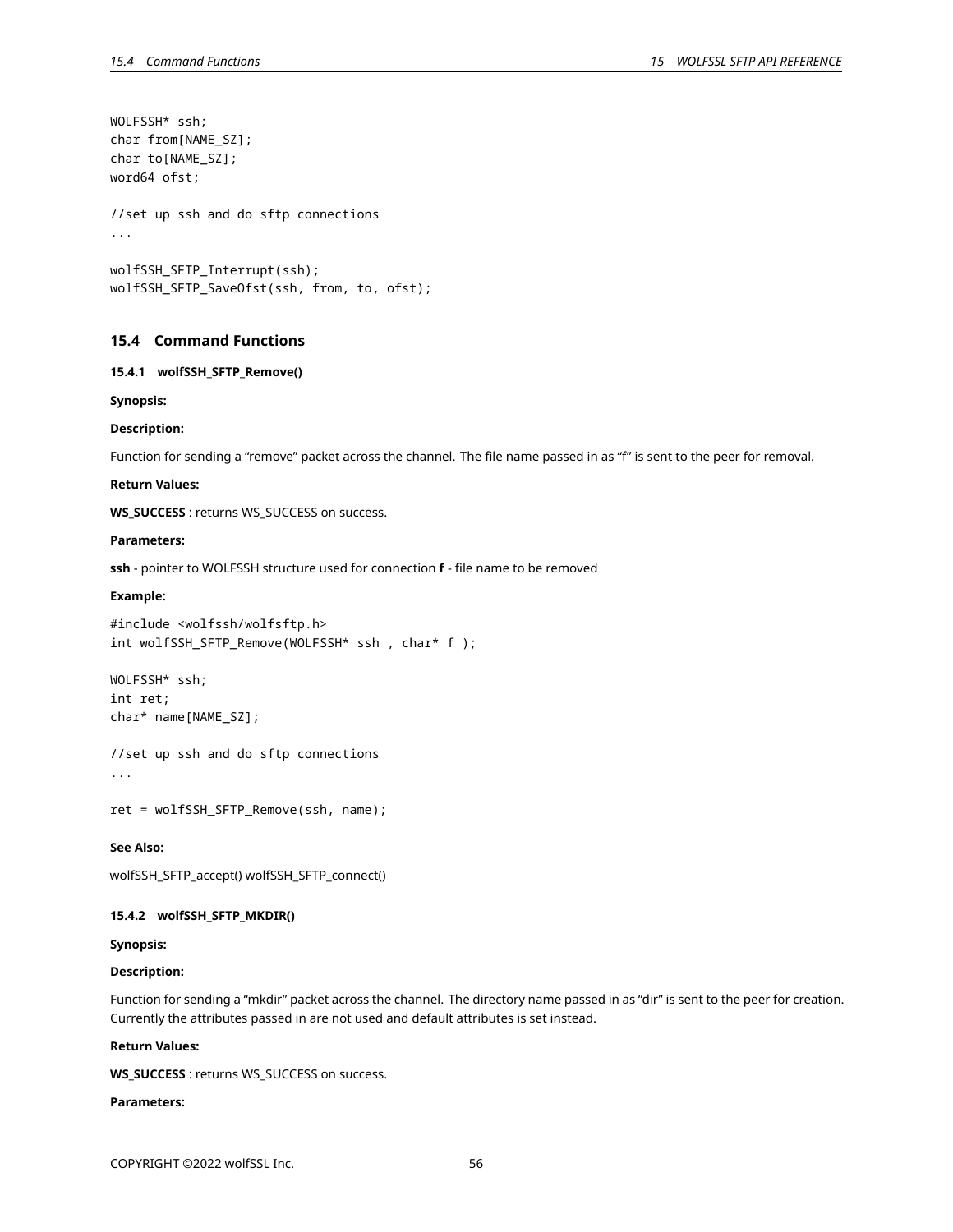ssh - pointer to WOLFSSH structure used for connection dir - NULL terminated directory to be created atr - attributes to be used with directory creation

### **Example:**

```
#include <wolfssh/wolfsftp.h>
int wolfSSH_SFTP_MKDIR(WOLFSSH* ssh , char* dir ,
WS_SFTP_FILEATRB*
atr );
```
# **See Also:**

<span id="page-56-0"></span>wolfSSH\_SFTP\_accept() wolfSSH\_SFTP\_connect()

# **15.4.3 wolfSSH\_SFTP\_RMDIR()**

### **Synopsis:**

### **Description:**

Function for sending a "rmdir" packet across the channel. The directory name passed in as "dir" is sent to the peer for deletion.

### **Return Values:**

**WS\_SUCCESS** : returns WS\_SUCCESS on success.

### **Parameters:**

**ssh** - pointer to WOLFSSH structure used for connection **dir** - NULL terminated directory to be remove

```
WOLFSSH* ssh;
int ret;
char* dir[DIR_SZ];
```
//set up ssh and do sftp connections ...

```
ret = wolfSSH_SFTP_MKDIR(ssh, dir, DIR_SZ);
```

```
#include <wolfssh/wolfsftp.h>
int wolfSSH_SFTP_RMDIR(WOLFSSH* ssh , char* dir );
```
# **Example:**

# **See Also:**

wolfSSH\_SFTP\_accept() wolfSSH\_SFTP\_connect()

WOLFSSH\* ssh; int ret; char\* dir[DIR\_SZ];

//set up ssh and do sftp connections ...

<span id="page-56-1"></span>ret = wolfSSH\_SFTP\_RMDIR(ssh, dir);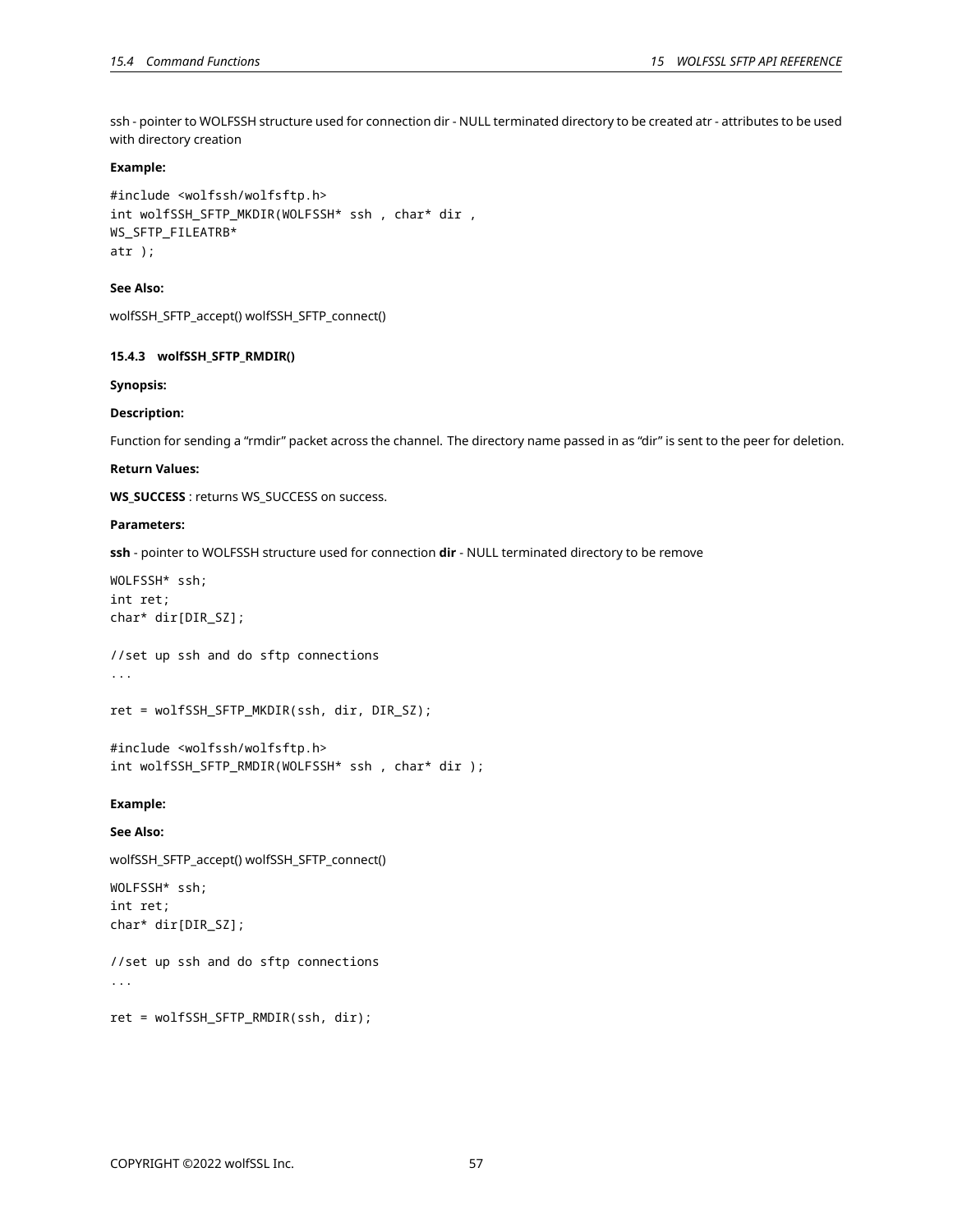# **15.4.4 wolfSSH\_SFTP\_Rename()**

### **Synopsis:**

# **Description:**

Function for sending a "rename" packet across the channel. This tries to have a peer file renamed from "old" to "nw".

#### **Return Values:**

**WS\_SUCCESS** : returns WS\_SUCCESS on success.

### **Parameters:**

**ssh** - pointer to WOLFSSH structure used for connection **old** - Old file name **nw** - New file name

#### **Example:**

```
#include <wolfssh/wolfsftp.h>
int wolfSSH_SFTP_Rename(WOLFSSH* ssh , const char* old ,
const char*
nw );
WOLFSSH* ssh;
int ret;
```

```
char* old[NAME_SZ];
char* nw[NAME_SZ]; //new file name
```
//set up ssh and do sftp connections

```
...
```

```
ret = wolfSSH_SFTP_Rename(ssh, old, nw);
```
#### **See Also:**

```
wolfSSH_SFTP_accept() wolfSSH_SFTP_connect()
```
# **15.4.5 wolfSSH\_SFTP\_LS()**

#### **Synopsis:**

# **Description:**

Function for performing LS operation which gets a list of all files and directories in the current working directory. This is a high level function that performs REALPATH, OPENDIR, READDIR, and CLOSE operations.

### **Return Values:**

On Success, returns a pointer to a list of WS\_SFTPNAME structures. NULL on failure.

#### **Parameters:**

**ssh** - pointer to WOLFSSH structure used for connection **dir** - directory to list

# **Example:**

```
#include <wolfssh/wolfsftp.h>
WS_SFTPNAME* wolfSSH_SFTP_LS(WOLFSSH* ssh , char* dir );
```
#### **See Also:**

wolfSSH\_SFTP\_accept() wolfSSH\_SFTP\_connect() wolfSSH\_SFTPNAME\_list\_free()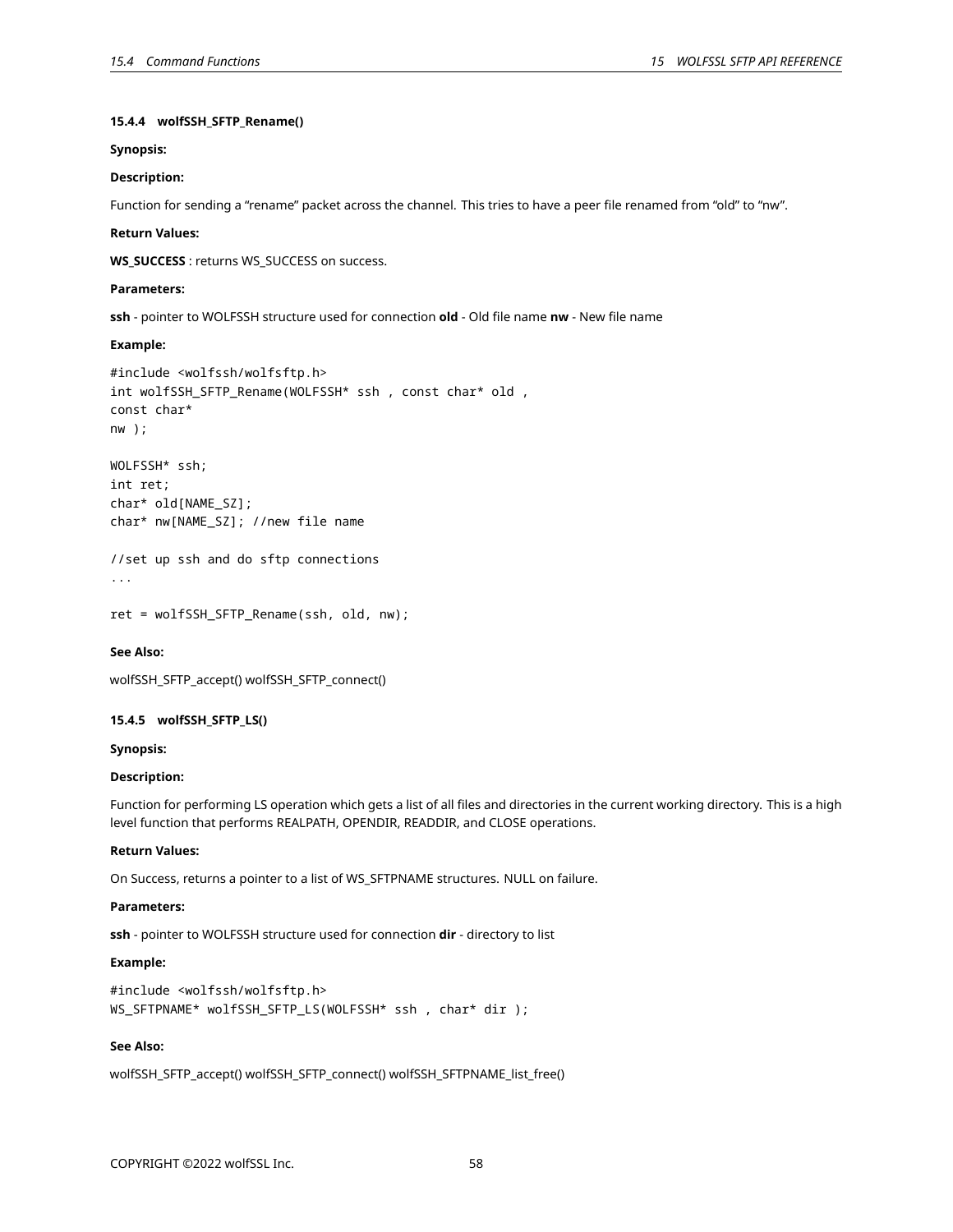```
WOLFSSH* ssh;
int ret;
char* dir[DIR_SZ];
WS_SFTPNAME* name;
WS_SFTPNAME* tmp;
//set up ssh and do sftp connections
...
name = wolfSSH_SFTP_LS(ssh, dir);
tmp = name;
while (tmp != NULL) {
printf("%s\n", tmp->fName);
tmp = tmp->next;
}
wolfSSH_SFTPNAME_list_free(name);
```
# <span id="page-58-0"></span>**15.4.6 wolfSSH\_SFTP\_Get()**

#### **Synopsis:**

# **Description:**

Function for performing get operation which gets a file from the peer and places it in a local directory. This is a high level function that performs LSTAT, OPEN, READ, and CLOSE operations. To interrupt the operation call the function wolfSSH\_SFTP\_Interrupt. (See the API documentation of this function for more information on what it does)

### **Return Values:**

WS SUCCESS : on success. All other return values should be considered error cases.

### **Parameters:**

**ssh** - pointer to WOLFSSH structure used for connection **from** - file name to get **to** - file name to place result at **resume** - flag to try resume of operation. 1 for yes 0 for no **statusCb** - callback function to get status

### **Example:**

#include <wolfssh/wolfsftp.h>

int wolfSSH\_SFTP\_Get(WOLFSSH\* ssh , char\* from , char\* to , byte resume , WS\_STATUS\_CB\* statusCb );

# **See Also:**

wolfSSH\_SFTP\_accept() wolfSSH\_SFTP\_connect()

```
static void myStatusCb(WOLFSSH* sshIn, long bytes, char*
name)
{
char buf[80];
WSNPRINTF(buf, sizeof(buf), "Processed %8ld\t bytes
\r", bytes);
WFPUTS(buf, fout);
(void)name;
(void)sshIn;
}
...
```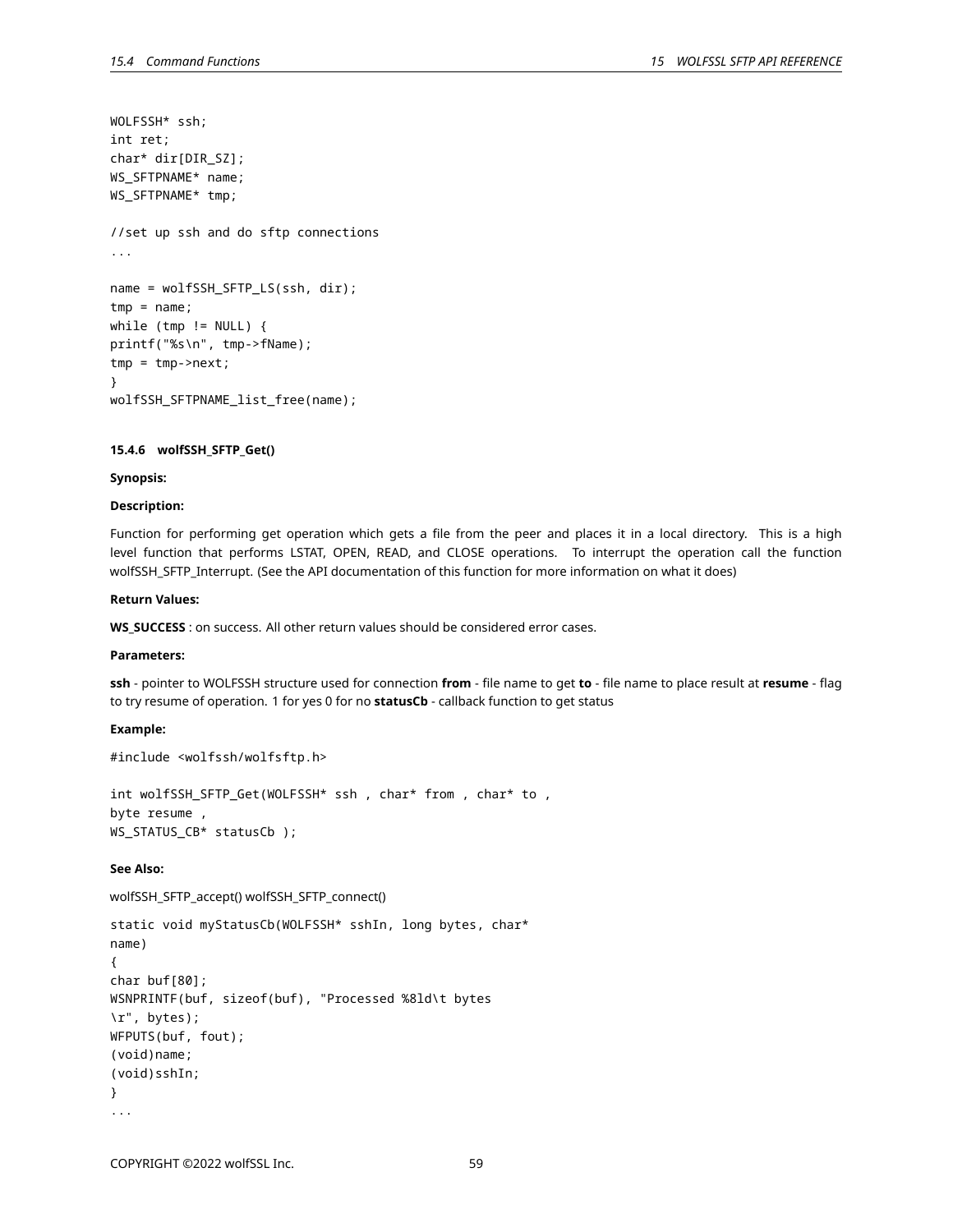```
WOLFSSH* ssh;
char* from[NAME_SZ];
char* to[NAME_SZ];
//set up ssh and do sftp connections
...
if (wolfSSH_SFTP_Get( ssh , from , to , 0 , & myStatusCb ) !=
WS SUCCESS) {
//handle error case
}
```
# <span id="page-59-0"></span>**15.4.7 wolfSSH\_SFTP\_Put()**

### **Synopsis:**

#### **Description:**

Function for performing put operation which pushes a file local file to a peers directory. This is a high level function that performs OPEN, WRITE, and CLOSE operations. To interrupt the operation call the function wolfSSH\_SFTP\_Interrupt. (See the API documentation of this function for more information on what it does)

# **Return Values:**

**WS\_SUCCESS** on success. All other return values should be considered error cases.

# **Parameters:**

**ssh** - pointer to WOLFSSH structure used for connection **from** - file name to push **to** - file name to place result at **resume** - flag to try resume of operation. 1 for yes 0 for no **statusCb** - callback function to get status

### **Example:**

```
#include <wolfssh/wolfsftp.h>
int wolfSSH_SFTP_Put(WOLFSSH* ssh , char* from , char* to ,
byte resume , WS_STATUS_CB* statusCb );
```
### **See Also:**

```
wolfSSH_SFTP_accept() wolfSSH_SFTP_connect()
```

```
static void myStatusCb(WOLFSSH* sshIn, long bytes, char*
name)
{
char buf[80];
WSNPRINTF(buf, sizeof(buf), "Processed %8ld\t bytes
\r", bytes);
WFPUTS(buf, fout);
(void)name;
(void)sshIn;
}
...
WOLFSSH* ssh;
char* from[NAME_SZ];
char* to[NAME_SZ];
//set up ssh and do sftp connections
...
```